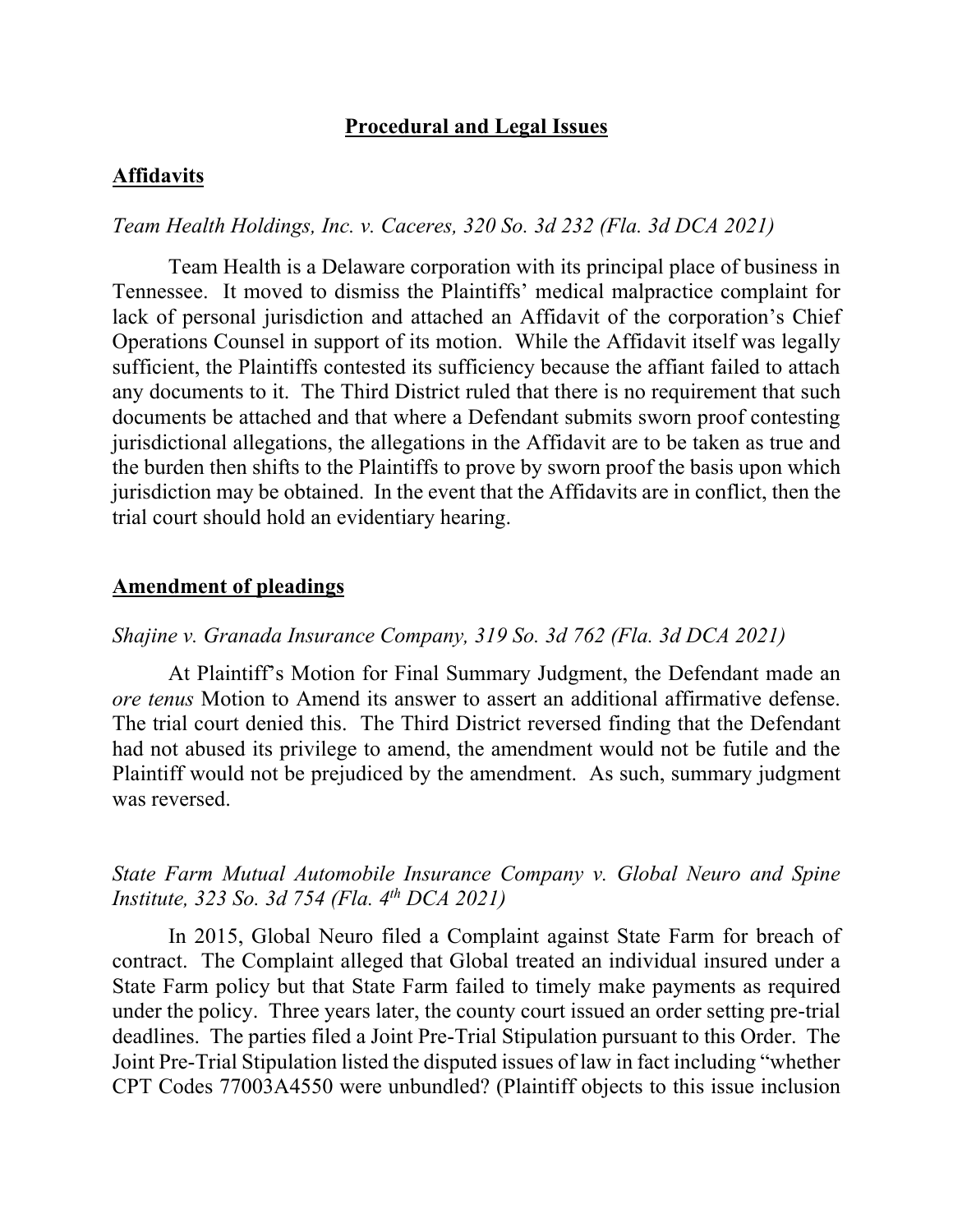as an unpled defense, however, Defendant will be filing a copy of its Motion for Leave to Amend Answer and Affirmative Defenses to plead unbundling as a defense)."

That same day, State Farm moved to amend its answer and Affirmative Defenses and the trial court denied the motion because the case had been pending since 2015 and because the pre-trial deadlines had passed. In reversing the trial court, the Fourth District stated that the trial court's reasons for denying the Motion for Leave to Amend including the pre-trial order and how long the case was pending can be relevant to a court's determination of prejudice or abuse of the amendment process, but without more, those reasons are insufficient to find prejudice or abuse of the process. The Fourth District concluded that State Farm had not abused the process of amending, the Plaintiff did not argue that the amendment would have been futile and there was no prejudice. As a result, the Fourth District reversed.

## *State Farm Mutual Automobile Insurance Company v. Baum Chiropractic Clinic, P.A., 323 So. 3d 756 (Fla. 4th DCA 2021)*

Four years after State Farm answered the Plaintiff's complaint in a breach of contract action in which they did not assert any Affirmative Defenses, the trial court entered an order setting the case for trial and required the parties to file a pre-trial stipulation. The parties agreed that the lawsuit involved a determination of whether the treatment rendered was related to the accident, was medically necessary and was reasonable in price. Six days before trial, State Farm moved to amend to add several Affirmative Defenses including a set-off for PIP payments made pre-suit for services found not to be reasonable, related or medically necessary. The trial court denied the request to amend, and the Fourth District affirmed. In doing so, it stated that while Florida encourages a policy of liberality in allowing litigants to amend their pleadings, the policy narrows as the case approaches trial. Here, the case had been pending for four years yet State Farm did not decide to amend its pleadings until six days before trial.

### **Apex Doctrine**

## *In Re: Amendments to Florida Rule of Civil Procedure 1.280, 324 So. 3d 459 (Fla. 2021)*

The Florida Supreme Court adopted Florida Rule of Civil Procedure 1.280(h) which extends the apex doctrine to protect high level corporate officers from the risk of abuse of discovery and extending the protection which previously only protected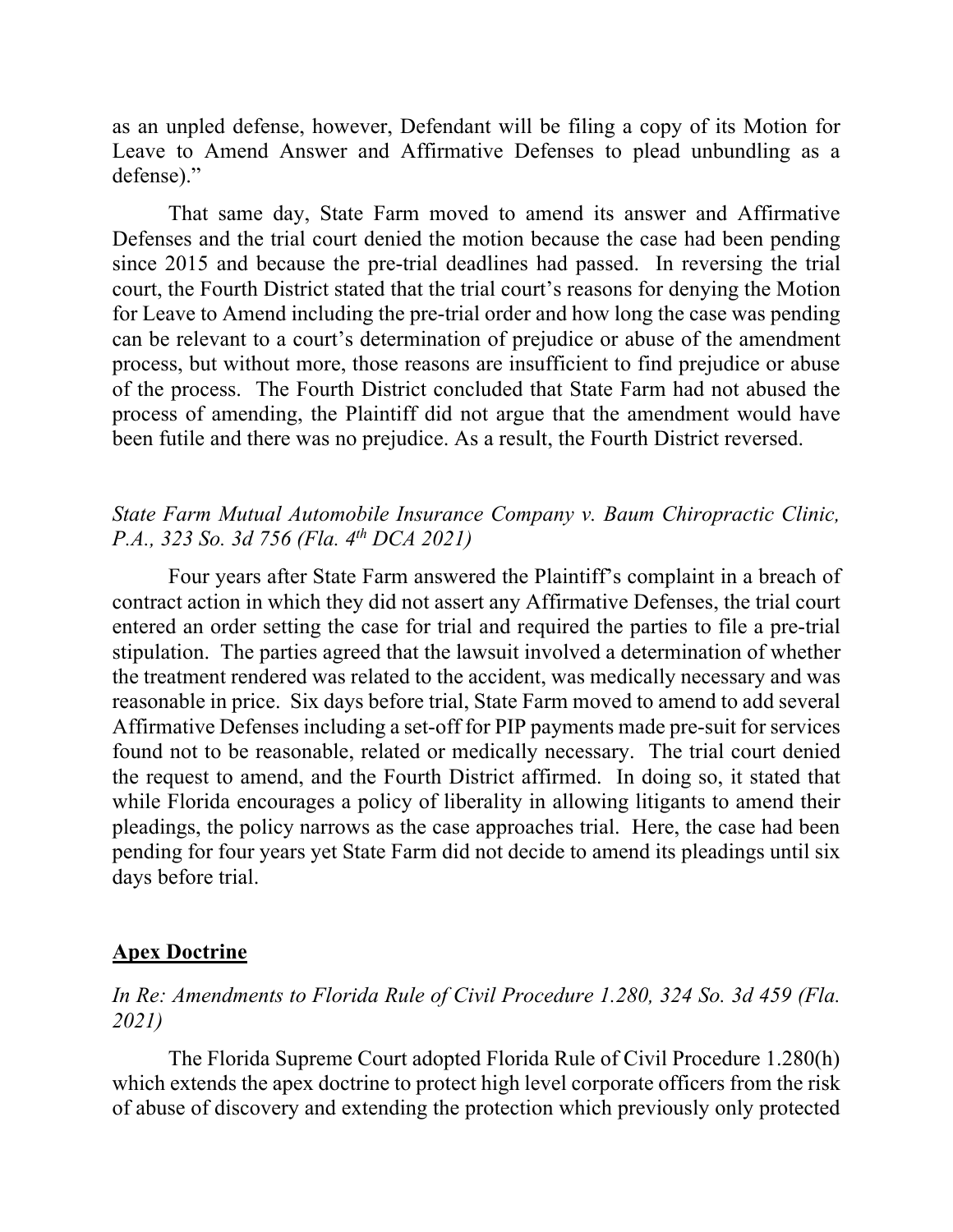high-level government officials. Under the rule, a current or former high-level government or corporate officer may seek an order preventing them from being subject to a deposition. The motion must be accompanied by an affidavit or declaration of the officer explaining that the officer lacks unique, personal knowledge of the issues being litigated. If the officer provides such an affidavit or declaration, the trial court then will issue an order preventing the deposition unless the party seeking the deposition demonstrates that it has exhausted other discovery, that such other discovery is inadequate and that the officer in fact has unique, personal knowledge of discoverable information.

### **Attorney/Client privilege**

## *American Home Assurance Company, Inc. v. Sebo, 324 So. 3d 977 (Fla. 2d DCA 2021)*

Sebo purchased a home in April 2005. American Home provided homeowner's insurance to him. In December 2005, he filed a claim for water intrusion and other damage to the home and American Home denied coverage for most of the claimed losses. Sebo then filed a lawsuit against a number of Defendants and in November 2009 amended his Complaint to add American Home as a Defendant seeking a declaration that the policy provided coverage for his damages. After settling his claims against the majority of the other Defendants, Sebo proceeded to trial in his declaratory action against American Home. The jurors found in favor of Sebo and the trial court entered judgment against American Home. Appeals followed and ultimately the Florida Supreme Court affirmed the jury verdict finding that the "concurrent cause" doctrine applied.

Sebo then initiated his first-party bad faith action and served a Request for Production seeking various documents related to the denial of the claim. At issue were documents created before the final judgment was entered and American Home objected based upon work product and attorney/client privilege. The Second District noted that the Supreme Court's decision in *Allstate Indemnity Company v. Ruiz*, 899 So. 2d 1121 (Fla. 2005) found that the work product doctrine does not apply to documents prepared in connection with the evaluation of the underlying insurance claim and such documents are not shielded from discovery because the claim's materials are needed to determine whether the insurance company acted in bad faith. *Ruiz* did not, however, address attorney/client privilege.

As the district court noted, attorney/client privilege differs because it is a statutorily protected privilege of confidentiality and is not concerned with the litigation needs of the opposing party. There are potential exceptions to the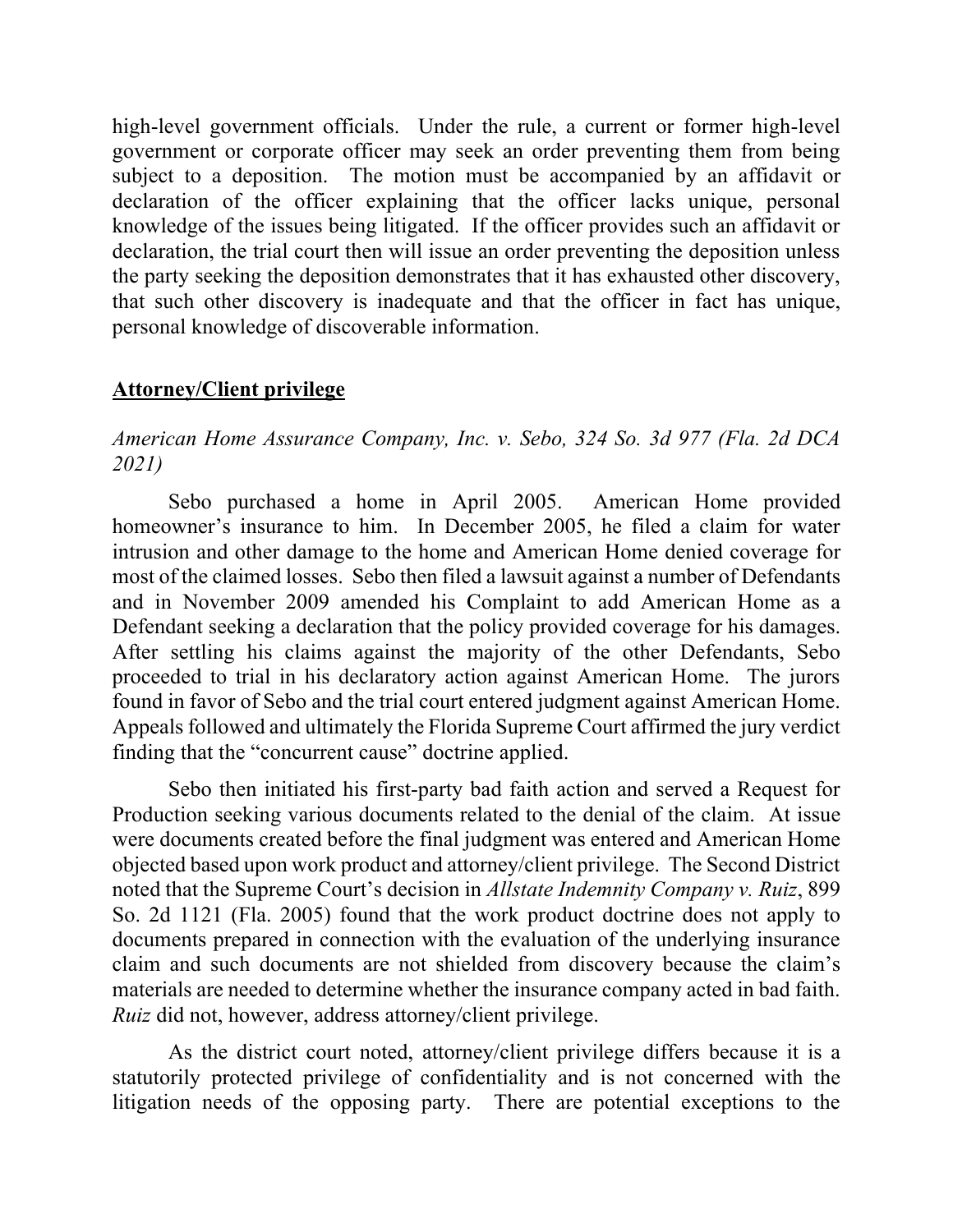attorney/client privilege in bad faith cases when an insurer raises the advice of its counsel as a defense in an action and when the insurance company has hired an attorney to both investigate an underlying claim and give legal advice. Because of these exceptions, the Second District granted certiorari and held that the trial court must conduct an *in camera* inspection to determine if the materials at issue were truly protected by attorney/client privilege.

## *Brinkmann v. Petro Welt Trading, 327 So. 3d 918 (Fla. 2d DCA 2021)*

The Defendants turned over some documents in discovery but filed a privilege log with regard to others. The non-parties, all of whom were represented by the same attorney, who was representing the Defendants, also turned over documents and voluntarily filed privilege logs as to other requests. The Plaintiffs argued that all of the privilege logs were insufficient because they failed to accurately describe the documents withheld. A Motion to Compel was referred to a General Magistrate who overruled the privilege objections. With regard to the non-parties, the Magistrate ordered them to produce all withheld and redacted documents referencing the privilege log, because they failed to establish a basis for the privilege in the logs. The Defendants filed exceptions to the report and recommendation, but the nonparties did not. At the hearing, counsel argued that the exceptions applied to both the non-parties and the parties because counsel represented the non-parties as well. The trial court affirmed the Magistrate's recommendations which found that many of the asserted privileges were unrecognized by Florida law and were items the nonparties simply wanted to keep confidential. As a result, the non-parties filed a Petition for Writ of Certiorari. The District Court noted that the accountant/client and attorney/client privileges have long been recognized and it was unclear as to whether the Magistrate had considered that the privileges had been properly raised, therefore, the trial court departed from the essential requirements of law by overruling those privileges without any findings or analysis.

#### *Andreatta v. Brown, 330 So. 3d 589 (Fla. 1st DCA 2021)*

In granting certiorari involving an alleged claim of privilege, the First District noted that Rule of Civil Procedure 1.280(b)(6) does not use the word "log" or require any specific form for a "privilege log." Instead, a party must only make the privilege claim expressly and describe the nature of the documents, communication or things not produced or disclosed in a manner that will enable the other parties to assess the applicability of the privilege or the protection. If a party fails to supply adequate information, then the trial court may find a waiver of attorney/client privilege adding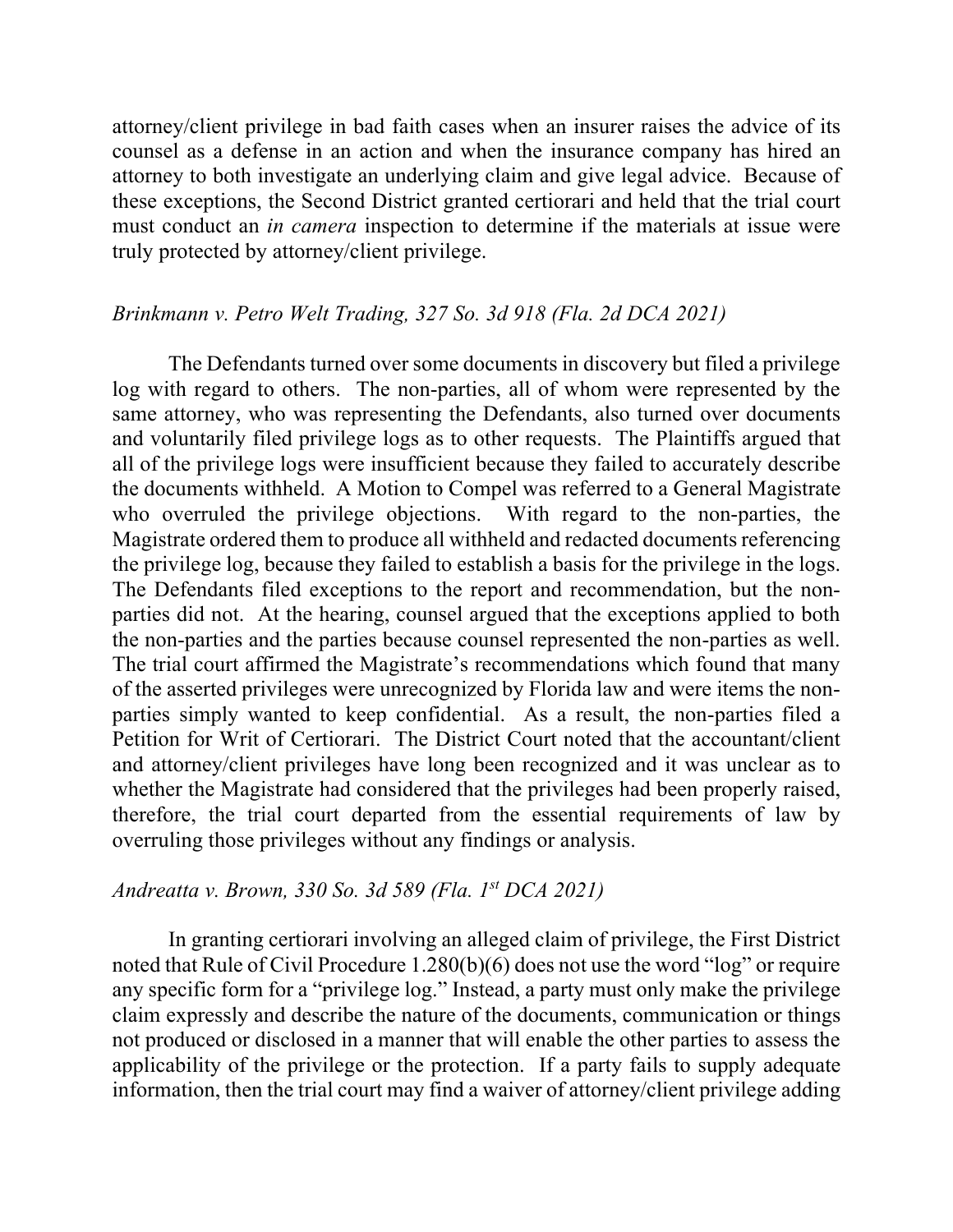that while waiver is within the court's discretion, a waiver finding is not favored. Here, the Petitioner's counsel repeatedly e-mailed Respondent's counsel that he redacted attorney/client communications explaining that his clients had forwarded emails to him that were responsive to the discovery requests and apparently included discussion about those emails when they forwarded them. The Respondents moved to compel and requested a privilege log for any documents redacted on privilege grounds. After a hearing but without an *in camera* inspection of the emails, the trial court found that the lack of a privilege log constituted a waiver of the attorney/client privilege. The First District found this was an abuse of discretion and a departure from the essential requirements of law and issued a writ of certiorari.

## **Attorney's fees**

*Universal Property & Casualty Insurance Company v. Celestrin, 316 So. 3d 752 (Fla. 3d DCA 2021)*

The trial court acted in an arbitrary manner by failing to reduce an award for attorney's fees where the experts for both parties provided testimony that a reduction was necessary, and the trial court ignored that recommendation without explanation. It is hornbook law that counsel cannot be compensated for work towards determining the amount of fees it seeks to recover.

## *United Automobile Insurance Company v. Professional Medical Group, Inc., 318 So. 3d 1261 (Fla. 3d DCA 2021)*

Where the insurance company requested that the trial court hold an evidentiary hearing on the issue of attorney's fees, it was error for the trial court to award attorney's fees without conducting the evidentiary hearing.

## *Lizardi v. Federated National Insurance Company, 322 So. 3d 184 (Fla. 2d DCA 2021)*

Even though there was no transcript of an evidentiary hearing which resulted in an award of attorney's fees, the Second District reversed because the trial court's order was fundamentally erroneous on its face where the trial court reduced the Plaintiff's hourly rate and the amount of hours for which payment was requested without making specific findings to support its determination and also failed to award pre-judgment interest.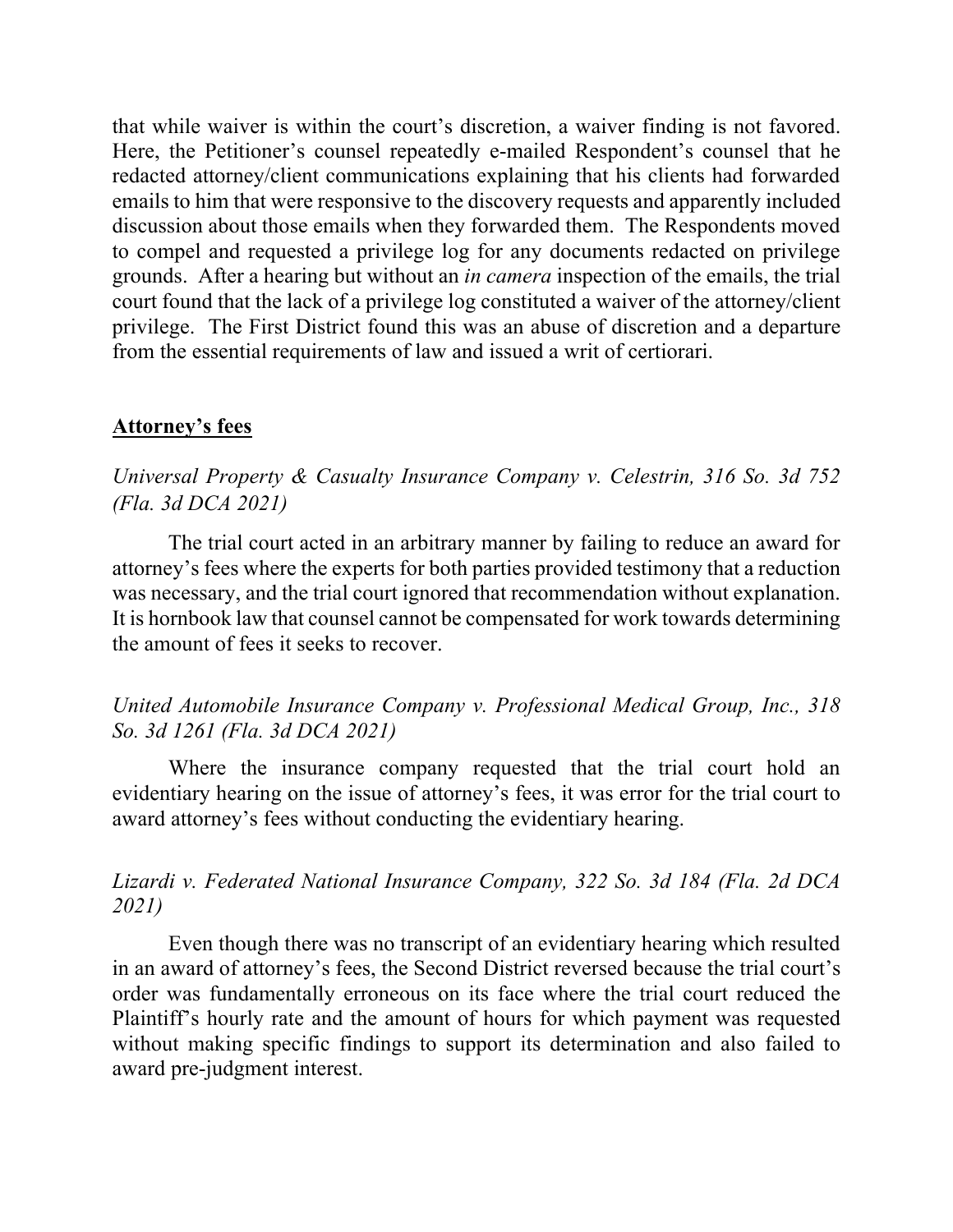*El Brazo Fuerto Bakery v. 24 Hour Air Service, Inc., 330 So. 3d 552 (Fla. 4th DCA 2021)*

The Plaintiff prevailed on a breach of contract action and then moved for an award of attorney's fees. The Plaintiff's attorney testified that the Plaintiff had retained his firm to pursue his claim. The retainer was partially contingent whereby the Plaintiff agreed to pay the firm a flat \$2,000 attorney's fee and also agreed that the firm could seek the balance from the court along with a multiplier. The firm spent 121.2 hours on the litigation and substantiated the testimony with detailed time records. The Plaintiff's attorney testified how the work performed satisfied the factors in *Rowe* as modified by *Quanstrom*, and further testified that the firm would not have taken the case on a partial contingency fee basis without the possibility of a multiplier. The Plaintiff's attorney testified that both he and his partner had been practicing for about a year and a half and charged \$350 per hour.

On cross-examination, the defense attorney questioned Plaintiff's counsel regarding his time entries but not the hourly rate. The Plaintiff's expert testified that he was a 25-year former Judge and charged \$600 per hour opining that while 7.5 hours should be deducted from a review of the records and bills, the \$350 was a reasonable hourly rate. He also opined that the relevant market required a contingency fee multiplier to obtain competent counsel for which he believed the 2.5 multiplier was warranted. The expert also testified he spent 11 hours preparing for the hearing. Defense counsel then acted as the defense expert by proffer and testified that the market rate for an attorney with less than 2 years of experience was \$225 per hour and that the claim did not justify a multiplier.

The trial court revised the Plaintiff's proposed order, did not reduce any of the hours incurred, but reduced the Plaintiff's hourly rate to \$175 or half of what the expert opined was reasonable. The court also found that the Plaintiff's expert was entitled to only 8.8 hours at a \$225 hourly rate (less than the \$6,600 that had been testified to).

The Fourth District found that the trial court abused its discretion and noted that the Defendant did not present any expert or other evidence to refute the Plaintiff's expert opinion and the Judge did not indicate that her that her determination of a reasonable hourly rate is rooted in her experience as a lawyer. Even with defense counsel's proffer, the hourly rate should have been \$225 per hour or \$50 more than the trial court awarded. The Fourth District also found that the trial court erred in making internally inconsistent findings supporting the application of the multiplier but then did not apply the multiplier.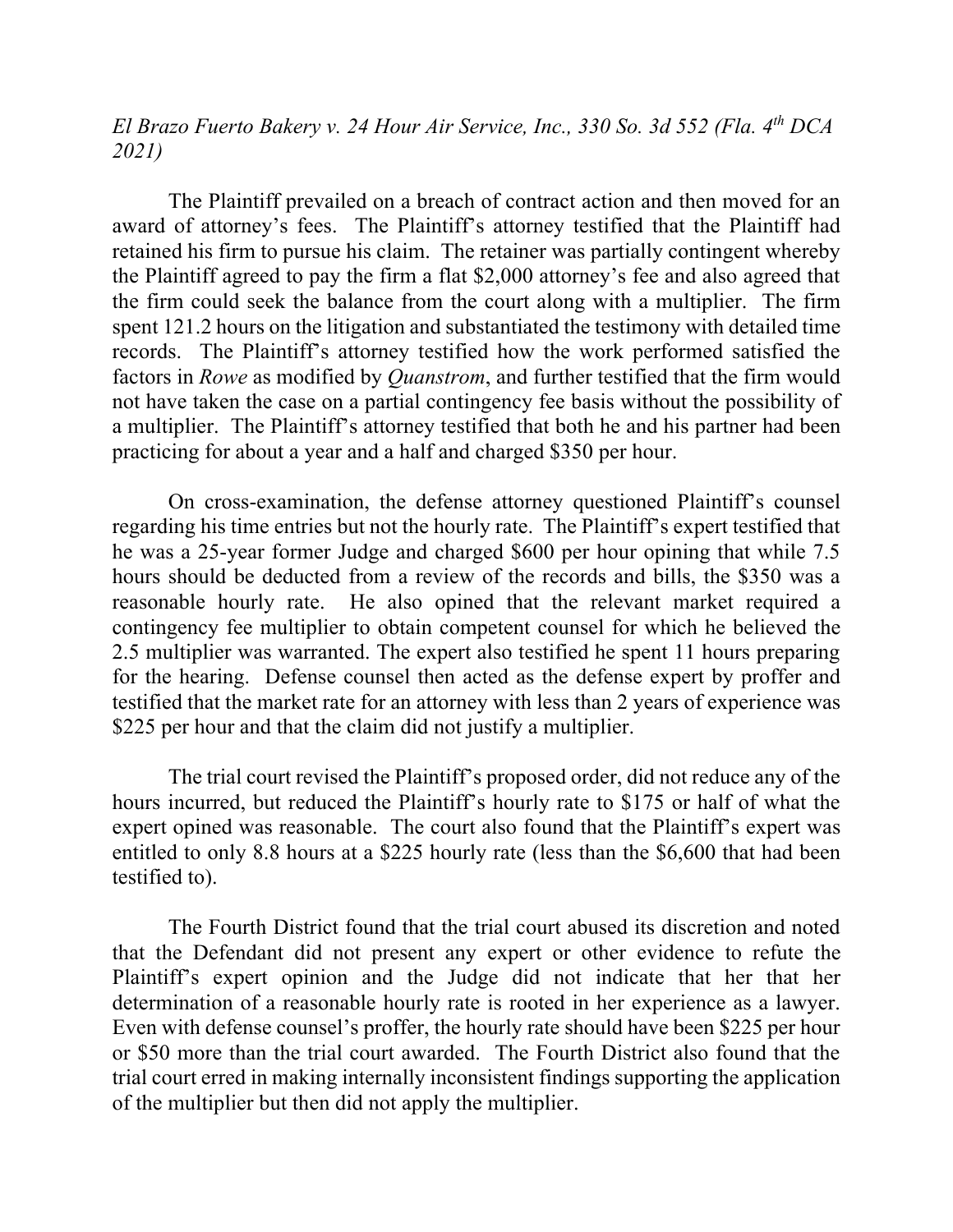Lastly, the court erred in not awarding prejudgment interest from the date on which the county court found that Plaintiff was entitled to attorney's fees. As such, the matter was reversed and remanded with instructions to either amend the award as requested or explain a legal basis for its reduced hourly rates; either award a multiplier or strike the *Quanstrom* findings justifying the multiplier and explain why the county court rejected the Plaintiff's expert's uncontroverted testimony; and (3) calculate and award the amount of prejudgment interest on the ultimate attorney's fees award measured from the date of the order granting the motion for entitlement to fees through the date of the amended judgment's rendition.

## *Citizen's Property Insurance Corp. v. Casanas, 46 FLWD 2324 (Fla. 3d DCA 10/27/21)*

Casanas filed suit for underpayment of a hurricane damage claim. "The case was minimally litigated – - there were no depositions taken, no dispositive motions filed, few hearings and no trial." The case settled at mediation for \$35,000 and the trial court subsequently concluded that that the lodestar was \$70,800 and added a 1.8 multiplier for a fee of \$127,440. The total fee award was for \$150,600, including \$9,360 in litigation costs and \$13,800 for Plaintiff's fee expert. As the Third District pointed out the final award of costs and fees was nearly five times the amount of the settlement.

The Third District concluded that the hourly rates billed for each attorney were reasonable based on the evidence in the record. They found that the lodestar amount was unsupported by competent, substantial evidence that the number of hours billed were reasonable, nor did the trial court make any specific findings as to disputed time entries. Rather, without explanation, the trial court adopted the Plaintiff's fee expert's 10% blanket reduction in the number of hours expended which the Third District found was "arbitrary and unsupported." The Appellate Court reversed the lodestar amount with instructions to reduce the number of hours billed to 81.1 hours because this was the only number for which there was competent, substantial evidence adduced by the Defendant's fee expert following a line-by-line accounting of compensable hours.

It also reversed the trial court's application of a multiplier because there was no evidence that Plaintiffs could not have obtained other competent counsel in the market absent the availably of a contingency fee multiplier, nor did Plaintiff's counsel establish that there was a risk of non-payment because the parties' retainer agreement expressly provided for counsel's recovery of fees. Lastly, it reversed the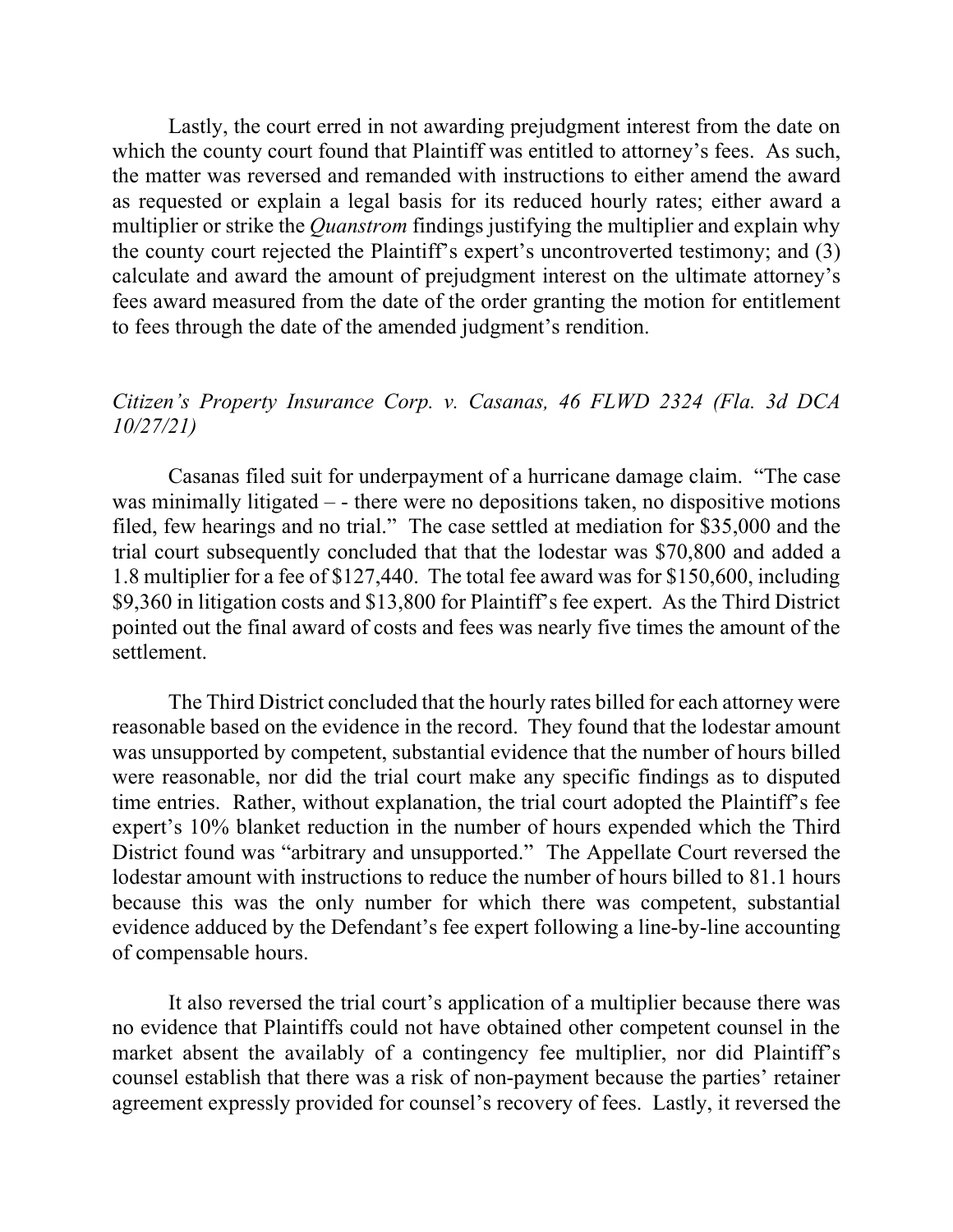litigation costs assessed. The Plaintiff submitted two expert invoices but did not present any evidence regarding the reasonableness of the litigation costs or whether they intended to call the expert witness for trial. The Third District stated that the trial court erred because it "awarded costs without making any factual findings regarding which expenses would have been reasonably necessary for an actual trial."

#### *Reyes v. Cosculluela, 46 FLWD 2327 (Fla. 3d DCA 10/27/21)*

On the eve of trial, the Plaintiff voluntary dismissed his nuisance lawsuit against his neighbor. The trial court then ordered an award of attorney's fees as a sanction pursuant to Florida Statute §57.105(1). The Third District found that Reyes had asserted a viable claim, albeit a weak one, that the noise emanating from the batting cage on his neighbor's property interfered with the enjoyment of his home so as to constitute a nuisance. As such, they concluded that the award of attorney's fees was unwarranted.

### **Certiorari**

## *The Hertz Corporation v. Sider, 311 So. 3d 1004 (Fla. 2d DCA 2021)*

A claim of work-product protection or attorney-client privilege is not mature for appellate review when a privilege log has not yet been filed. As such, certiorari was denied.

#### *Cavey v. Wells, 313 So. 3d 188 (Fla. 2d DCA 2021)*

The Personal Representative filed a one count complaint against Sherriff Wells in his official capacity arising out of a suicide which occurred in the Manatee County Jail. Sheriff Wells moved for summary judgment and while discovery was ongoing, the Sheriff ran into the Personal Representative at his doctor's office where the Personal Representative is employed. It is alleged that the two spoke and that the Sheriff made several inculpatory statements including that a number of Sheriff's office employees were terminated or reassigned as a result of the suicide; the lawsuit was meritorious; and the Sheriff would also pursue litigation if his child had been involved in the same incident.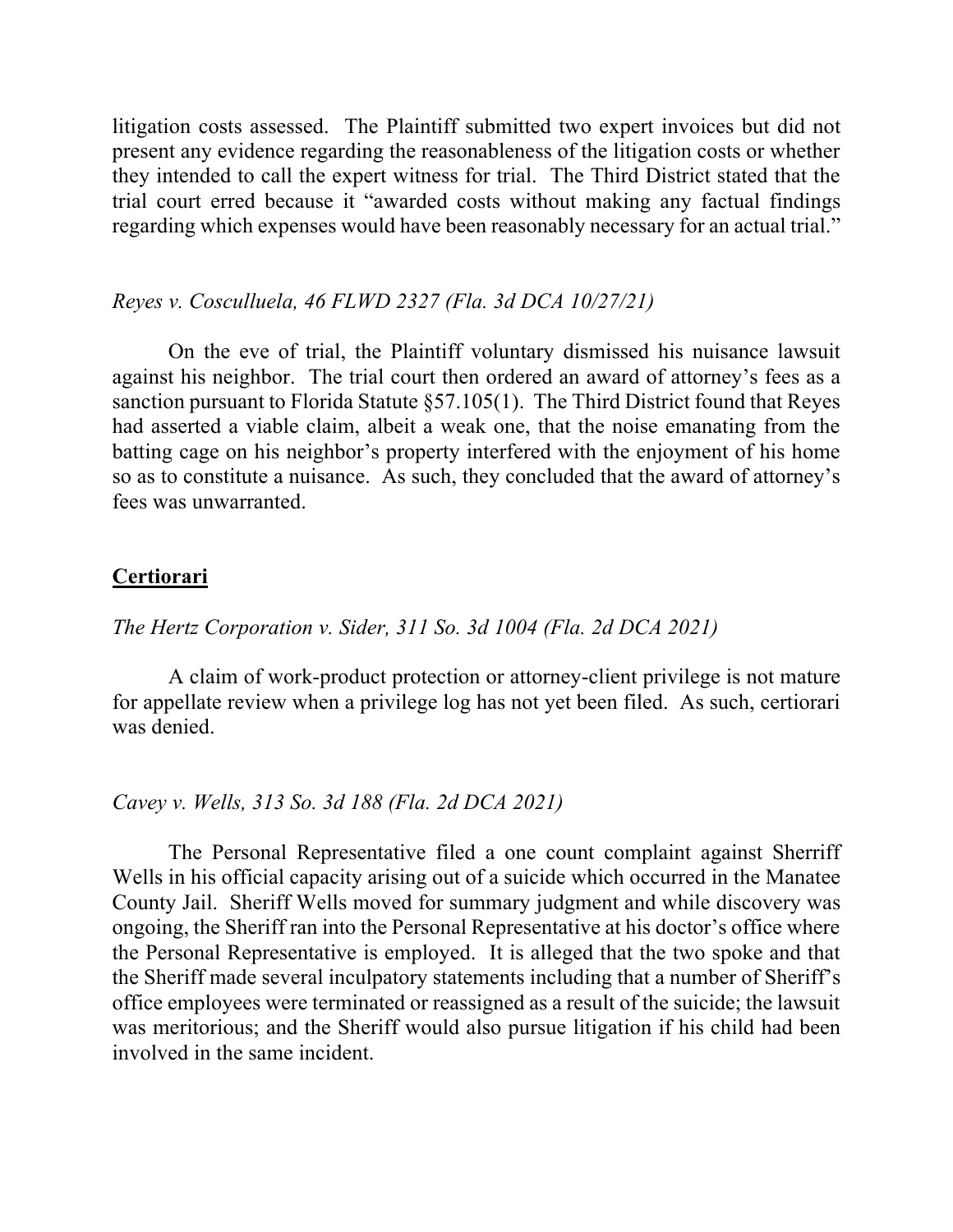The Personal Representative then sought to depose the Sheriff who moved for protective order. In support of the Motion, the Sheriff filed a sworn affidavit in which he admitted to having a conversation with the Personal Representative but denied making the statements inculpating his office. The trial court granted the Sheriff's motion and, in making its ruling, the trial court found that the Sheriff would not have any relevant testimony related to policies and procedures that should have been in place at the jail; that the Sheriff would not be a relevant fact witness because he had no firsthand knowledge of what took place at the jail; and with regards to the alleged statements to the Personal Representative, the statements constituted inadmissible subsequent remedial measures which were not relevant to the issue of negligence, would confuse the jury and their probative value would be substantially outweighed by their prejudicial effect. The Court ultimately concluded that it was not going to authorize the deposition to inquire about an issue that was not coming in before the trier of fact. The Second District granted certiorari finding that there was material injury that could not be corrected on post-judgment appeal, because it would be impossible to determine whether or how this discovery prohibition affected the outcome of the case. The court further found that the trial court's order departed from the essential requirements of the law, citing Florida Rule of Civil Procedure §1.280(b)(1) which states that "it is not grounds for objection that the information sought will be inadmissible at the trial if the information sought appears reasonably calculated to lead to the discovery of admissible evidence."

#### *Tanner v. Hart, 313 So. 3d 805 (Fla. 2d DCA 2021)*

Hart sued Tanner in 2018, alleging negligence in connection with a 2014 automobile accident that occurred when Tanner was 79-years old. In 2019, Hart sought to depose Ms. Tanner who was then in hospice care and suffering memory loss associated with dementia as confirmed by two of her physicians. After learning of her diagnosis and her inability to be deposed, Hart sought production of Tanner's medical records. The request for "any and all" records was objected to by Tanner claiming an invasion of her right to privacy, overbreadth and sought information that was irrelevant to the issues framed by the pleadings; that is whether Tanner was negligent in 2014.

The trial court initially sustained the objections finding that Tanner's medical condition was not at issue and concluding that the disclosure of the records would violate her right to privacy. The trial court later granted Plaintiff's request for reconsideration and directed production of the records from December 2011 through April 2020. The trial court did not examine the records *in camera*, but rather directed the parties to execute a confidentiality agreement.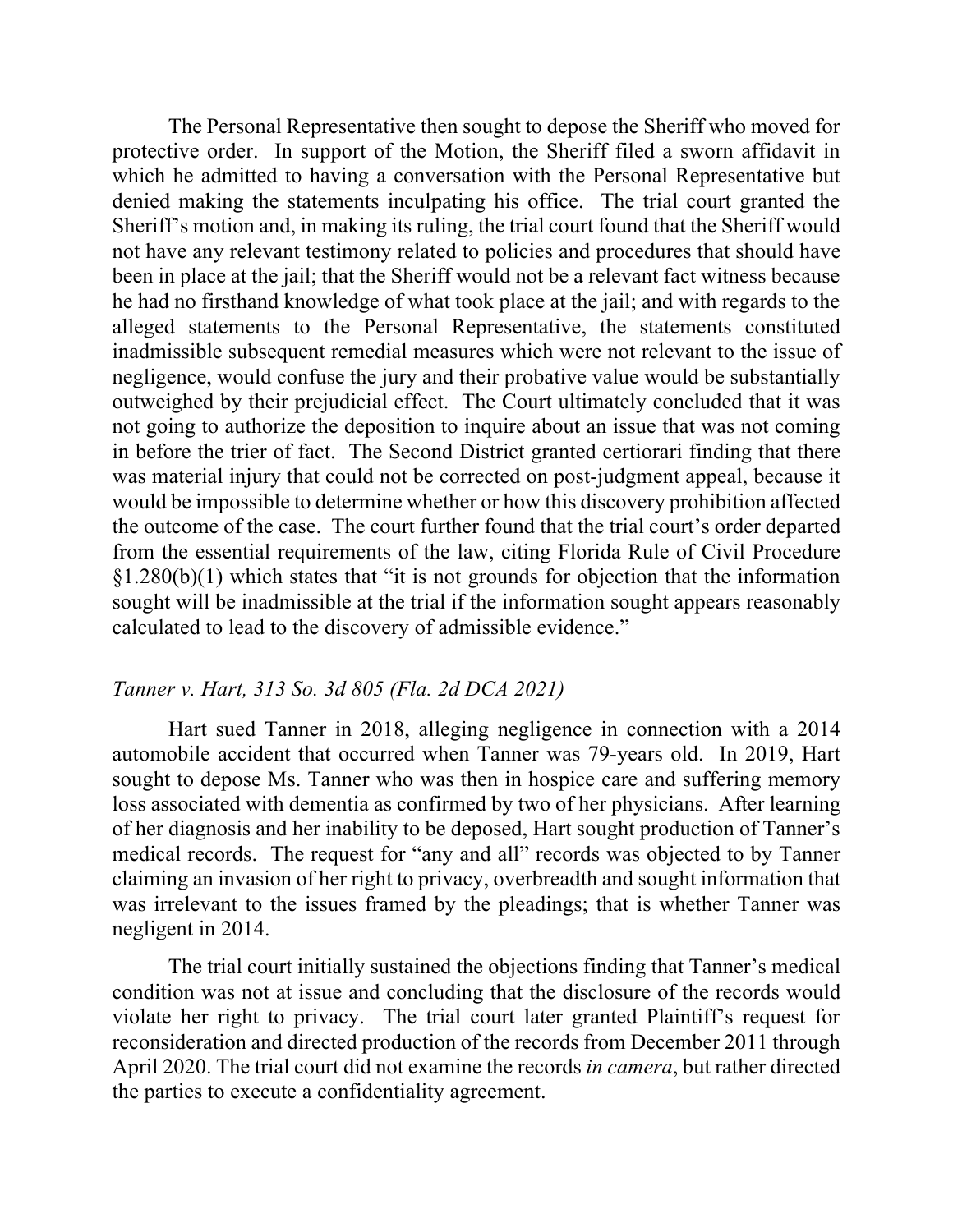The Second District granted certiorari ruling that the trial court departed from the essential requirements of law by compelling disclosure of nearly 10 years' worth of inclusive medical information without first determining its relevance and balancing the need for such information against Tanner's privacy interests. The court further pointed out that the confidentiality agreement did not affect this conclusion because "medical records may not be disclosed to opposing parties, or their counsel until after the trial court reviews the records *in camera* to determine their relevance.

## *Gulfcoast Spine Institute, LLC v. Walker, 313 So. 3d 854 (Fla. 2d DCA 2021)*

It was alleged that Walker suffered injuries when Martinez's vehicle collided with her. After the accident, Walker sought treatment from BioSpine, amongst other providers. She signed an agreement under which the cost of her medical care was "her responsibility whether her insurance company pays or not." Here, her health insurer paid for some of her treatment but not for all of it.

Martinez eventually sought extensive discovery from parties and non-parties alike relevant to this case. He sought information from BioSpine including its methodology for determining its pricing; its methodology for using CPT codes; contracts it had reached with private insurers; its realization rates from different categories of patients; and its overhead cost for medical equipment, personnel, procedures and facilities.

Martinez also sought documentation for other patients who received the same procedures that Walker did. BioSpine moved for protective order arguing that many of the items sought were confidential and proprietary business information and that the Defendant was seeking trade secrets without satisfying the requirements under Florida law of establishing reasonable necessity.

The trial court eventually granted Martinez's discovery and the Second District quashed this order and granted certiorari finding that the trial court departed from the essential requirements of the law by compelling a non-party medical provider to disclose undisputed trade secrets without conducting the relevant balancing test whereby making findings or implementing protective measures as required by law.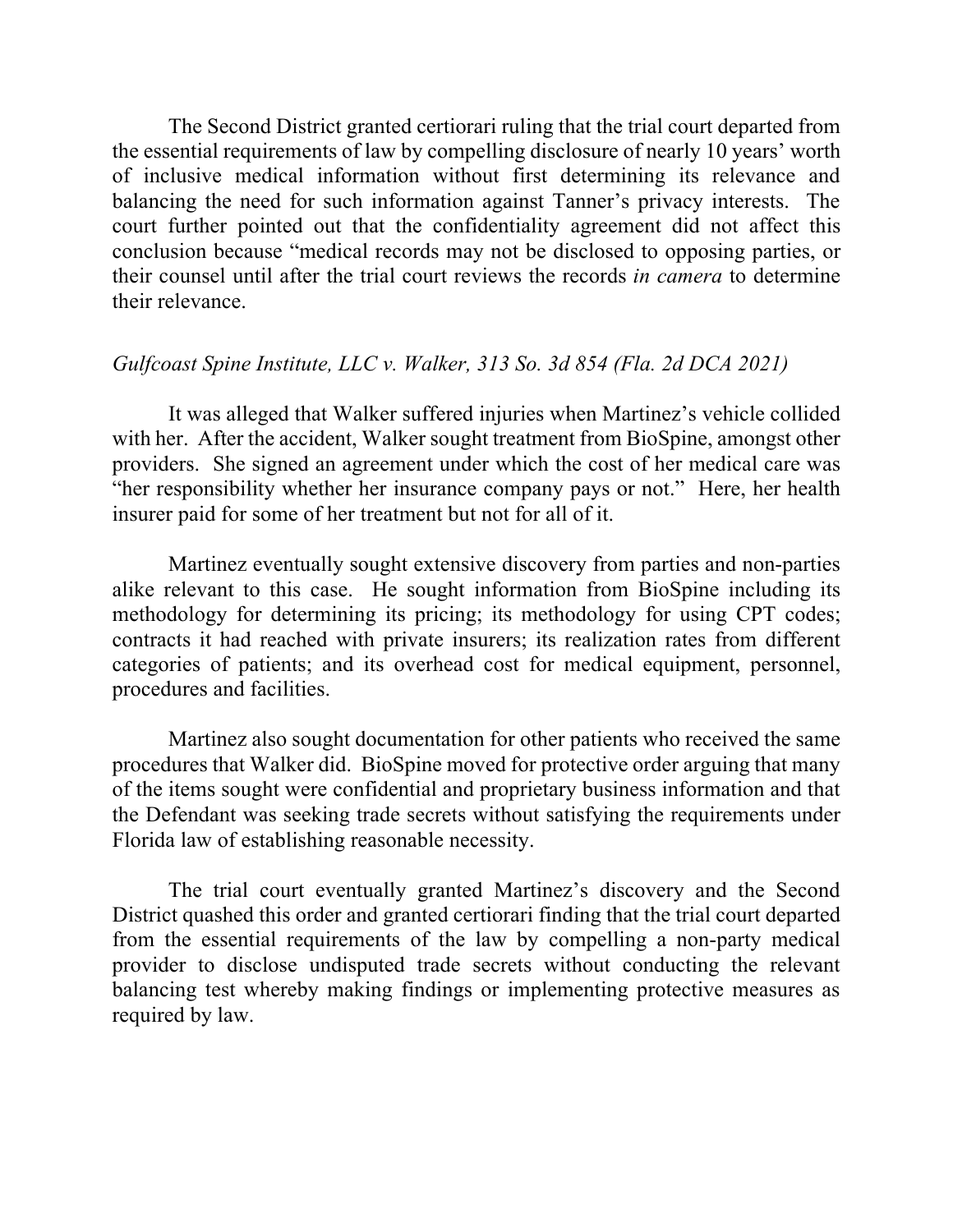*Avatar Property & Casualty Insurance Company v. Mitchell, 314 So. 3d 640 (Fla. 3d DCA 2021)*

After sustaining damage to her residence, Mitchell contacted Avatar to report a claim. A field inspection was arranged, and Avatar's adjuster responded to her home. The adjuster met with the loss consultant, retained by Mitchell. Thereafter, the adjuster prepared a post-loss report and photographed the interior and exterior of the residence, reporting his observations on each of the photographs. A dispute regarding coverage arose and Mitchell filed suit. Thereafter, she sought discovery of any and all photographs taken by Avatar of the property and all documents containing information regarding a statement by Mitchell of any time during Avatar's handling of Mitchell's loss, including adjuster notes, claims reports, interoffice memorandum, tape recordings and any transcripts or written statements from Mitchell. Avatar claimed work-product privilege and filed a privilege log. Following an *in camera* review, the trial court ordered production of both the report and unredacted photographs.

A Petition for Writ of Certiorari was filed. The Third District concluded that the materials ordered to be produced constituted work-product. The Plaintiff made no showing below of the exceptional circumstances required to justify disclosure of work product and, as a result, the Third District granted certiorari.

## *Thomas v. State Farm Florida Insurance Company, 314 So. 3d 653 (Fla. 3d DCA 2021)*

Trillo and State Farm could not agree on the amount of a covered loss following a hurricane, so the claim proceeded to the contractual appraisal process. Trillo hired Scott Thomas and his company to serve as her appraiser during the process. The appraisers could not agree on an umpire and State Farm filed a petition to select an umpire in the trial court. Several months later, Trillo filed a motion to disqualify State Farm's appraiser, alleging that he was not a disinterested appraiser as required by the policy because he used to work for State Farm and "now derives a significant amount of his income serving as State Farm's appraiser." As a result of the insured's motion to disqualify Mr. Diaz, the trial court ordered State Farm to produce several documents pertaining to him, including a list of the number of appraisals in which State Farm named him as its appraiser during a three-year time period.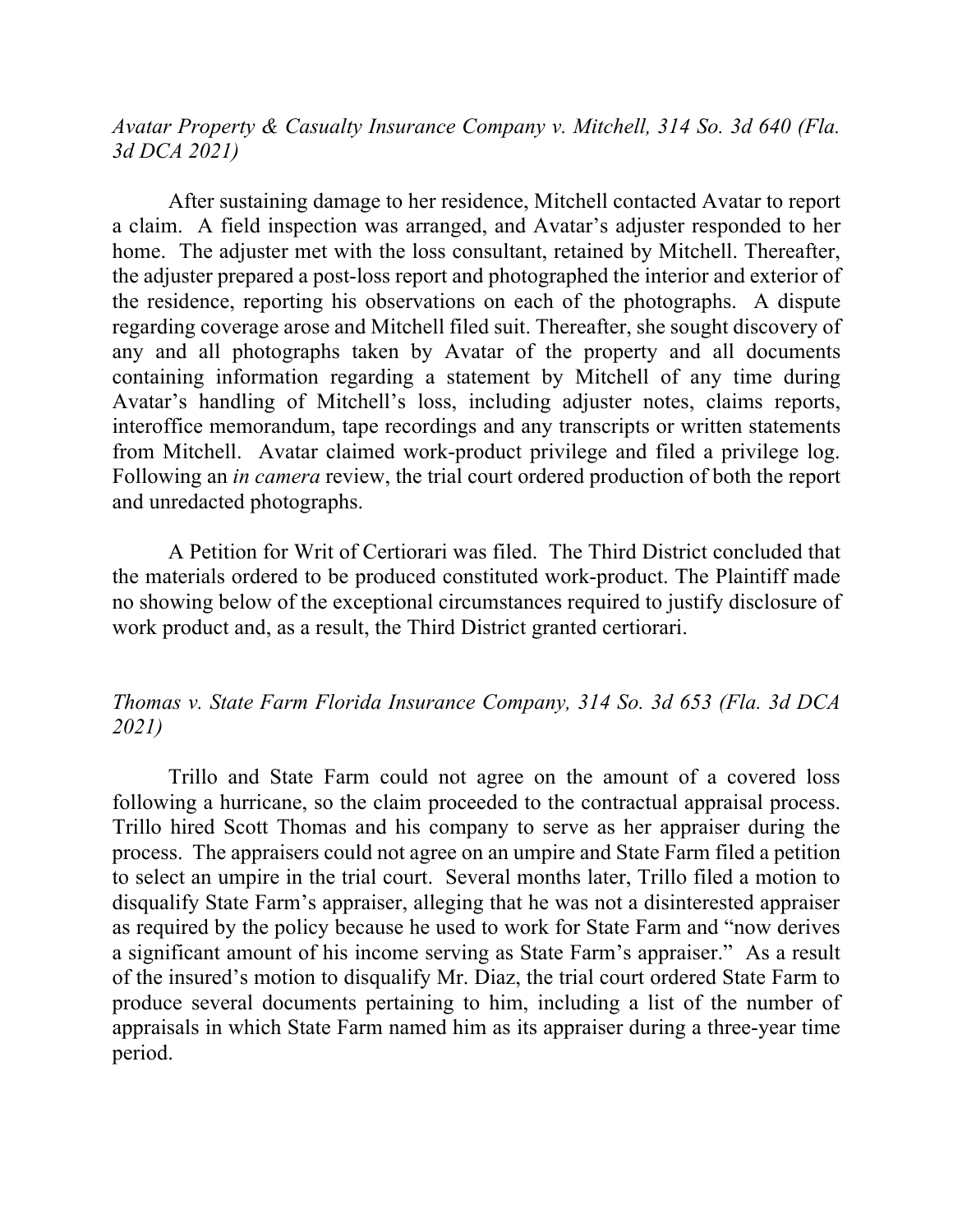Subsequently, State Farm served a subpoena duces tecum on Mr. Thomas' company and requested nine categories of documents and also noticed him for deposition. Thomas filed a Motion for Protective Order and Objection to duces tecum. State Farm argued that it should be permitted access to his records to show that he had "generated the same amount" as Mr. Diaz but for insureds, rather than the insurance company. The trial court decided to apply the "goose/gander doctrine" and directed that Mr. Thomas produce all documents showing the total amount paid during the preceding three years. Thomas then filed a Petition for Certiorari and the Third District granted it finding that the trial court departed from the essential requirements of law in ordering the insured's appraiser to produce personal financial records which were irrelevant to the proceedings.

## *Ern v. Springer, 315 So. 3d 706 (Fla. 4th DCA 2021)*

The Fourth District granted certiorari finding that the trial court departed from the essential requirements of the law by entering an order requiring production of the Plaintiff's mental health records without limitation, or without conducting an *incamera* inspection to ensure that only relevant information was disclosed connecting the mental health records either in substance or time to the claim at issue. As such, the trial court was ordered to conduct an *in-camera* inspection to confirm that the records were relevant and timely as to the claim at issue.

## *National Fire & Marine Insurance Company v. Infinity Biscayne Myrtle Members, LLC, 316 So. 3d 766 (Fla. 3d DCA 2021)*

The tenants of Infinity Biscayne were forced to limit their operations as a result of pandemic-related shut downs. Infinity then filed suit against National Fire seeking to recover lost revenue under an all-risk insurance policy. The Complaint consisted of five counts including: anticipatory breach of contract; breach of contract; breach of contract-civil authority coverage; breach of covenant of good faith and fair dealings; and bad faith. National Fire moved to dismiss the anticipatory breach count contending it did not constitute a claim under Florida law and also sought to dismiss the counts for breach of covenant of good faith and fair dealing and bad faith because they were premature as coverage issues had not yet been resolved. The Third District ruled that the anticipatory breach claim constituted a viable cause of action. They further noted that Florida does not recognize first-party common law bad faith claims. The court reviewed the Complaint and found that the claim for breach of covenant of good faith and fair dealing was essentially a claim for bad faith and thus, in the absence of coverage, this was premature. Despite the apparent prematurity, it also noted that there was a vast body of binding precedent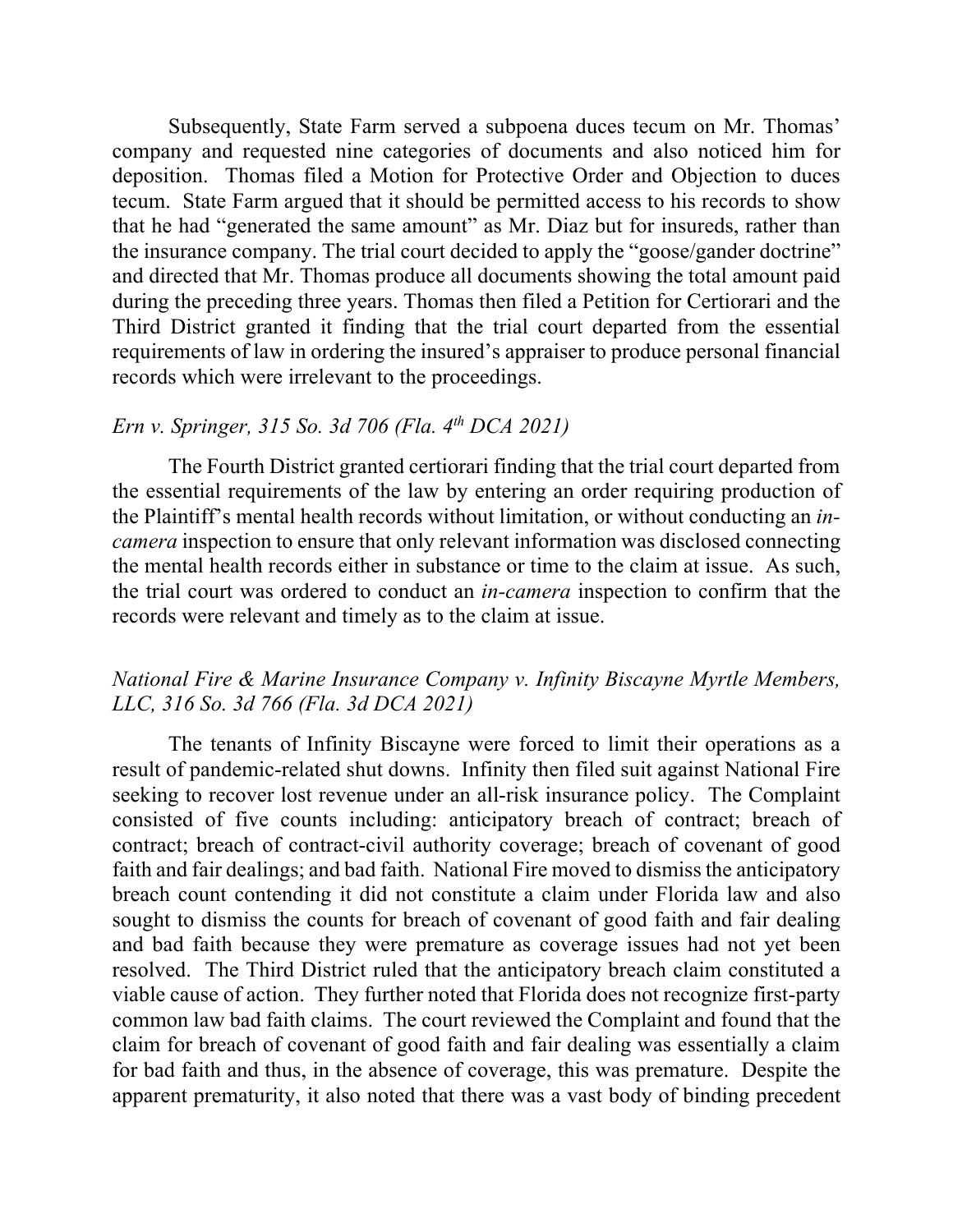which precluded a finding of irreparable harm in the current procedural posture. As such, the Petition for Certiorari was denied.

### *City of Sweetwater v. Mejia, 316 So. 3d 769 (Fla. 3d DCA 2021)*

The City filed a Petition for Certiorari from a series of orders of the trial court denying an extension of discovery past a court-imposed discovery cut-off. The District Court noted that denying a party to timely extension to obtain necessary, material discovery that, through no fault of its own, the party was unable to obtain during the discovery period may constitute a departure from the essential requirements of the law resulting in material harm that cannot be cured at the end of the case on appeal. In this case, a hearing transcript on a Motion for Summary Judgment on January 29, 2021 showed that the City actively opposed an extension sought by Mejia noting that "the deadline for fact discovery was today, and Plaintiff had very ample opportunity to do that and to proceed, but he chose not to." At some point after the trial court continued the Summary Judgment hearing, the Defendant City decided it needed additional discovery and filed a Joint Motion for Extension of Time later that same day. In the motion, the City never explained to the trial Judge why it needed the discovery, from whom it needed the discovery or why the relief from a court deadline would be appropriate under the circumstances. Instead, the motion provided boilerplate legal standards for such an extension. The trial court denied the Joint Motion for Extension. The Third District stated that "while the trial court could have granted the extension (and perhaps the better practice would have been to do so) we review only to determine if such denial constituted a departure from the essential requirements of the law. Based on the Petitioner's actions opposing an extension during the Summary Judgment hearing and the paucity of information presented to the trial Judge in the subsequent Motion to Extend the deadline and Motion for Reconsideration, "it concluded that the Order did not constitute a departure from the essential requirements of the law."

#### *American Prime Title Services, LLC v. Wang, 317 So. 3d 1183 (Fla. 3d DCA 2021)*

American Prime Title Services sought certiorari review of a lower court order denying a Motion to Compel Disclosure of Settlement Agreements executed between Wang and others in the proceeding below. American Prime asserted that the trial court's order effectively eviscerated its affirmative defense of setoff by denying it access to the settlement amounts prior to a finding of liability. The Third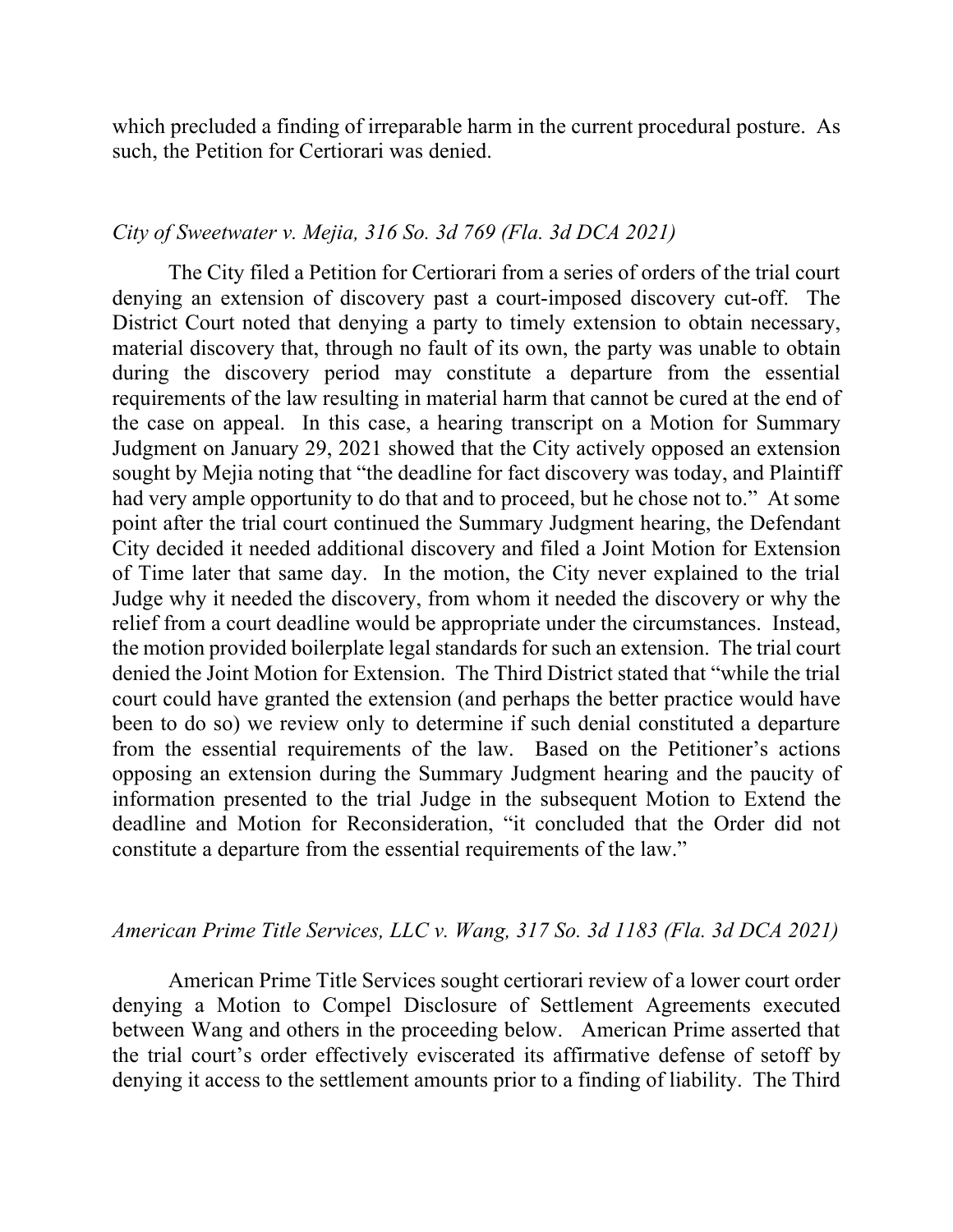District dismissed the petition for lack of jurisdiction because the Defendant failed to make a threshold showing of harm which could not be remedied on appeal.

### *Shimon v. R.B., 318 So. 3d 580 (Fla. 3d DCA 2021)*

R.B. sued Shimon alleging he sexually battered her onboard his boat. R.B. reported the assault to three separate law enforcement agencies: the Hallandale Beach Police Department, the Miami-Dade County Police Department, and the Broward State Attorney's office. The Hallandale Beach Police closed their investigation because the Broward State Attorney declined to prosecute due to "the time delay and the victim's indecisiveness to come forward in the beginning, as well as jurisdictional issues". The Broward State Attorney never filed an information or formally charged Shimon.

Finding no reasonable danger of prosecution, the trial court entered a blanket order overruling Shimon's Fifth Amendment objection to discovery without addressing each category of the requested documents individually. The Order further provided that Shimon would be fined \$1,000 for each day he failed to produce the documents after the expiration of 7 days. Shimon timely filed a Petition for Certiorari.

The Third District granted certiorari and found that the trial court departed from the essential requirements of the law by entering a blanket order overruling Shimon's Fifth Amendment objection. As the Third District noted, future prosecution of the action was not barred by the statute limitations; legal immunity from prosecution had not been granted; and the protection against double jeopardy had not been established.

In this case, the Broward State Attorney's decision not to prosecute was based in part on the conclusion that it had "no reasonable likelihood of conviction." As the Third District noted, "a discretionary decision not to prosecute because of a lack of evidence can be quickly reversed when new evidence comes to light. One can easily envision circumstances in which a disclosure made by Shimon could furnish a link in the chain of evidence needed to prove a crime against him and cause the law enforcement agencies to re-open their investigations." Further, they noted that the Broward State Attorney's decision not to prosecute did not prevent the Miami-Dade State Attorney from pursuing prosecution.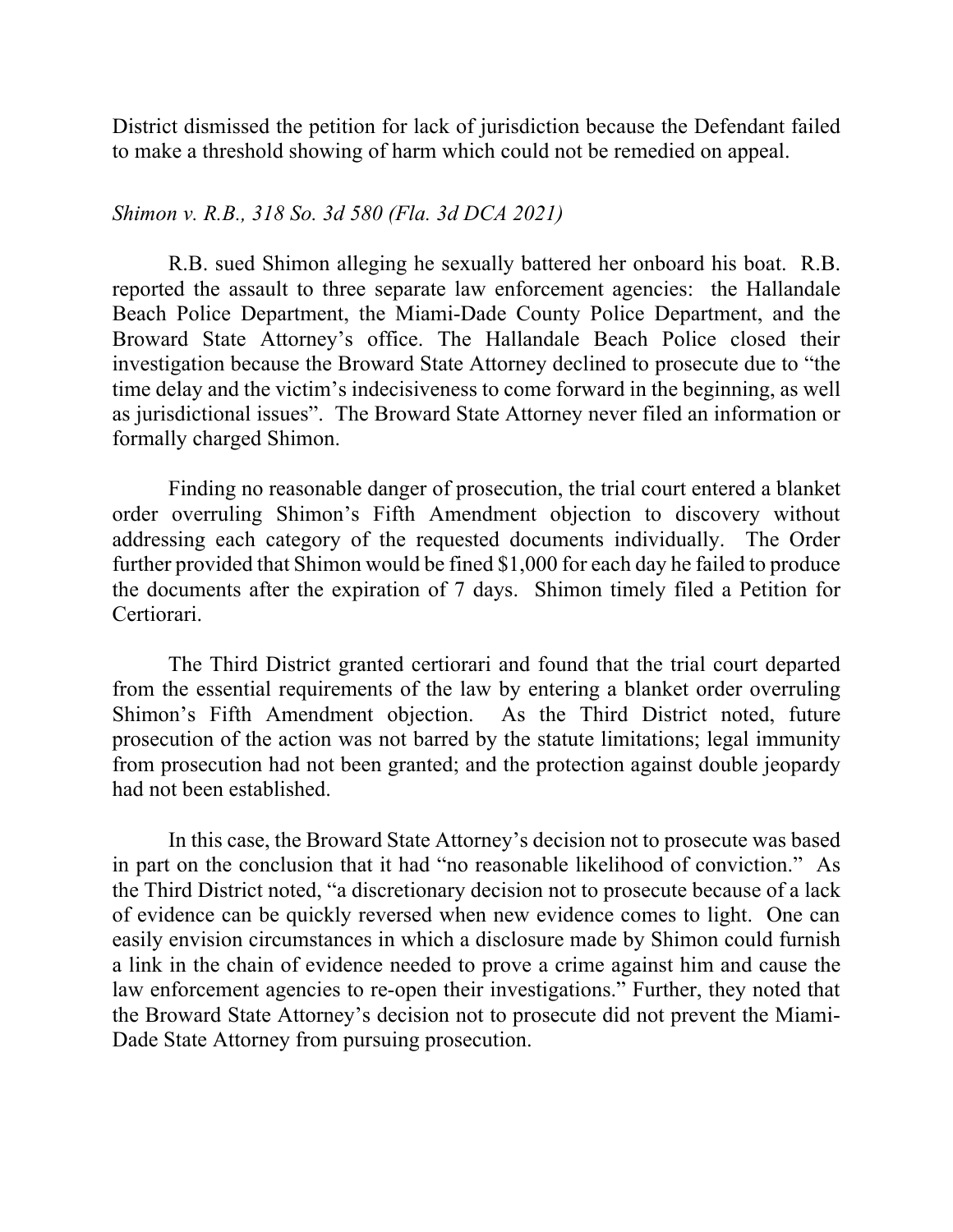*Onward Living Recovery Community v. Mormeneo, 319 So. 3d 115 (Fla. 3d DCA 2021)*

The Third District granted certiorari and found that the trial court departed from the essential requirements of the law by requiring the Defendant to produce root cause analysis and incident reports after finding that these reports were prepared in the ordinary course of business and constituted non-privileged, discoverable business records or, alternatively, that any work product privilege was waived because the corporate representative used the reports at her deposition. The Third District pointed out that the fact that the Defendant required that records be created after a "sentinel event" supports the contention that the documents were created in anticipation of litigation.

Further, with respect to the conclusion that any privilege was waived by the corporate representative's reference to these documents during her deposition, on remand the trial court was to conduct an *in-camera* inspection to determine whether the references to the documents were such that the privilege was waived and if so, to determine with specificity the extent of the waiver. Further, to the extent that the trial court on remand determines that some or all of the records are protected from discovery, an evidentiary hearing will be required to determine whether the reports contained information that was unobtainable elsewhere without undue hardship.

#### *Central Concrete Supermix, Inc. v. Cancio, 319 So. 3d 742 (Fla. 3d DCA 2021)*

The Defendant sought to take the deposition of Plaintiff's former counsel and the trial court quashed the subpoena and issued a protective order to prohibit the deposition. The Third District denied certiorari and found the trial court's actions were appropriate where the Defendant failed to allege or establish that no other means existed to obtain the information sought.

## *Quinn v. CCRC OPCO FREEDOM SQUARE LLC, 320 So. 3d 300 (Fla. 2d DCA 2021)*

The decedent was a resident at an Assisted Living Facility (ALF). After she passed away, her Estate sued the ALF alleging negligence and wrongful death. Relying upon the terms of its residency agreement, the ALF moved to compel arbitration. The agreement provided that the parties had 20 days after a demand for arbitration to either agree on a solo arbitrator or to each choose a nominator who would thereafter choose the sole arbitrator. Near the end of the selection period, the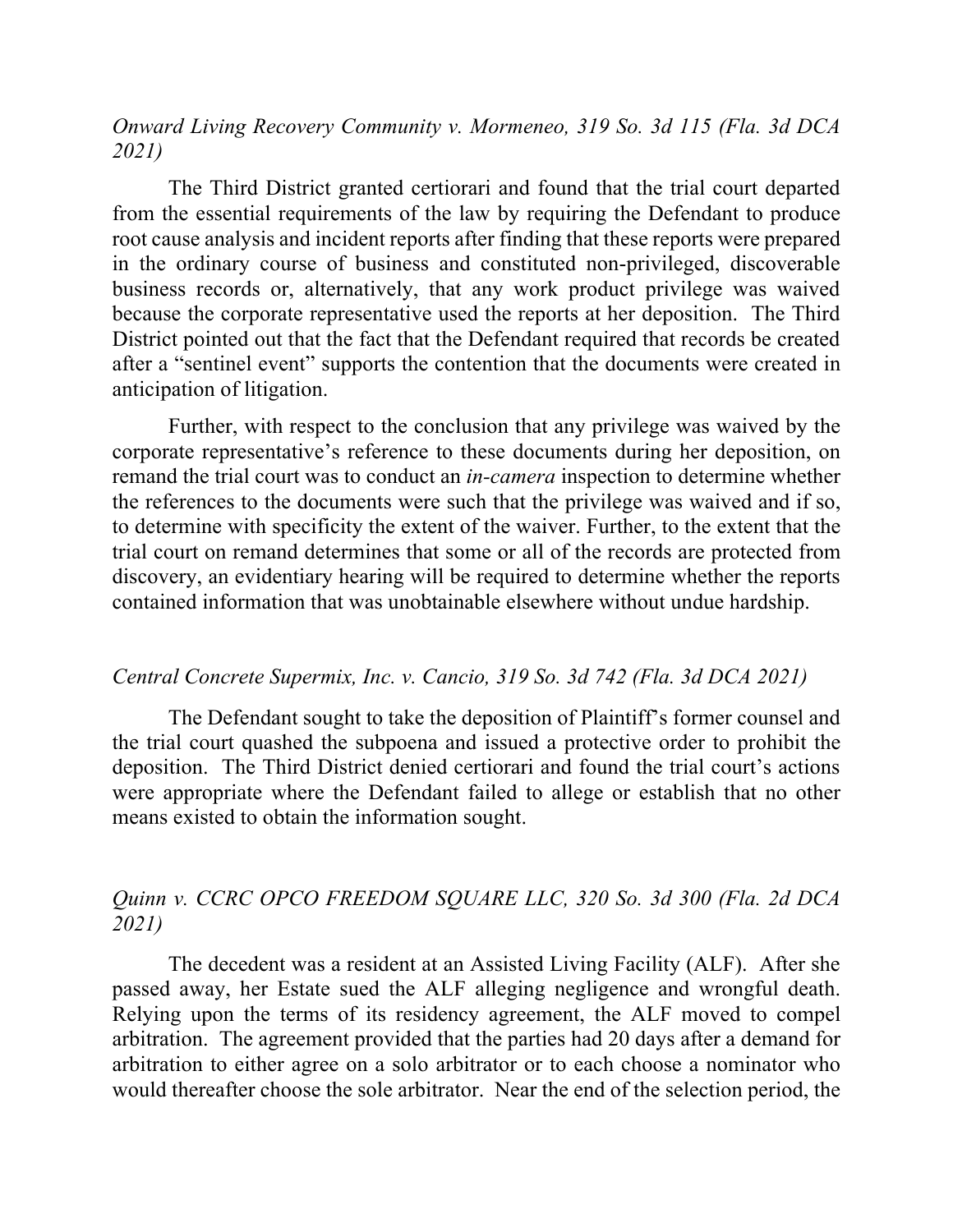Estate proposed two potential arbitrators. On the last day of the selection, the ALF responded, rejected both of the Estate's proposed arbitrators and suggested three others to serve as the lone arbitrator. Before the close of business on the same day, the Estate replied rejecting the ALF's three suggestions and selected one person to serve as arbitrator pursuant to the agreement. The ALF did not respond until the following day; after the expiration of the selection period.

Months later, the ALF moved to compel the Estate to select an arbitrator contending that "although each counsel timely suggested proposed arbitrators, they could not agree on the selection of the sole arbitrator." Without specifying when, the ALF also asserted that it had already identified its chosen nominator but represented that the Estate had yet to complete the selection process. The Estate responded and asserted that it timely selected its arbitrator under the agreement and that it was the ALF that did not select their arbitrator within the 20-day period. As such, it contended that the ALF had forfeited its right to select any arbitrator.

At the hearing on the ALFs Motion to Compel the Estate to select an arbitrator, the ALF conceded that its Motion to Compel arbitration had constituted a demand for arbitration that "started the 20-day process" and it also conceded that it did not select an arbitrator within the period whereas the Estate had done so. Nonetheless, the ALF asserted that because the parties had not reasonably exhausted discussions of selecting a lone arbitrator by the deadline, the trial court should require the Estate to propose another nominator.

The trial court focused on the fact that the Estate's correspondence selecting its arbitrator was transmitted at 4:40 p.m. on the day of the deadline. The court criticized the Estate for sending the correspondence at that time on the day when they were tasked with coming to an agreement or not. The trial court then gave the ALF the unilateral choice between either selecting a nominator or letting the court pick an arbitrator. After the ALF stated that it preferred to pick a nominator, the trial court entered an order directing the parties to each select a nominator. The Second District concluded that the trial court departed from the essential requirements of the law in re-writing the parties' agreement in the Defendants favor by allowing the Defendant to choose a nominator despite having forfeited its right by missing the express deadline in its own residency agreement. It further noted that the trial court's conclusion that the Plaintiff's arbitrator selection was somehow impermissible because it was transmitted near the end of the business day on the day it was due was not supported by the agreement or any legal authority. That said, the Second District denied certiorari finding that the Plaintiff could not establish irreparable harm because the Plaintiff will be able to challenge the eventual arbitration award on appeal.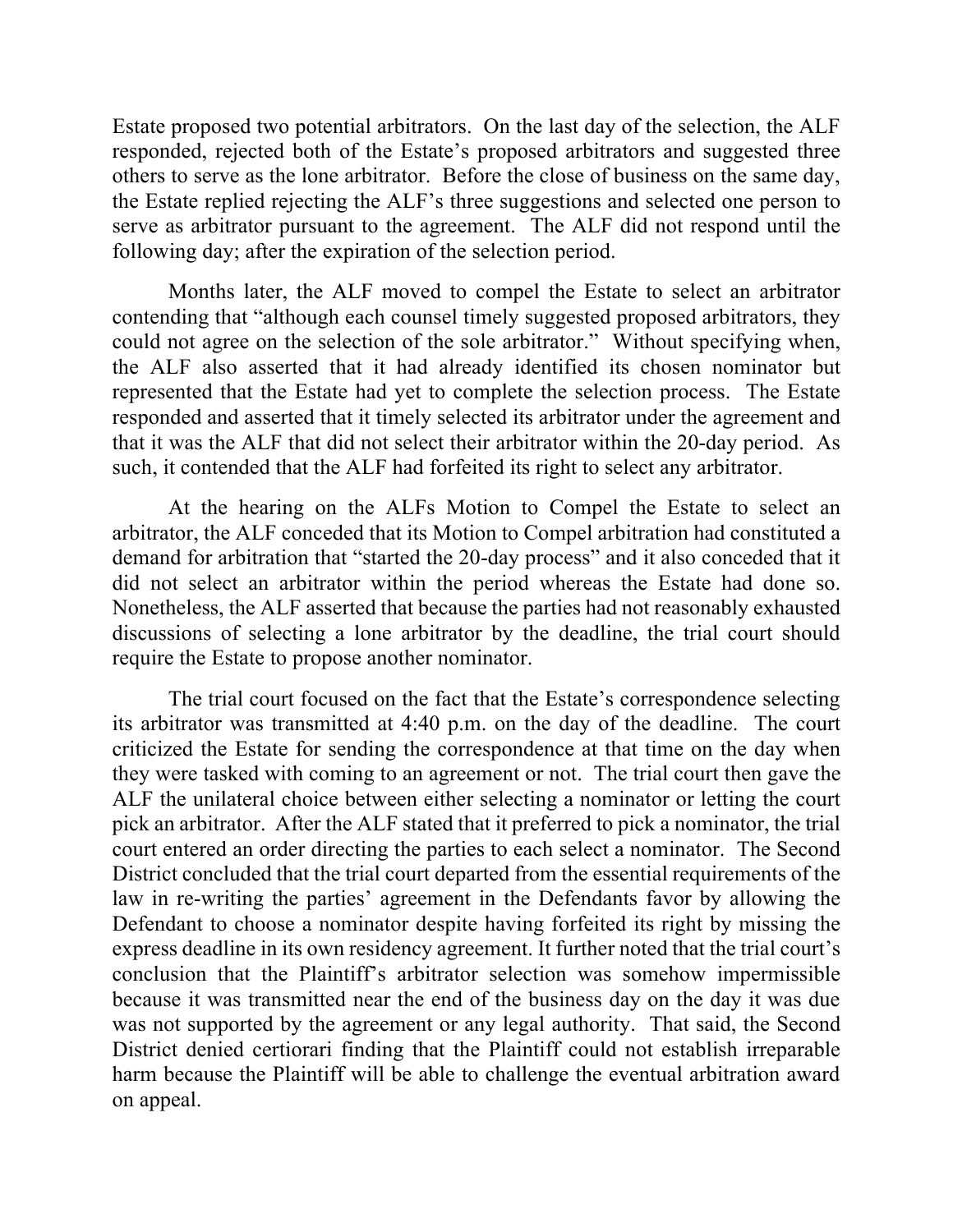#### *LE-1, LLC v. Trower, 320 So. 3d 1176 (Fla. 2021)*

The Circuit Court ordered LE-1 to transport its original corporate documents responsive to Trower's Request for Production from California. Trower was to pay the transportation costs. LE-1 filed a Petition for Certiorari. The Third District denied the petition to the extent that it sought to quash the court's order requiring production of the documents but granted the petition and quashed that portion of the order which required LE-1 to transport original corporate documents from California to Trower's counsel in Florida. Typically, business records are to be examined for discovery at the owner's place of business during reasonable business hours unless the parties mutually agree to some other place and time.

## *South Broward Hospital District v. Feldbaum, 321 So. 3d 828 (Fla. 4th DCA 2021)*

Feldbaum held privileges at South Broward's hospitals. They similarly suspended his staff privileges following which Feldbaum agreed to attend a thirdparty fit-for-duty program at Acumen. He completed the evaluation and sought reinstatement of his privileges. South Broward's credential's committee and medical executive committee considered his application for reinstatement but upheld his suspension. He then sued South Broward for upholding his suspension for "economic motivations" rather than concern for patient safety. After filing suit, he served South Broward with a Request for Production for minutes of credentialing committees, recredentialing committees, medical executive committees and any other group relating to his suspension; correspondence between these committees and any third parties relating to the suspension; and communication between South Broward and Acumen. South Broward objected to each request arguing that the documents were protected by the statutory peer review and credentialing discovery immunities of Florida Statute §395.0193(8) and provided the documents to the trial court for an *in-camera* inspection. The trial court found that the documents were protected; however, it concluded that the privilege had been waived as to certain documents and ordered production of correspondence between Feldbaum and the hospital; the Acumen report along with peer review and credentialing documents provided to Acumen; and portions of South Broward's internal credentialing file. The Fourth District found that the trial court properly found that the documents were protected by Florida Statute §395 but had mistakenly concluded that South Broward had somehow waived the discovery immunity and that the fact that certain documents had already been provided to Feldbaum had no impact on the discovery immunity provided by §395.0191(8) and §395.0193(8). As such, the Fourth District held that the trial court departed from the essential requirements of law by requiring the production of the protected documents and that loss of the statutory protection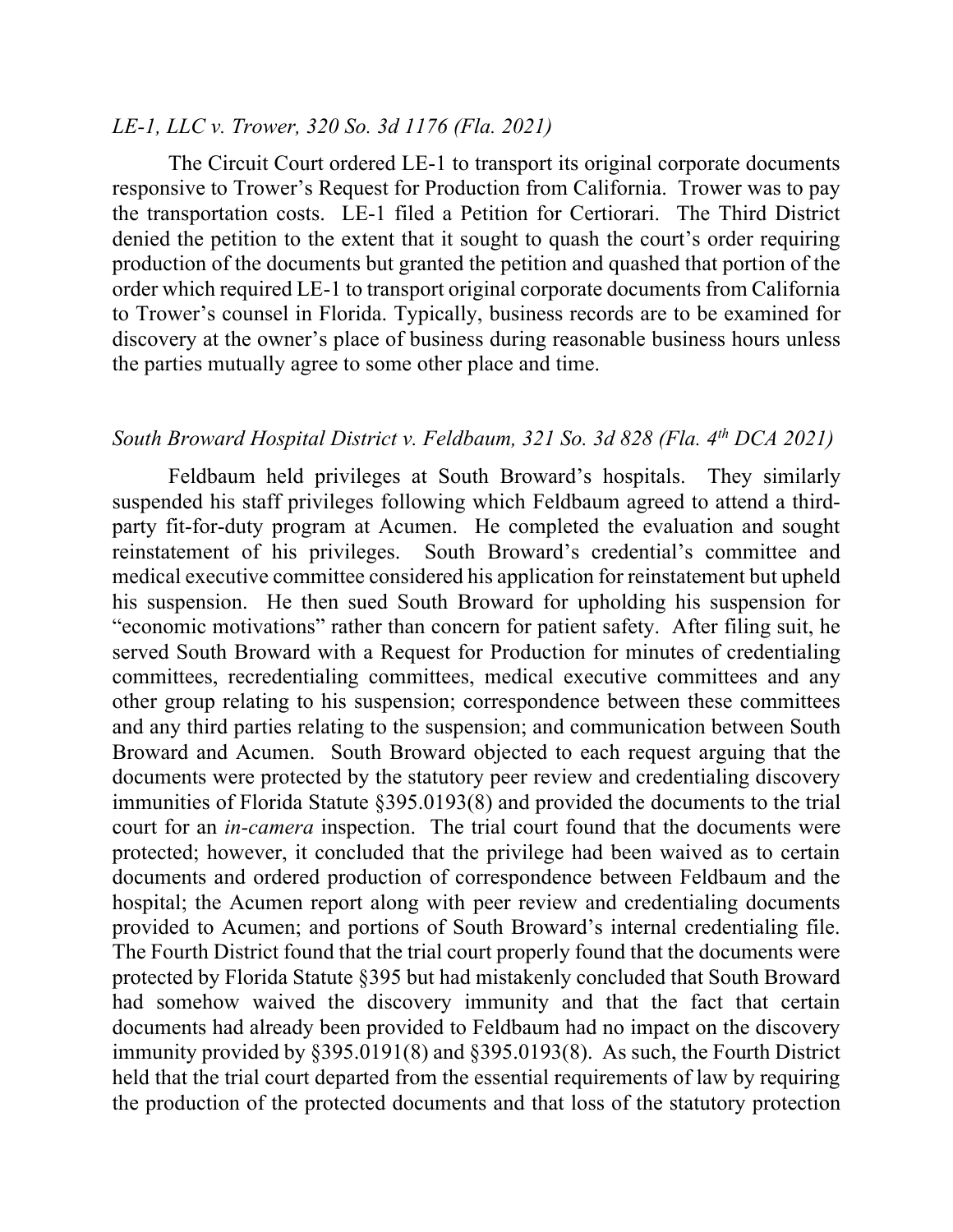could not be remedied on direct appeal because use of the documents against the hospital could not then be cured.

### *Hidalgo v. Citizens Property Insurance Corp., 323 So. 3d 338 (Fla. 3d DCA 2021)*

The trial court entered an order directing the Plaintiff's expert engineer to produce financial and business records which included a list of cases with the money received over the past three years from the law firm representing the Plaintiffs or any attorney associated with that firm. The Third District granted certiorari noting that "discovery to explore the potential bias of an expert witness requires a showing of 'the most unusual or compelling circumstances.'" Because the record below demonstrated no such circumstances and no such findings by the trial court, certiorari was granted.

## *American Home Assurance Company, Inc. v. Sebo, 324 So. 3d 977 (Fla. 2d DCA 2021)*

Sebo purchased a home in April 2005. American Home provided homeowner's insurance to him. In December 2005, he filed a claim for water intrusion and other damage to the home and American Home denied coverage for most of the claimed losses. Sebo then filed a lawsuit against a number of Defendants and in November 2009 amended his Complaint to add American Home as a Defendant seeking a declaration that the policy provided coverage for his damages. After settling his claims against the majority of the other Defendants, Sebo proceeded to trial in his declaratory action against American Home. The jurors found in favor of Sebo and the trial court entered judgment against American Home. Appeals followed and ultimately the Florida Supreme Court affirmed the jury verdict finding that the "concurrent cause" doctrine applied.

Sebo then initiated his first-party bad faith action and served a Request for Production seeking various documents related to the denial of the claim. At issue were documents created before the final judgment was entered and American Home objected based upon work product and attorney/client privilege. The Second District noted that the Supreme Court's decision in *Allstate Indemnity Company v. Ruiz*, 899 So. 2d 1121 (Fla. 2005) found that the work product doctrine does not apply to documents prepared in connection with the evaluation of the underlying insurance claim and such documents are not shielded from discovery because the claim's materials are needed to determine whether the insurance company acted in bad faith. *Ruiz* did not, however, address attorney/client privilege.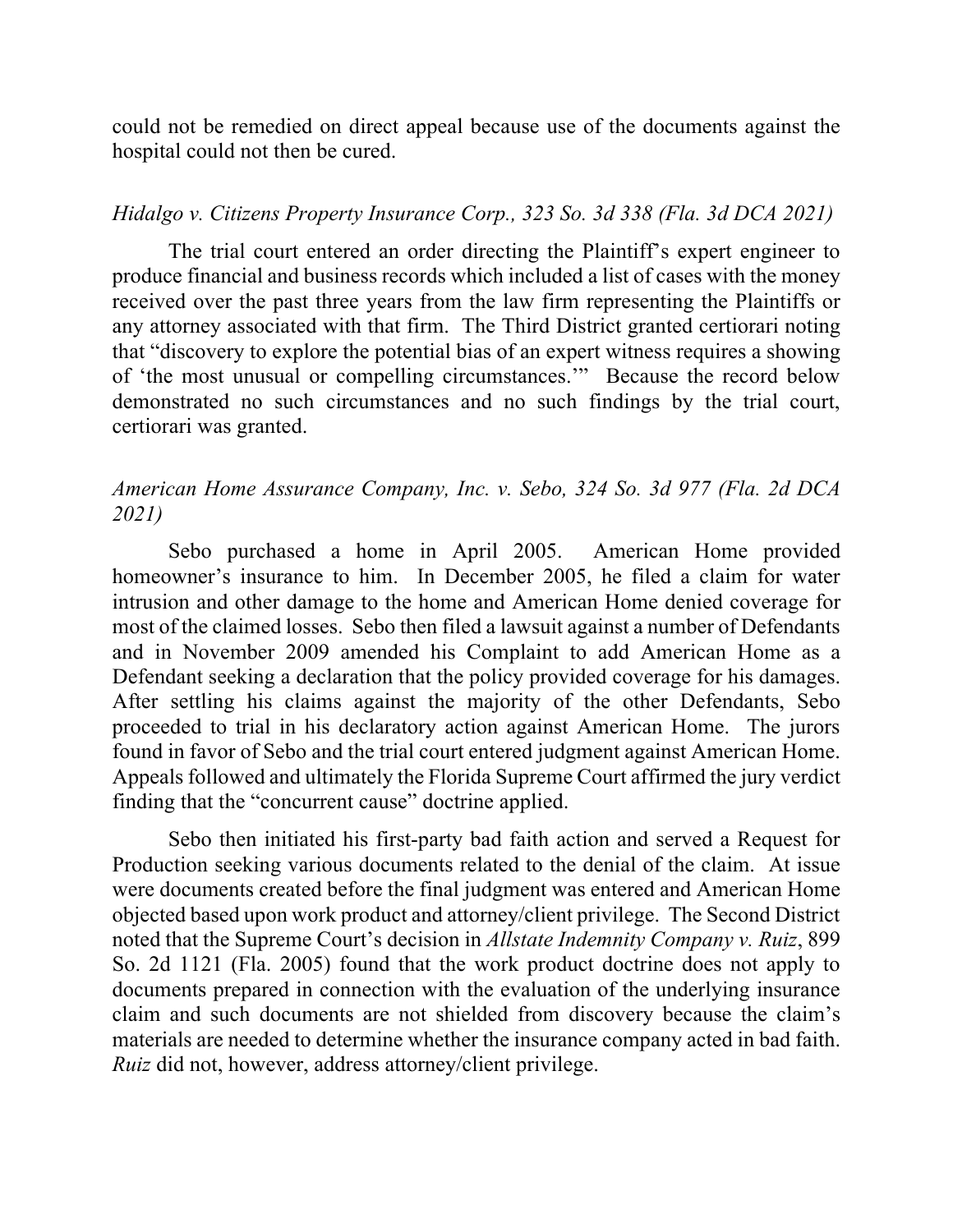As the district court noted, attorney/client privilege differs because it is a statutorily protected privilege of confidentiality and is not concerned with the litigation needs of the opposing party. There are potential exceptions to the attorney/client privilege in bad faith cases when an insurer raises the advice of its counsel as a defense in an action and when the insurance company has hired an attorney to both investigate an underlying claim and give legal advice. Because of these exceptions, the Second District granted certiorari and held that the trial court must conduct an *in camera* inspection to determine if the materials at issue were truly protected by attorney/client privilege.

## *American Integrity Insurance Company v. Venable, 324 So. 3d 999 (Fla. 1st DCA 2021)*

Venable filed a Complaint alleging that American Integrity breached their homeowner's insurance policy by denying coverage and failing to pay for losses arising from water damage to their home. Venable filed a Request to Produce, and the insurance company objected on grounds of overbreadth and privilege. The trial court eventually overruled the insurance company's objection to producing its underwriting file. The offered to provide the underwriting file to the court for an *in camera* review and the trial court denied this offer and overruled the objection without giving the insurance company a chance to file a privilege log.

The First District granted certiorari and held that the trial court departed from the essential requirements of law by compelling American Integrity to produce certain documents contained in its underwriting file without allowing it a reasonable time to file a privilege log addressing the subject documents and conducting an *in camera* inspection of the documents for which it asserted a claim of privilege or confidentiality.

# *Keen v. Jennings, 327 So. 3d 435 (Fla. 5th DCA 2021)*

The trial court granted Plaintiff leave to amend to add a claim for punitive damages. The Fifth District quashed this order finding that the Plaintiff failed to plead a facially sufficient basis for a punitive damage claim. The Fifth District noted that although the general rule that such an order is not typically reviewable by certiorari does not apply here because a facially insufficient pleading for punitive damages authorizes or allows intrusive financial discovery that would be otherwise impermissible.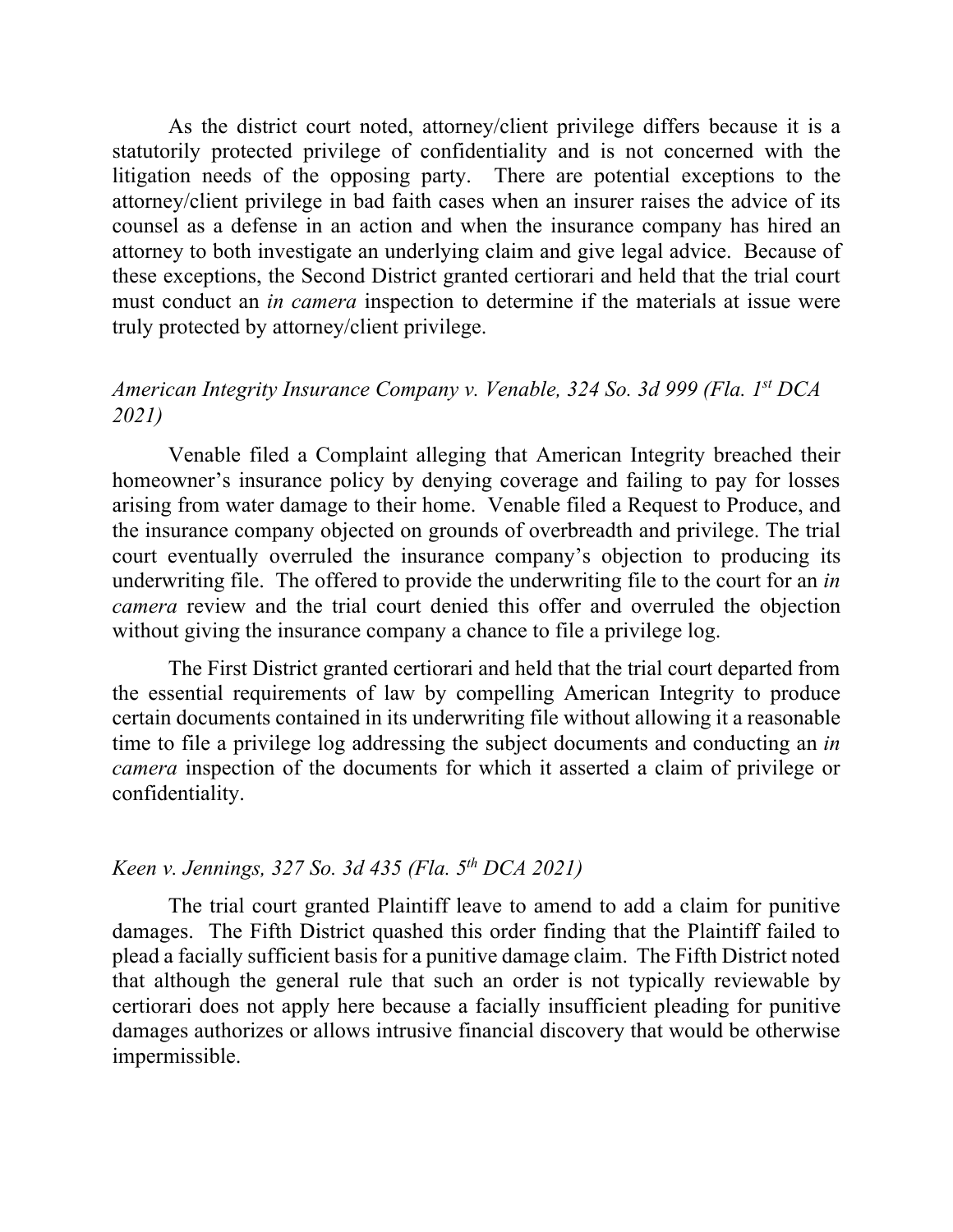### *Brinkmann v. Petro Welt Trading, 327 So. 3d 918 (Fla. 2d DCA 2021)*

The Defendants turned over some documents in discovery but filed a privilege log with regard to others. The non-parties, all of whom were represented by the same attorney, who was representing the Defendants, also turned over documents and voluntarily filed privilege logs as to other requests. The Plaintiffs argued that all of the privilege logs were insufficient because they failed to accurately describe the documents withheld. A Motion to Compel was referred to a General Magistrate who overruled the privilege objections. With regard to the non-parties, the Magistrate ordered them to produce all withheld and redacted documents referencing the privilege log, because they failed to establish a basis for the privilege in the logs. The Defendants filed exceptions to the report and recommendation, but the nonparties did not. At the hearing, counsel argued that the exceptions applied to both the non-parties and the parties because counsel represented the non-parties as well. The trial court affirmed the Magistrate's recommendations which found that many of the asserted privileges were unrecognized by Florida law and were items the nonparties simply wanted to keep confidential. As a result, the non-parties filed a Petition for Writ of Certiorari. The District Court noted that the accountant/client and attorney/client privileges have long been recognized and it was unclear as to whether the Magistrate had considered that the privileges had been properly raised, therefore, the trial court departed from the essential requirements of law by overruling those privileges without any findings or analysis.

## *Andreatta v. Brown, 330 So. 3d 589 (Fla. 1st DCA 2021)*

In granting certiorari involving an alleged claim of privilege, the First District noted that Rule of Civil Procedure 1.280(b)(6) does not use the word "log" or require any specific form for a "privilege log." Instead, a party must only make the privilege claim expressly and describe the nature of the documents, communication or things not produced or disclosed in a manner that will enable the other parties to assess the applicability of the privilege or the protection. If a party fails to supply adequate information, then the trial court may find a waiver of attorney/client privilege adding that while waiver is within the court's discretion, a waiver finding is not favored. Here, the Petitioner's counsel repeatedly e-mailed Respondent's counsel that he redacted attorney/client communications explaining that his clients had forwarded emails to him that were responsive to the discovery requests and apparently included discussion about those emails when they forwarded them. The Respondents moved to compel and requested a privilege log for any documents redacted on privilege grounds. After a hearing but without an *in camera* inspection of the emails, the trial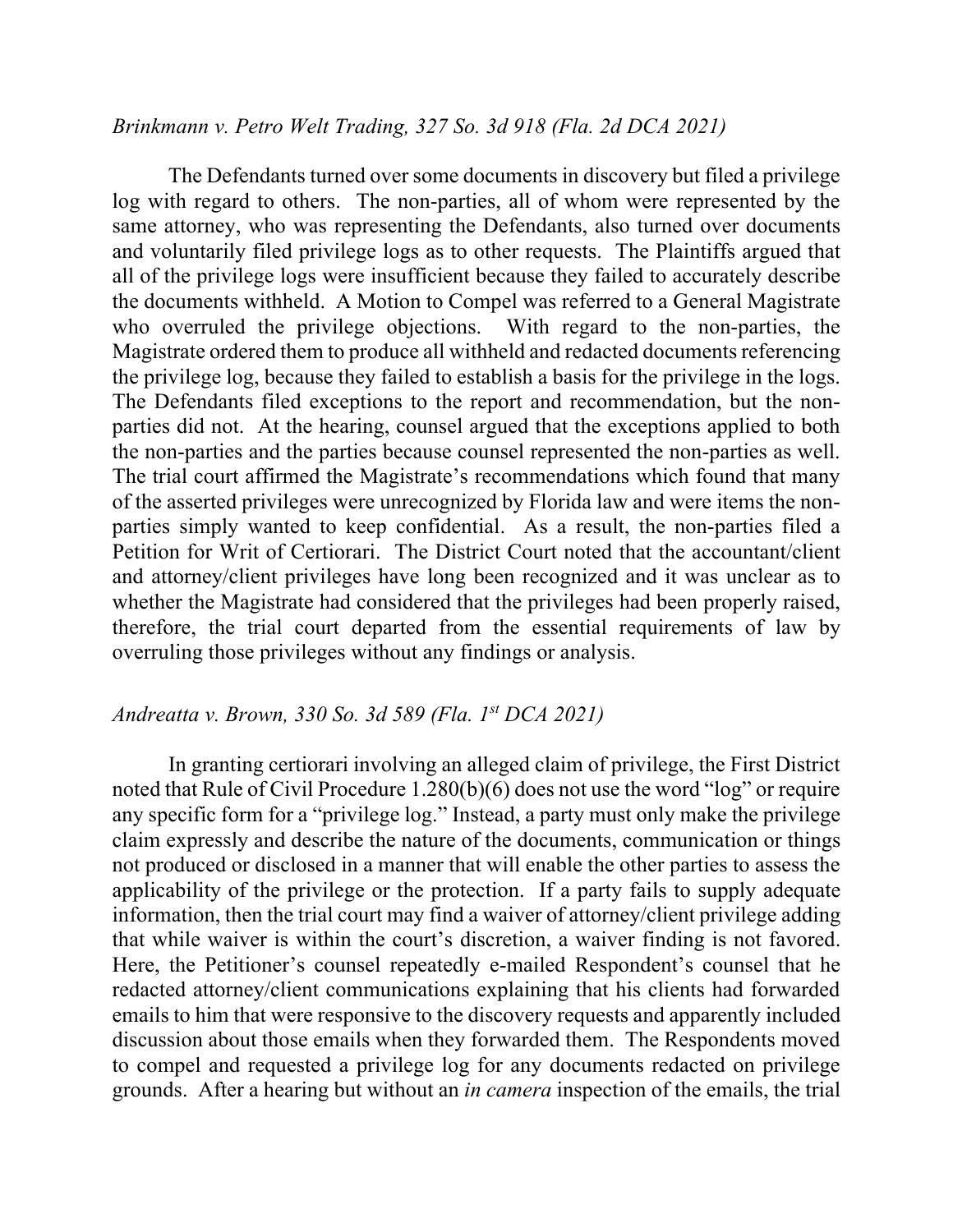court found that the lack of a privilege log constituted a waiver of the attorney/client privilege. The First District found this was an abuse of discretion and a departure from the essential requirements of law and issued a writ of certiorari.

### *Whittington v. Whittington, 331 So. 3d 278 (Fla. 1st DCA 2021)*

The First District granted certiorari and held that the trial court departed from the essential requirements of the law by ordering the petitioner to produce her personal and mental health records without determining if the Petitioner had waived her privilege to said records. The trial court also departed from the essential requirements of the law by failing to require an *in camera* review of the records. The First District found that the harm caused by the erroneous production of the Petitioner's records could not be remedied on appeal and constituted irreparable harm.

#### *Younkin v. Blackwelder, 46 FLWS 291 (Fla. 10/14/21)*

The Plaintiff requested certain information regarding the financial relationship between the Defendant's law firm and the defense's medical expert. The Defendant moved for a Protective Order, but the trial court denied the motion. The Defendant then filed a Petition for Writ of Certiorari which was denied; however, the Fifth District was concerned that the law in the area was not being applied in an even-handed manner to all litigants and certified the question as to whether the Supreme Court's decision in *Worley v. Central Florida Young Men's Christian Association,* 228 So. 3d 18 (Fla. 2017) should be applied to the discoverability of the financial information at issue. The Supreme Court re-worded the certified question to read "whether it is a departure from the essential requirements of law to permit discovery regarding the financial relationship between a Defendant's non-party law firm and an expert witness retained by the defense?" The Supreme Court answered the question in the negative. It should be noted that 6 out of 7 of the justices signed on to the majority opinion.

## *Moss & Associates, LLC v. Lapin, 46 FLWD 2316 (Fla. 3d DCA 10/27/21)*

Certiorari review is unavailable where the trial court complied with the procedural requirements of Florida Statute §768.72 and the trial court entered an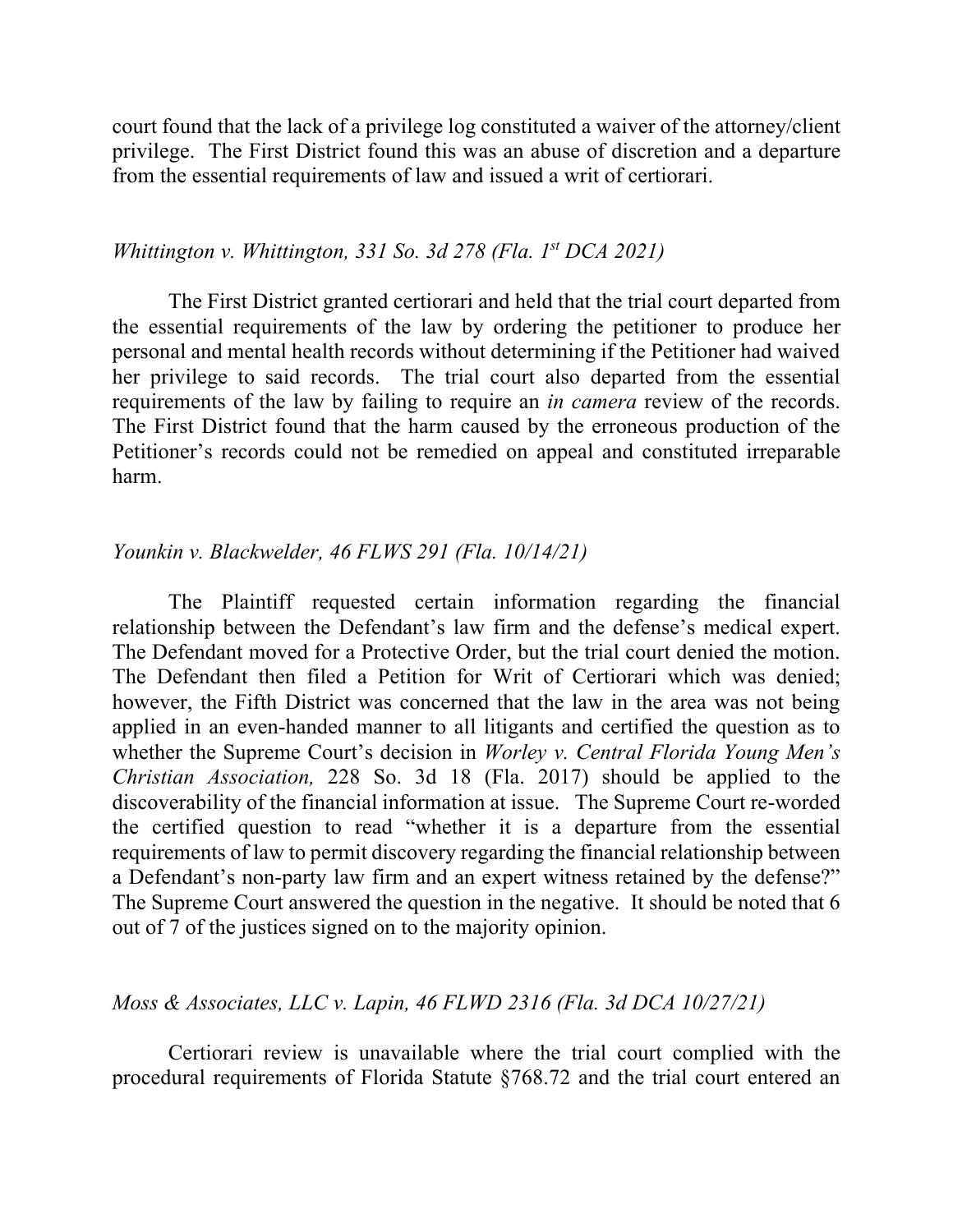order finding that the evidentiary proffer in support of the claim for punitive damages was sufficient to support the claim.

## *IMC Hospitality, LLC v. Ledford, 46 FLWD 2460 (Fla. 3d DCA 11/17/21)*

The Plaintiff slipped inside a restaurant. During litigation, the Plaintiff sought the production of the in-house incident report, along with photographs of the accident scene. The Defendant objected because the incident report and photographs were prepared in anticipation of litigation and thus were allegedly protected by the work-product privilege. The parties presented competing Affidavits where the Plaintiff and the restaurant's assistant manager both attested that they had authored the incident report in question. The trial court held an evidentiary hearing and conducted an in-camera inspection ultimately ordering the production of the incident report and the photographs. As to the incident report, the trial court found the Plaintiff more credible and also found that the Plaintiff had met the requirements of Florida Rule of Civil Procedure 1.280(b)(4) because the statement had been made by the Plaintiff himself. The Third District ruled, however, that the work-product privilege still protected production of the photographs that were taken and issued a writ of certiorari as to the production of those photographs.

#### *Adkins v. Sotolongo, 46 FLWD 2461 (Fla. 3d DCA 11/17/21)*

After a hearing, the trial court concluded that the physician witness' relevant medical records had been turned over to the Plaintiff based upon her signature and request for those records and that the non-party physician could refuse to be deposed because there was no prima facie case established for the need of the deposition. The Third District noted that the trial court possesses significant discretion in regulating discovery under Florida Rule of Civil Procedure 1.280(c). Moreover, the Plaintiff failed to show an irreparable harm stemming from the challenged order because the medical file produced was produced in its entirety to the Plaintiff.

## *Winn-Dixie Stores, Inc. v. Lopez, 46 FLWD 2570 (Fla. 3d DCA 12/1/21)*

After an *in-camera* inspection, the trial court concluded that two portions of the incident report contained the Plaintiff's statements must be produced because the trial court believed they contained statements made directly by the Plaintiff. Winn-Dixie argued that the Plaintiff had made no showing that she was in need for these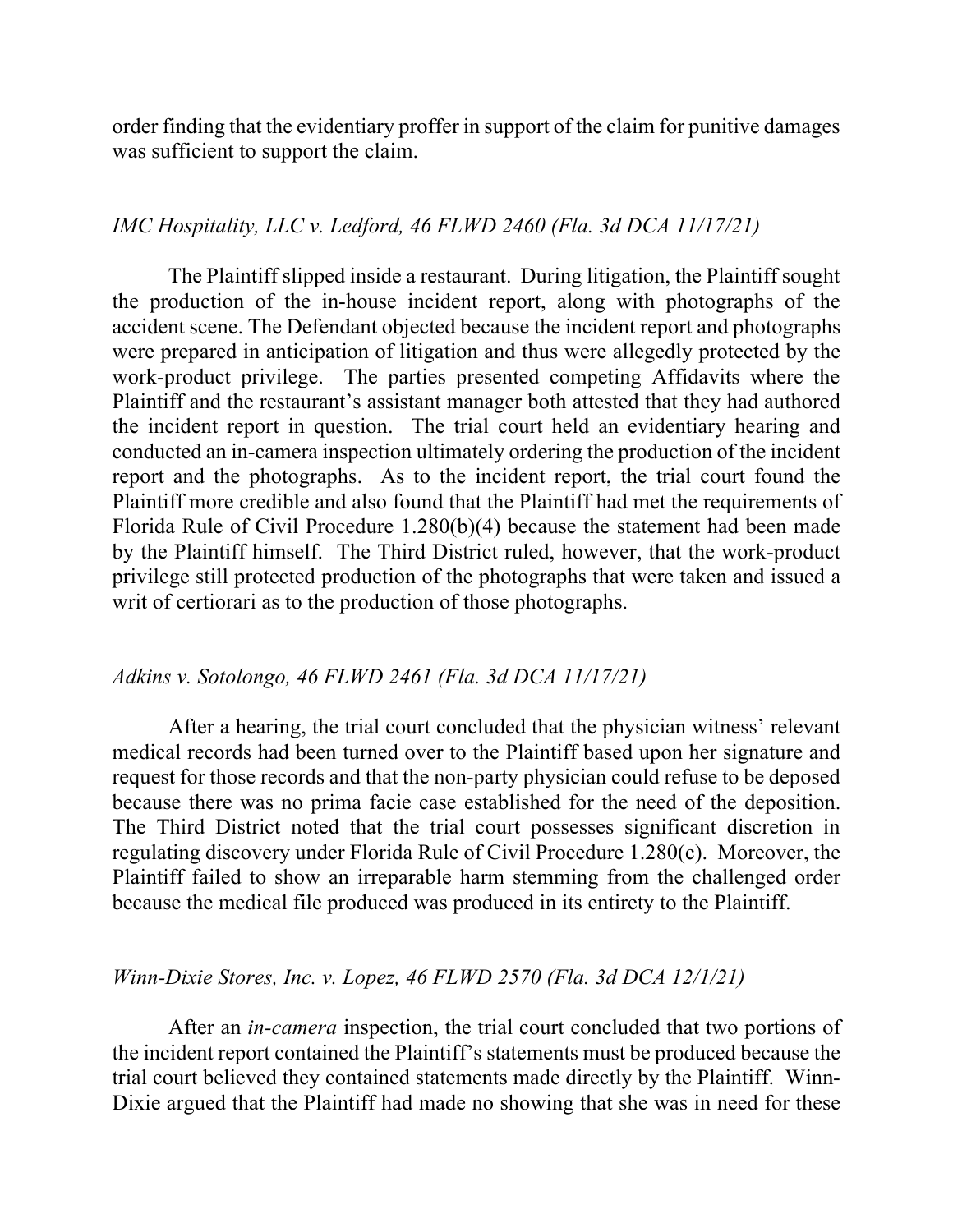materials and was unable to obtain them or the substantial equivalent without undue hardship. In response, the Plaintiff correctly noted that no showing of undue hardship was necessary to obtain a party's own statement. That said, to qualify as a witness statement under Rule 1.280, the statement must be written, and signed or otherwise adopted or approved by the person making it, or it must be a stenographic, mechanical, electrical, or other recording or transcription that is substantially verbatim of the oral statement the person made and was contemporaneously recorded. The Third District found that the incident report did not contain a statement made by the Plaintiff herself because there was no signature and no other evidence of adoption or approval by the Plaintiff. As such, the Third District concluded Plaintiff was not entitled to production under the Rule and certiorari was granted.

# *Superior Auto Glass of Tampa Bay, Inc. v. Government Employees Insurance Company, 46 FLWD 2601 (Fla. 2d DCA 12/8/21)*

The trial court order granted GEICO's appellate attorney's fees but stated that it was conditioned upon it prevailing in the underlying proceeding; however, GEICO's entitlement to attorney's fees was based upon the offer of settlement statute. The Second District quashed the trial court's order and granted certiorari pointing out that the offer of settlement statute requires a party seeking an award of attorney's fees to satisfy a number of requirements independent of prevailing at trial. As such, it was a departure from the essential requirements of the law to condition the awarded fees on prevailing at trial, instead of GEICO satisfying all the requirements of the offer of settlement statute.

# **Default**

## *Ace Funding Source, LLC v. A-1 Transportation Network, Inc., 314 So. 3d 726 (Fla. 3d DCA 2021)*

The Third District reversed the trial court and held that it abused its discretion in denying a Motion to Vacate a Clerk's Default where, prior to entry of the default, there was correspondence between counsel for the parties that indicated that the Defendant was represented by counsel and that the Defendant intended to defend the suit*.*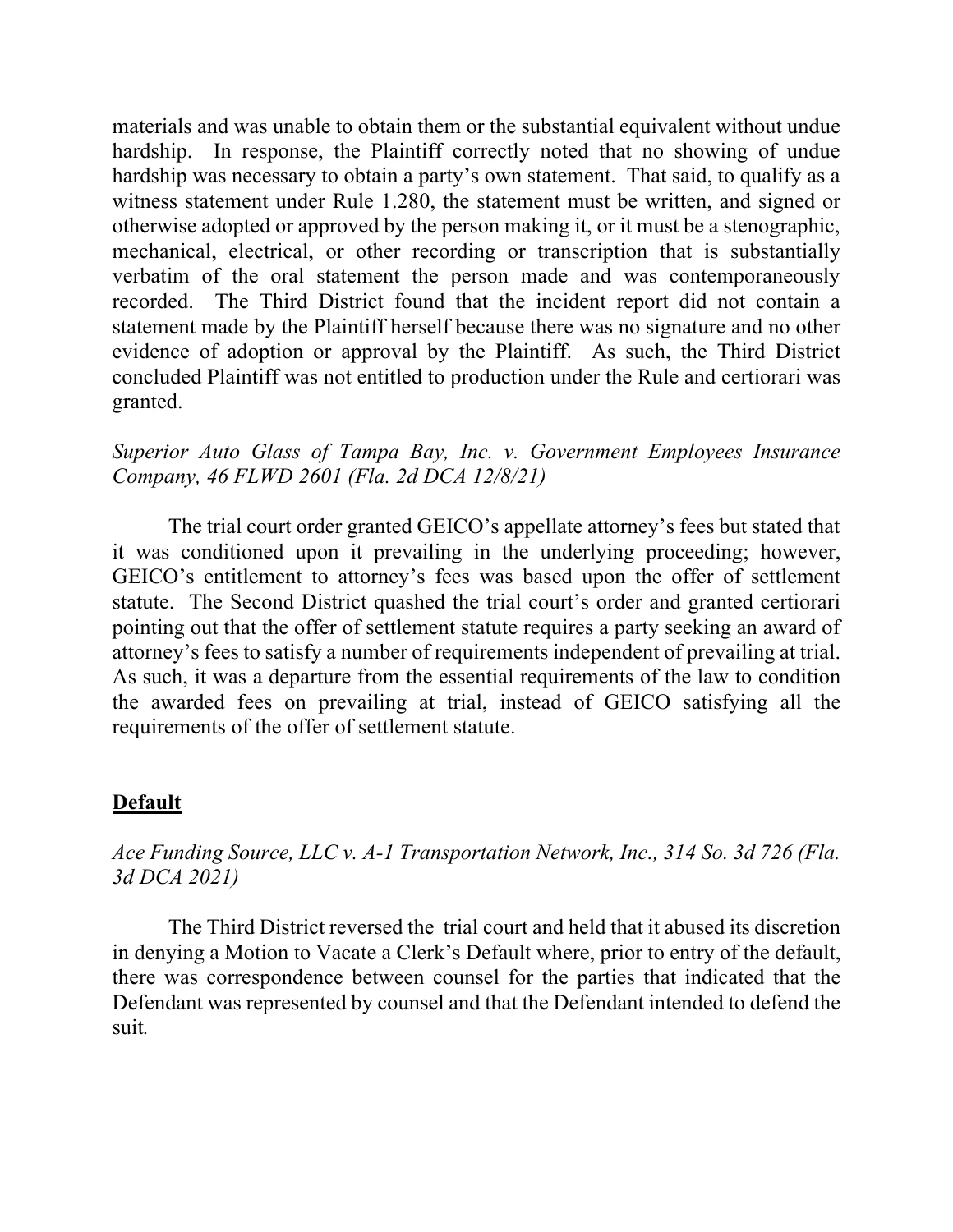### *College Health II, GP, Inc. v. Depau, 46 FLWD 2327 (Fla. 3d DCA 10/27/21)*

The trial court did not abuse its discretion in denying Defendant's Motion to Vacate Default after determining that Plaintiff's counsel was unaware of Defendant's intentions to defend against this claim. The Third District noted that the line of cases holding that a default must be lifted if the Plaintiff's attorney is aware that the defaulting Defendant is represented by counsel also requires actual knowledge that the defaulting party intends to defend against the lawsuit.

### **Defendant's medical records**

#### *Tanner v. Hart, 313 So. 3d 805 (Fla. 2d DCA 2021)*

Hart sued Tanner in 2018, alleging negligence in connection with a 2014 automobile accident that occurred when Tanner was 79-years old. In 2019, Hart sought to depose Ms. Tanner who was then in hospice care and suffering memory loss associated with dementia as confirmed by two of her physicians. After learning of her diagnosis and her inability to be deposed, Hart sought production of Tanner's medical records. The request for "any and all" records was objected to by Tanner claiming an invasion of her right to privacy, overbreadth and sought information that was irrelevant to the issues framed by the pleadings; that is whether Tanner was negligent in 2014.

The trial court initially sustained the objections finding that Tanner's medical condition was not at issue and concluding that the disclosure of the records would violate her right to privacy. The trial court later granted Plaintiff's request for reconsideration and directed production of the records from December 2011 through April 2020. The trial court did not examine the records *in camera*, but rather directed the parties to execute a confidentiality agreement.

The Second District granted certiorari ruling that the trial court departed from the essential requirements of law by compelling disclosure of nearly 10 years' worth of inclusive medical information without first determining its relevance and balancing the need for such information against Tanner's privacy interests. The court further pointed out that the confidentiality agreement did not affect this conclusion because "medical records may not be disclosed to opposing parties, or their counsel until after the trial court reviews the records *in camera* to determine their relevance.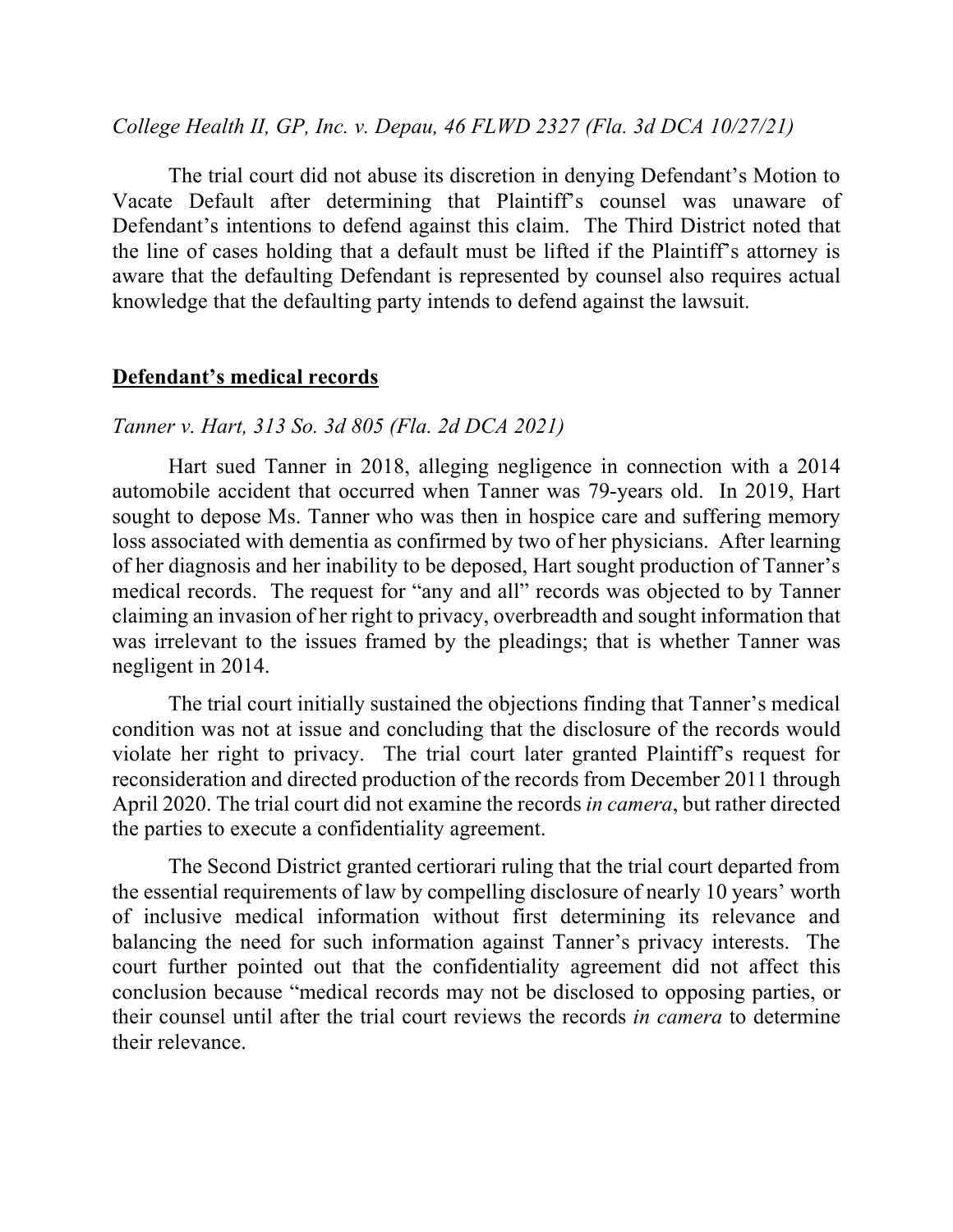## **Deposition of non-party physician**

## *Adkins v. Sotolongo, 46 FLWD 2461 (Fla. 3d DCA 11/17/21)*

After a hearing, the trial court concluded that the physician witness' relevant medical records had been turned over to the Plaintiff based upon her signature and request for those records and that the non-party physician could refuse to be deposed because there was no prima facie case established for the need of the deposition. The Third District noted that the trial court possesses significant discretion in regulating discovery under Florida Rule of Civil Procedure 1.280(c). Moreover, the Plaintiff failed to show an irreparable harm stemming from the challenged order because the medical file produced was produced in its entirety to the Plaintiff.

### **Deposition of prior counsel**

### *Central Concrete Supermix, Inc. v. Cancio, 319 So. 3d 742 (Fla. 3d DCA 2021)*

*The Defendant sought to take the deposition of Plaintiff's former counsel and*  the trial court quashed the subpoena and issued a protective order to prohibit the deposition. The Third District denied certiorari and found the trial court's actions were appropriate where the Defendant failed to allege or establish that no other means existed to obtain the information sought.

### **Expert's financial information**

## *Thomas v. State Farm Florida Insurance Company, 314 So. 3d 653 (Fla. 3d DCA 2021)*

Trillo and State Farm could not agree on the amount of a covered loss following a hurricane, so the claim proceeded to the contractual appraisal process. Trillo hired Scott Thomas and his company to serve as her appraiser during the process. The appraisers could not agree on an umpire and State Farm filed a petition to select umpire in the trial court. Several months later, Trillo filed a motion to disqualify State Farm's appraiser, alleging that he was not a disinterested appraiser as required by the policy because he used to work for State Farm and "now derives a significant amount of his income serving as State Farm's appraiser." As a result of the insured's motion to disqualify Mr. Diaz, the trial court ordered State Farm to produce several documents pertaining to him, including a list of the number of appraisals in which State Farm named him as its appraiser during a three-year time period.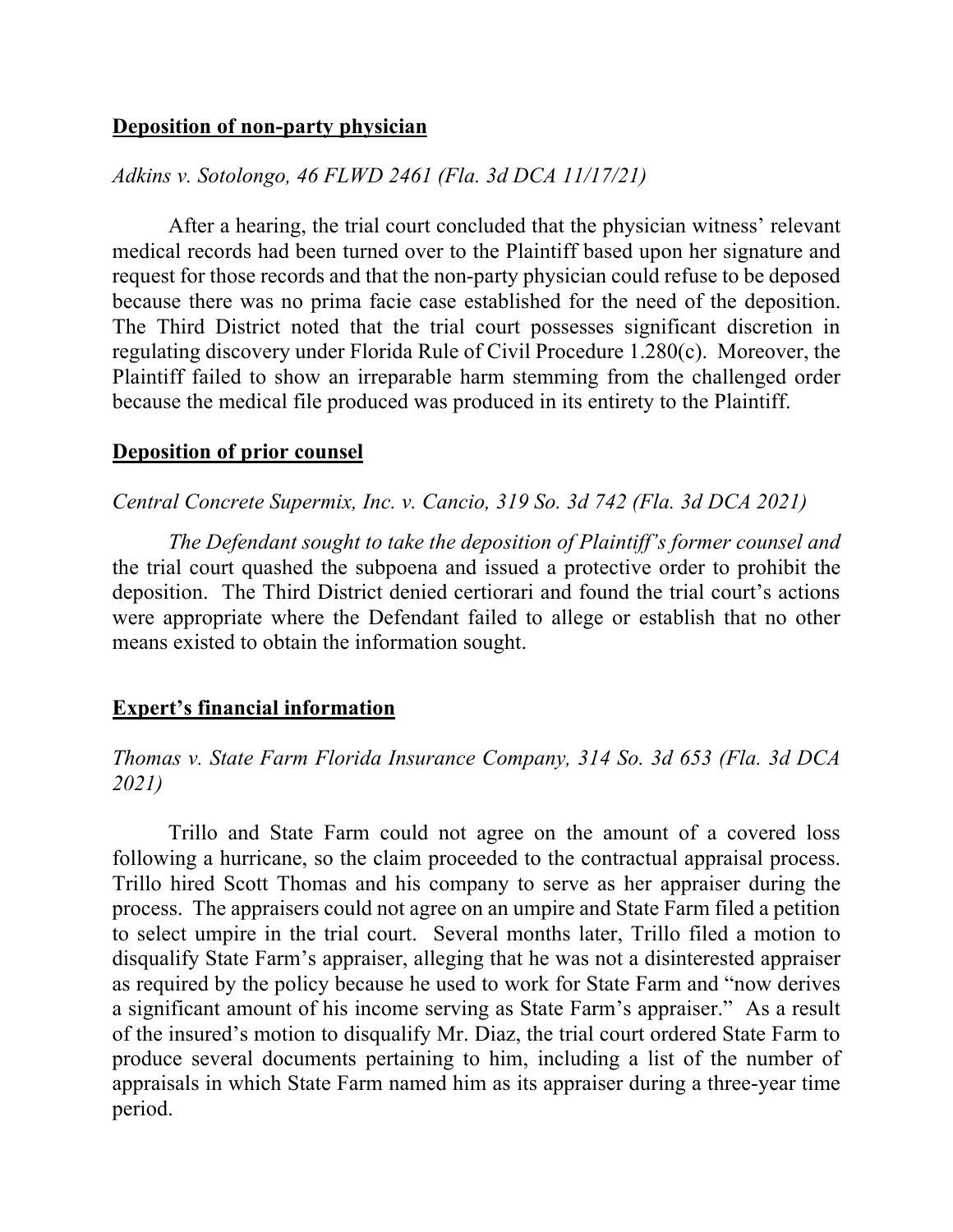Subsequently, State Farm served a subpoena duces tecum on Mr. Thomas' company and requested nine categories of documents and also noticed him for deposition. Thomas filed a Motion for Protective Order and Objection to duces tecum. State Farm argued that it should be permitted access to his records to show that he had "generated the same amount" as Mr. Diaz but for insureds, rather than the insurance company. The trial court decided to apply the "goose/gander doctrine" and directed that Mr. Thomas produce all documents showing the total amount paid during the preceding three years. Thomas then filed a Petition for Certiorari and the Third District granted it finding that the trial court departed from the essential requirements of law in ordering the insured's appraiser to produce personal financial records which were irrelevant to the proceedings.

#### *Hidalgo v. Citizens Property Insurance Corp., 323 So. 3d 338 (Fla. 3d DCA 2021)*

The trial court entered an order directing the Plaintiff's expert engineer to produce financial and business records which included a list of cases with the money received over the past three years from the law firm representing the Plaintiffs or any attorney associated with that firm. The Third District granted certiorari noting that "discovery to explore the potential bias of an expert witness requires a showing of 'the most unusual or compelling circumstances.'" Because the record below demonstrated no such circumstances and no such findings by the trial court, certiorari was granted.

#### *Younkin v. Blackwelder, 46 FLWS 291 (Fla. 10/14/21)*

The Plaintiff requested certain information regarding the financial relationship between the Defendant's law firm and the defense's medical expert. The Defendant moved for a Protective Order, but the trial court denied the motion. The Defendant then filed a Petition for Writ of Certiorari which was denied; however, the Fifth District was concerned that the law in the area was not being applied in an even-handed manner to all litigants and certified the question as to whether the Supreme Court's decision in *Worley v. Central Florida Young Men's Christian Association,* 228 So. 3d 18 (Fla. 2017) should be applied to the discoverability of the financial information at issue. The Supreme Court re-worded the certified question to read "whether it is a departure from the essential requirements of law to permit discovery regarding the financial relationship between a Defendant's non-party law firm and an expert witness retained by the defense?" The Supreme Court answered the question in the negative. It should be noted that 6 out of 7 of the justices signed on to the majority opinion.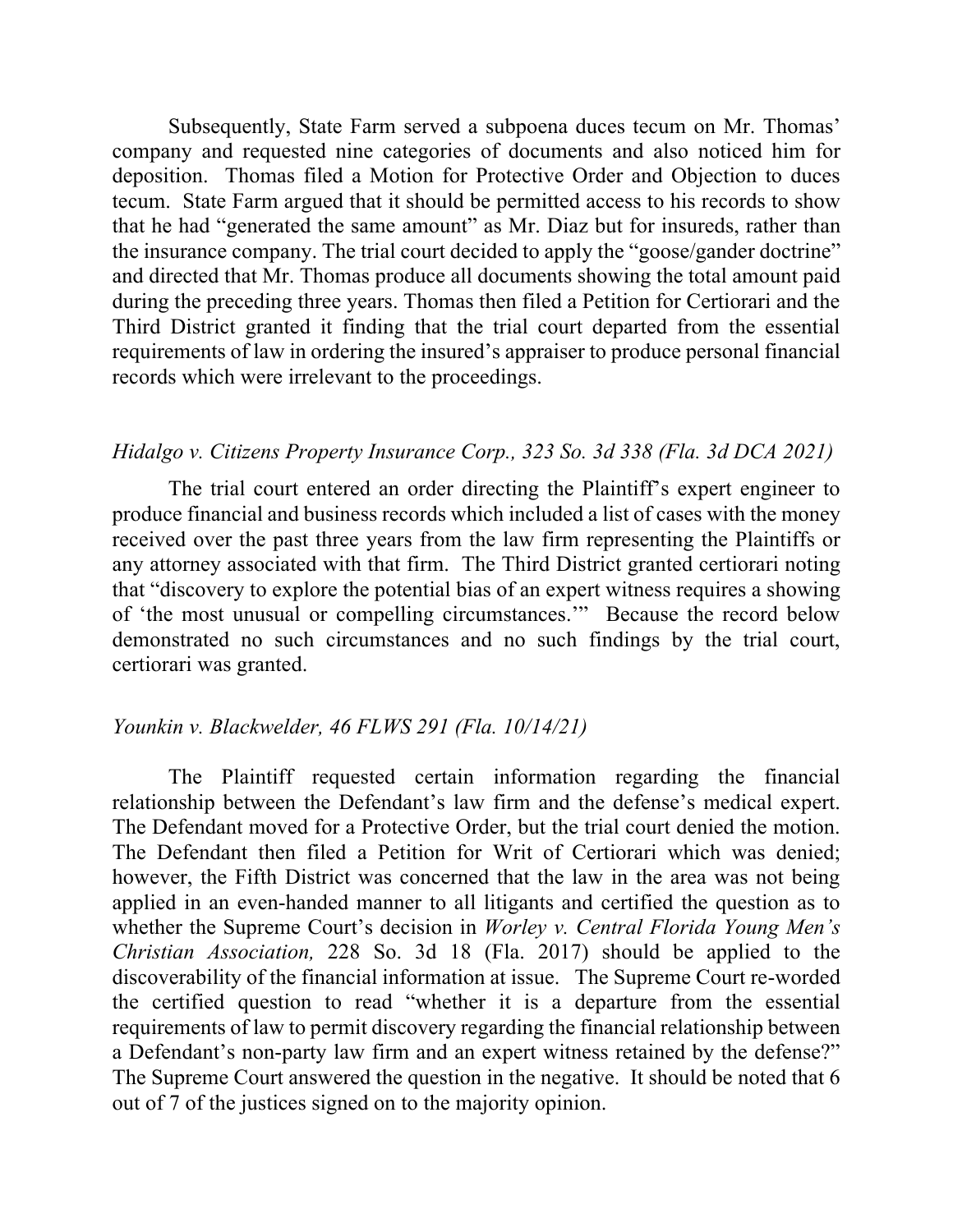## *Fabre*

*Crime v. Looney, 328 So. 3d 1157 (Fla. 1st DCA 2021)*

The First District held that the trial court erred by interpreting the judicially created rear-end presumption in vehicle collision cases to defeat the Defendant's claim of comparative fault. Because there was admissible evidence that the Defendant was not the sole cause of the accident, the presumption should not have been utilized. The First District also found that the trial court erred in finding that the comparative fault defense was unavailable to the Defendant because she could not specifically identify the non-party she sought to allocate fault to. the First District noted that Florida Statute  $\S768.81(3)(a)(1)$  states that a Defendant only need "describe the nonparty as specifically as practicable" when the non-party's identify is not known.

### **Fifth Amendment**

#### *Shimon v. R.B., 318 So. 3d 580 (Fla. 3d DCA 2021)*

R.B. sued Shimon alleging he sexually battered her onboard his boat. R.B. reported the assault to three separate law enforcement agencies: the Hallandale Beach Police Department, the Miami-Dade County Police Department, and the Broward State Attorney's office. The Hallandale Beach Police closed their investigation because the Broward State Attorney declined to prosecute due to "the time delay and the victim's indecisiveness to come forward in the beginning, as well as jurisdictional issues". The Broward State Attorney never filed an information or formally charged Shimon.

Finding no reasonable danger of prosecution, the trial court entered a blanket order overruling Shimon's Fifth Amendment objection to discovery without addressing each category of the requested documents individually. The Order further provided that Shimon would be fined \$1,000 for each day he failed to produce the documents after the expiration of 7 days. Shimon timely filed a Petition for Certiorari.

The Third District granted certiorari and found that the trial court departed from the essential requirements of the law by entering a blanket order overruling Shimon's Fifth Amendment objection. As the Third District noted, future prosecution of the action was not barred by the statute limitations; legal immunity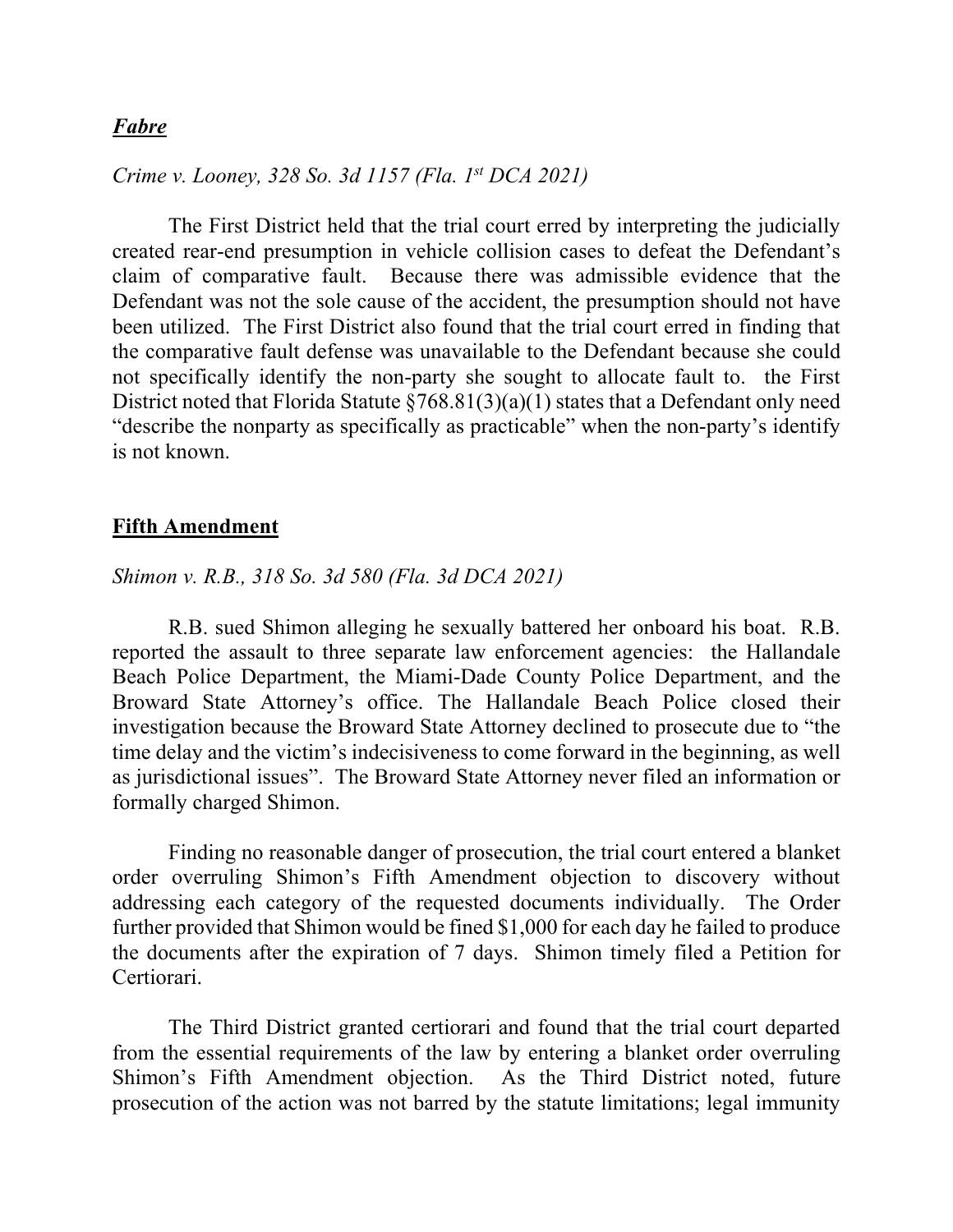from prosecution had not been granted; and the protection against double jeopardy had not been established.

In this case, the Broward State Attorney's decision not to prosecute was based in part on the conclusion that it had "no reasonable likelihood of conviction." As the Third District noted, "a discretionary decision not to prosecute because of a lack of evidence can be quickly reversed when new evidence comes to light. One can easily envision circumstances in which a disclosure made by Shimon could furnish a link in the chain of evidence needed to prove a crime against him and cause the law enforcement agencies to re-open their investigations." Further, they noted that the Broward State Attorney's decision not to prosecute did not prevent the Miami-Dade State Attorney from pursuing prosecution.

#### *Forum non conveniens*

## *Fasang-Brown v. Visit Us, Inc., 319 So. 3d 132 (Fla. 3d DCA 2021)*

The Third District upheld the trial court's dismissal of a premises liability claim based upon *forum non conveniens* even though the Defendant corporation was domiciled in Plaintiff's chosen forum where the Plaintiff's premises liability claim concerned an alleged joint venture to operate a hotel in Jamaica; the Plaintiff received initial medical treatment in Jamaica; and an alleged third party Defendant was answerable only in the courts of Jamaica. Further, there was no action in the case which occurred in Florida and no witnesses or personal damages connected to Florida.

#### **Fraud on the Court**

## *Salazar v. Gomez, 317 So. 3d 170 (Fla. 3d DCA 2021)*

Salazar was a 23-year old body builder and personal trainer who was involved in a motor vehicle accident and sustained neck injuries requiring surgery due to a herniated disc. During his deposition, he disclosed that he had previously been involved in a minor accident in 2014, but that he did not sustain any injuries nor receive any treatment following that accident. While he testified that he had sustained injuries when competing for CrossFit, and that he had received physical therapy for sports-related muscle aches, at deposition he denied having been treated by an orthopedic surgeon.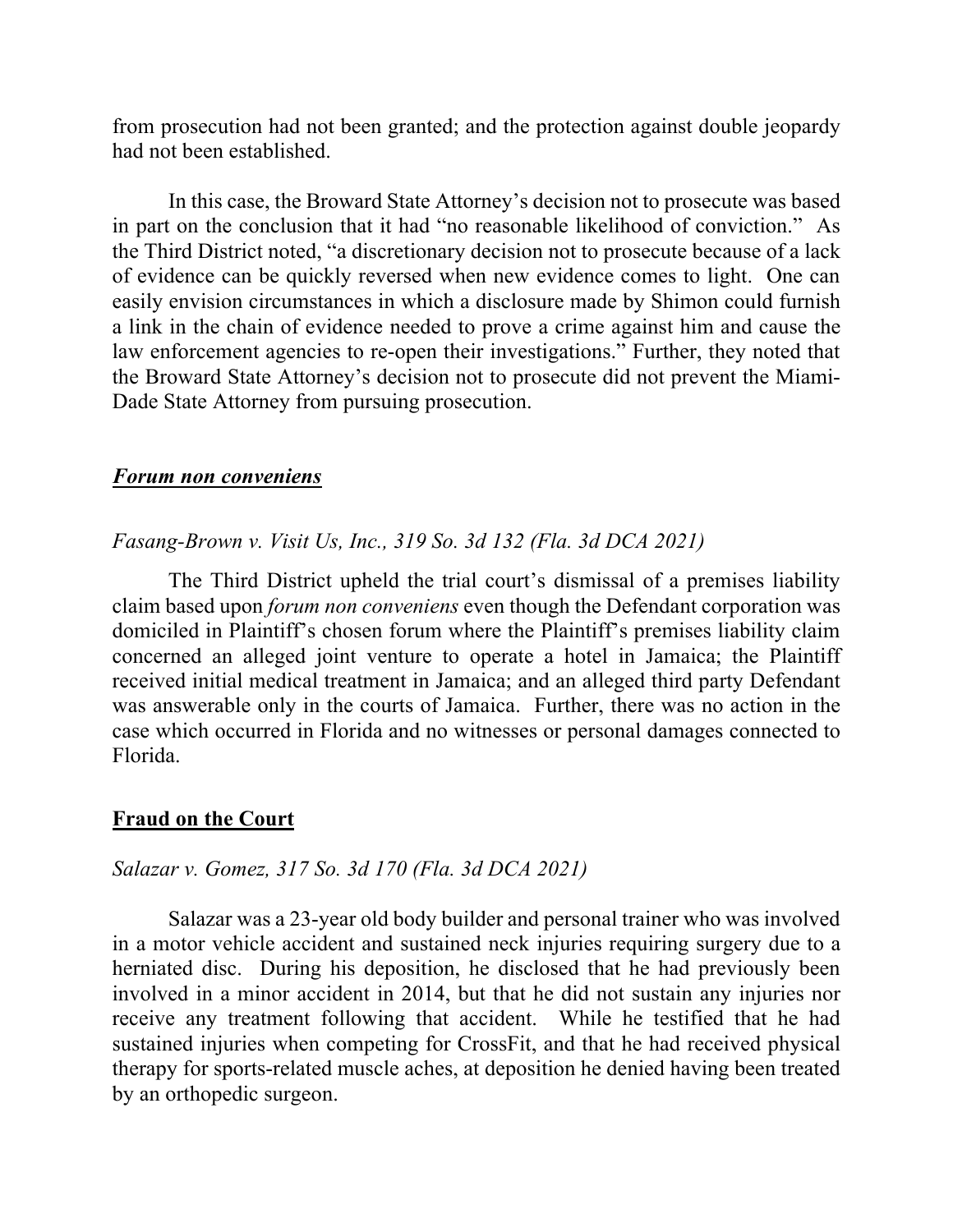The week before trial, defense counsel received medical records which, on their face, appeared to contradict Salazar's prior testimony. The records showed that Salazar had previously seen an orthopedic surgeon and received treatment for neck and back pain. Defense counsel did not seek a continuance to conduct more discovery, did not request an updated deposition, and did not bring any pretrial motions regarding the alleged late discovery or inconsistency in Salazar's testimony. Instead, the case proceeded to trial.

During trial, defense counsel confronted Salazar with the alleged inconsistencies in his testimony, as well as the prior medical records. Salazar explained that he may have misspoken regarding prior treatment by an orthopedic surgeon and maintained that his prior chiropractic treatment was related to fitness activities and not any accident. After the jury found the Defendant 61% negligent and awarded Salazar past and future medical expenses, the Defendant filed a Motion to Dismiss for Fraud, and/or a Motion for New Trial re-alleging only the same inconsistencies in Salazar's testimony which was presented to the jury. The trial court ultimately granted the Motion to Dismiss for Fraud and dismissed the case with prejudice.

The Third District reversed noting that, following the verdict, the Defendant did not present any new evidence to the Court in support of his Motion to Dismiss. Further, the trial court did not hold an evidentiary hearing on the motion and no additional evidence was introduced demonstrating that the Plaintiff perpetrated a fraud on the Court which had not previously been submitted to the jury during trial. Accordingly, they held that the trial court abused its discretion in overturning the verdict and dismissing the case and reversed and remanded with directions to enter judgment for the Plaintiff.

### **Incident report**

#### *Winn-Dixie Stores, Inc. v. Lopez, 46 FLWD 2570 (Fla. 3d DCA 12/1/21)*

After an *in-camera* inspection, the trial court concluded that two portions of the incident report contained the Plaintiff's statements must be produced because the trial court believed they contained statements made directly by the Plaintiff. Winn-Dixie argued that the Plaintiff had made no showing that she was in need for these materials and was unable to obtain them or the substantial equivalent without undue hardship. In response, the Plaintiff correctly noted that no showing of undue hardship was necessary to obtain a party's own statement. That said, to qualify as a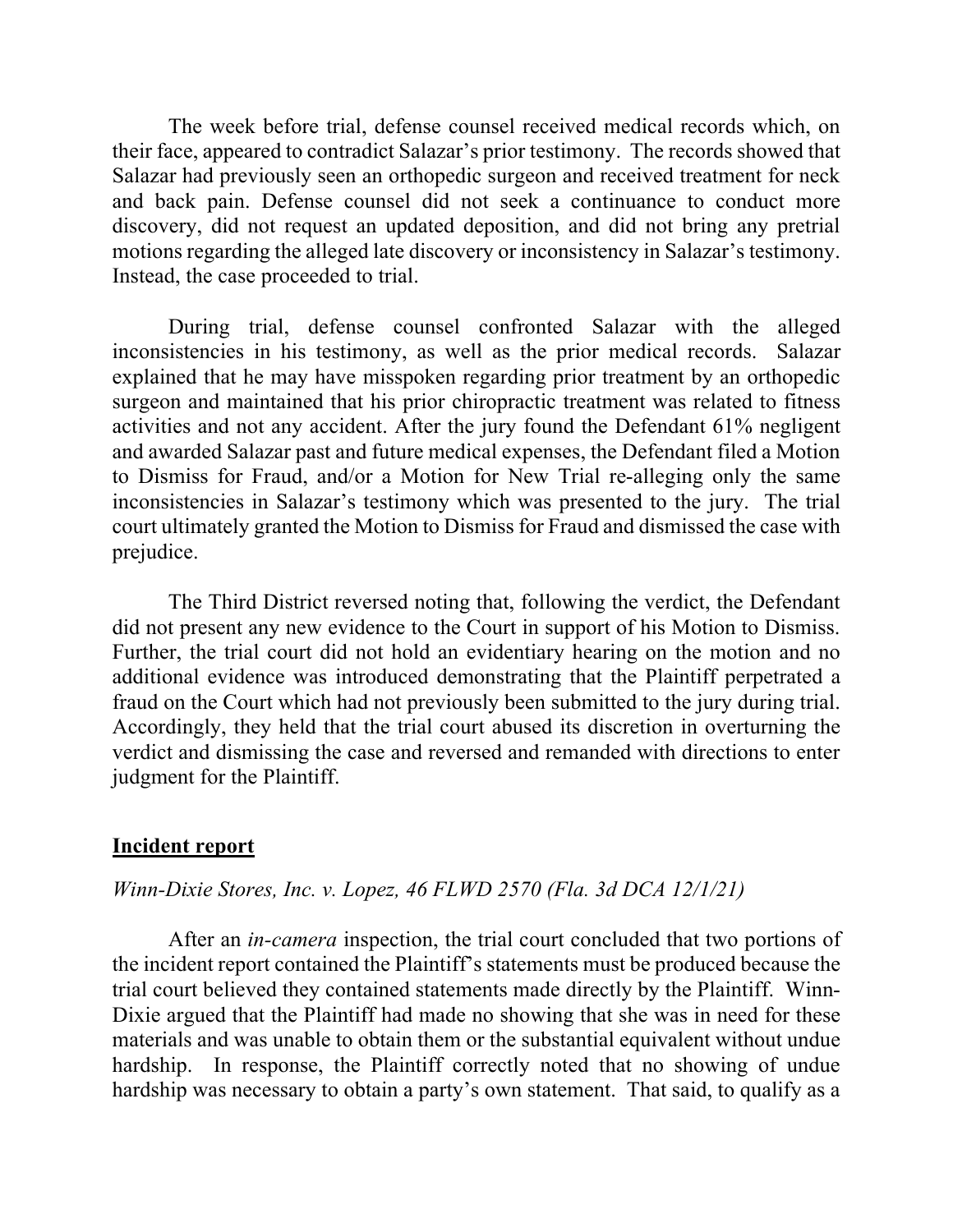witness statement under Rule 1.280, the statement must be written, and signed or otherwise adopted or approved by the person making it, or it must be a stenographic, mechanical, electrical, or other recording or transcription that is substantially verbatim of the oral statement the person made and was contemporaneously recorded. The Third District found that the incident report did not contain a statement made by the Plaintiff herself because there was no signature and no other evidence of adoption or approval by the Plaintiff. As such, the Third District concluded Plaintiff was not entitled to production under the Rule and certiorari was granted.

### **Joinder**

*Security National Insurance Company v. Gonzalez, 46 So. 3d 679 (Fla. 2d DCA 2021)*

The Second District held that the trial court erred in joining the insurance company in an action against the insured for purpose of enforcement of the judgment against the insured for bodily injury damages where the insured had rejected bodily injury coverage. The fact that the insurance company provided a "courtesy defense" of the personal injury claim after it had resolved the property damage claim did not create coverage for personal injury by equitable estoppel.

## **Medical bills**

# *Osceola County Board of County Commissioners v. Sand Lake Surgery Center, LLC, 320 So. 3d 950 (Fla. 5th DCA 2021)*

The Plaintiffs claim they were injured when an elevator in the County's parking garage malfunctioned. Both were treated pursuant to letters of protection at Sand Lake. Rather than wait for the outcome of the Plaintiff's cases, Sand Lake sold the Plaintiffs' accounts receivables to American Medical Funding (AMF) which is a factoring company. The county used non-party production subpoenas to request Sand Lake to provide documents related to the Plaintiffs including their medical records, billing records, payments of their bills and records related to any sale of Plaintiffs' outstanding accounts to third parties.

Neither of the Plaintiffs objected to the subpoenas and Sand Lake responded to the subpoena by advising it had sold the Plaintiffs outstanding accounts to AMF and suggested that they obtain those records from AMF. The county then followed up by scheduling the deposition duces tecum of the Surgical Center's designated corporate representative and again requested similar documents. Neither Plaintiff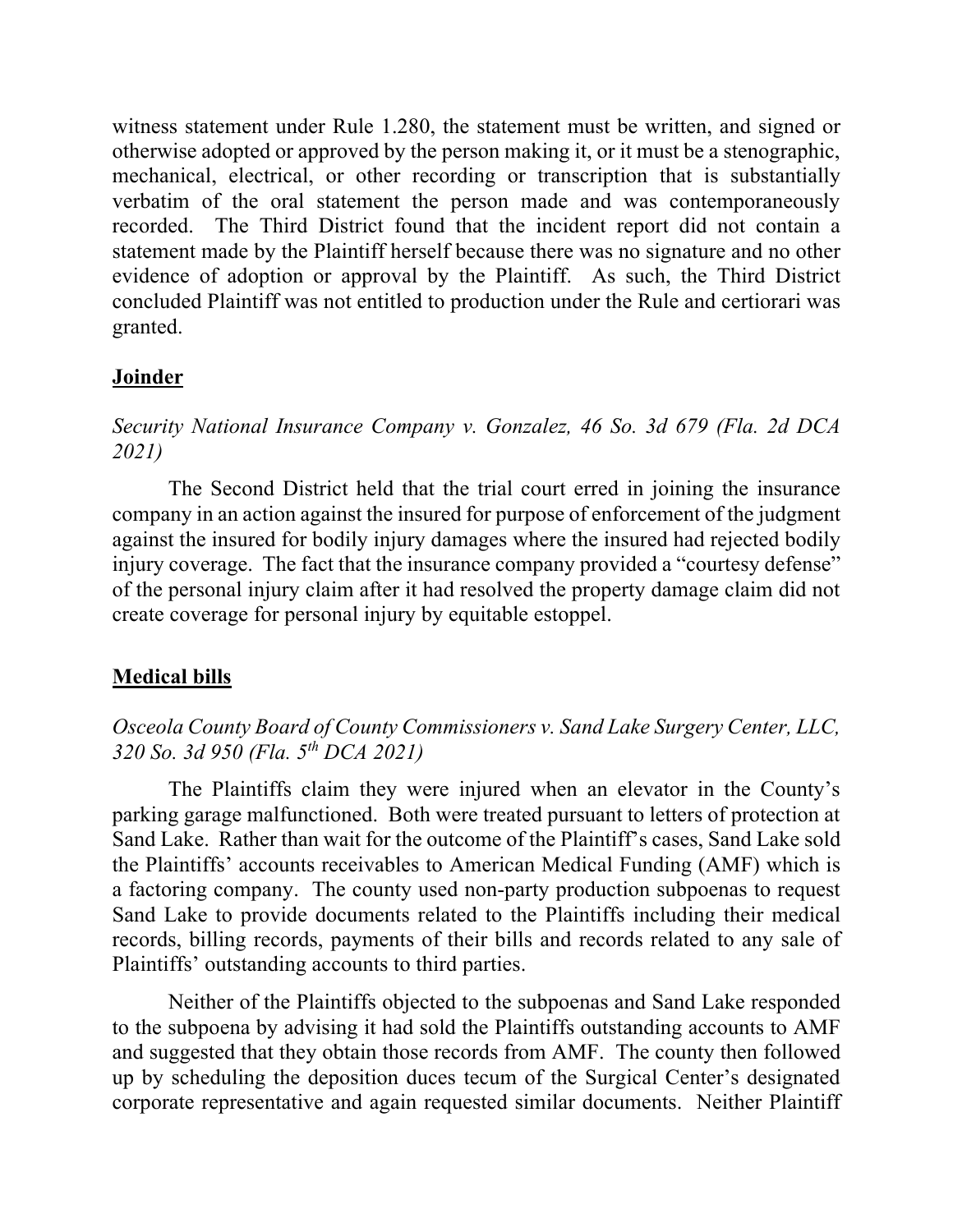objected and the Surgery Center provided medical treatment and billing records but stated that it was unable to provide documents related to payments or records reflecting the sale or transfer of any bills owed by the Plaintiffs because such information was subject to trade secret and confidentiality provisions and that a violation of this would subject Sand Lake to significant damages.

Eventually, a hearing was held and the trial court sustained the Surgical Center's objections. The Fifth District reversed and held that when a healthcare facility treats a personal injury Plaintiff, the Defendant being sued is entitled to discover the amount of the original medical bills and any discounts agreed upon when the healthcare facility sells the unpaid accounts to a factoring company because that information is relevant when the Plaintiff seeks to recover medical expenses as part of the lawsuit against the Defendant. The court also pointed out that the non-party respondents failed to carry their burden with establishing that the information sought was trade secret.

### **Mental health records**

## *Ern v. Springer, 315 So. 3d 706 (Fla. 4th DCA 2021)*

The Fourth District granted certiorari finding that the trial court departed from the essential requirements of the law by entering an order requiring production of the Plaintiff's mental health records without limitation, or without conducting an *incamera* inspection to ensure that only relevant information was disclosed connecting the mental health records either in substance or time to the claim at issue. As such, the trial court was ordered to conduct an *in-camera* inspection to confirm that the records were relevant and timely as to the claim at issue.

## *Whittington v. Whittington, 331 So. 3d 278 (Fla. 1st DCA 2021)*

The First District granted certiorari and held that the trial court departed from the essential requirements of the law by ordering the petitioner to produce her personal and mental health records without determining if the Petitioner had waived her privilege to said records. The trial court also departed from the essential requirements of the law by failing to require an *in camera* review of the records. The First District found that the harm caused by the erroneous production of the Petitioner's records could not be remedied on appeal and constituted irreparable harm.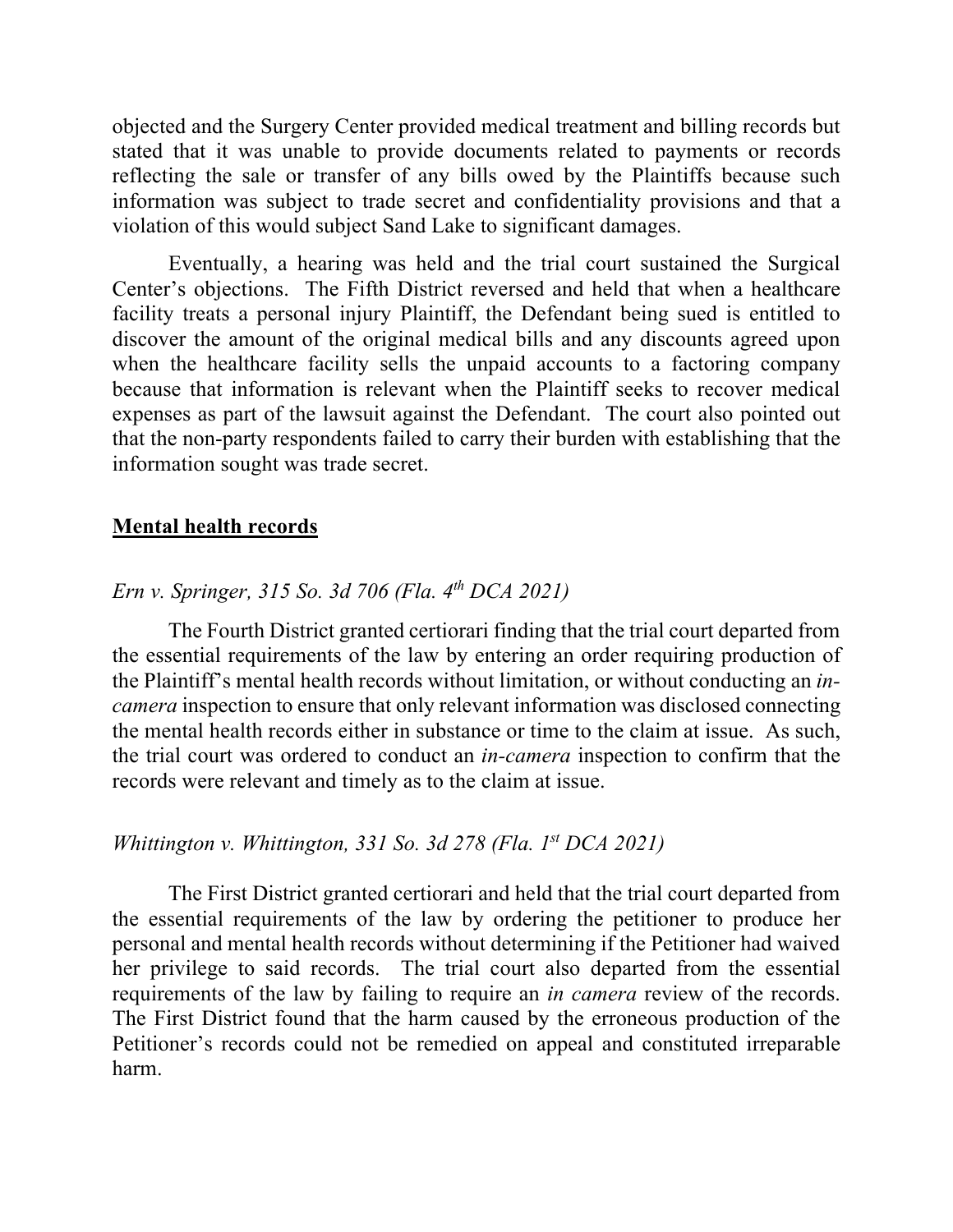## **Motion to Dismiss**

## *Rhiner v. Koyama, 327 So. 3d 314 (Fla. 4th DCA 2021)*

While in prison, Rhiner was attacked by other inmates which resulted in lacerations and a fractured jaw. He was brought to a hospital where his lacerations were sutured and stapled. Following the treatment, he was transferred to Lawnwood Regional Medical Center where Koyama performed oral surgery on his fractured jaw.

The Plaintiff filed a Complaint for medical malpractice against multiple Defendants including Lawnwood and Koyama. The Plaintiff alleged in his Complaint that he complied with the presuit notice requirements of Florida Statute §766.106. Koyama moved to dismiss the Complaint stating that he had not been served with the presuit notice within the two-year statute of limitations. Rhiner contended that he served the presuit notice on Lawnwood and argued that such service imputed notice to Koyama. Rhiner attached several exhibits to his response. One exhibit contained certified mail receipts which appeared to demonstrate that two presuit notices were mailed to Lawnwood's address; one directed to the hospital, and one directed to Koyama. Another exhibit depicted a completed authorization for release form that was directed to Koyama and listed his correct address.

At the hearing on the Motion to Dismiss, during which no evidence was taken, Koyama argued that the Complaint must be dismissed arguing that the presuit notice to Lawnwood did not impute notice to him because a legal relationship between the two did not exist. Specifically, Koyama asserted that he was not Lawnwood's employee but had merely been granted privileges at the hospital. Second, Koyama argued that the exhibits attached to Rhiner's response demonstrated that the pre-suit notice was not accompanied by the authorization for release of medical records and therefore the presuit notice must be deemed void. The trial court agreed with both arguments and dismissed the Complaint against Koyama with prejudice.

The Fourth District reversed noting that the trial court went beyond the four corners of the Complaint and made factual findings based upon assertions and exhibits attached to Rhiner's response. The factual question of whether a legal relationship existed between Koyama and the hospital and whether the pre-suit notice accompanied the authorization for release of medical records were matters beyond the four corners of the Complaint which required submission of evidence.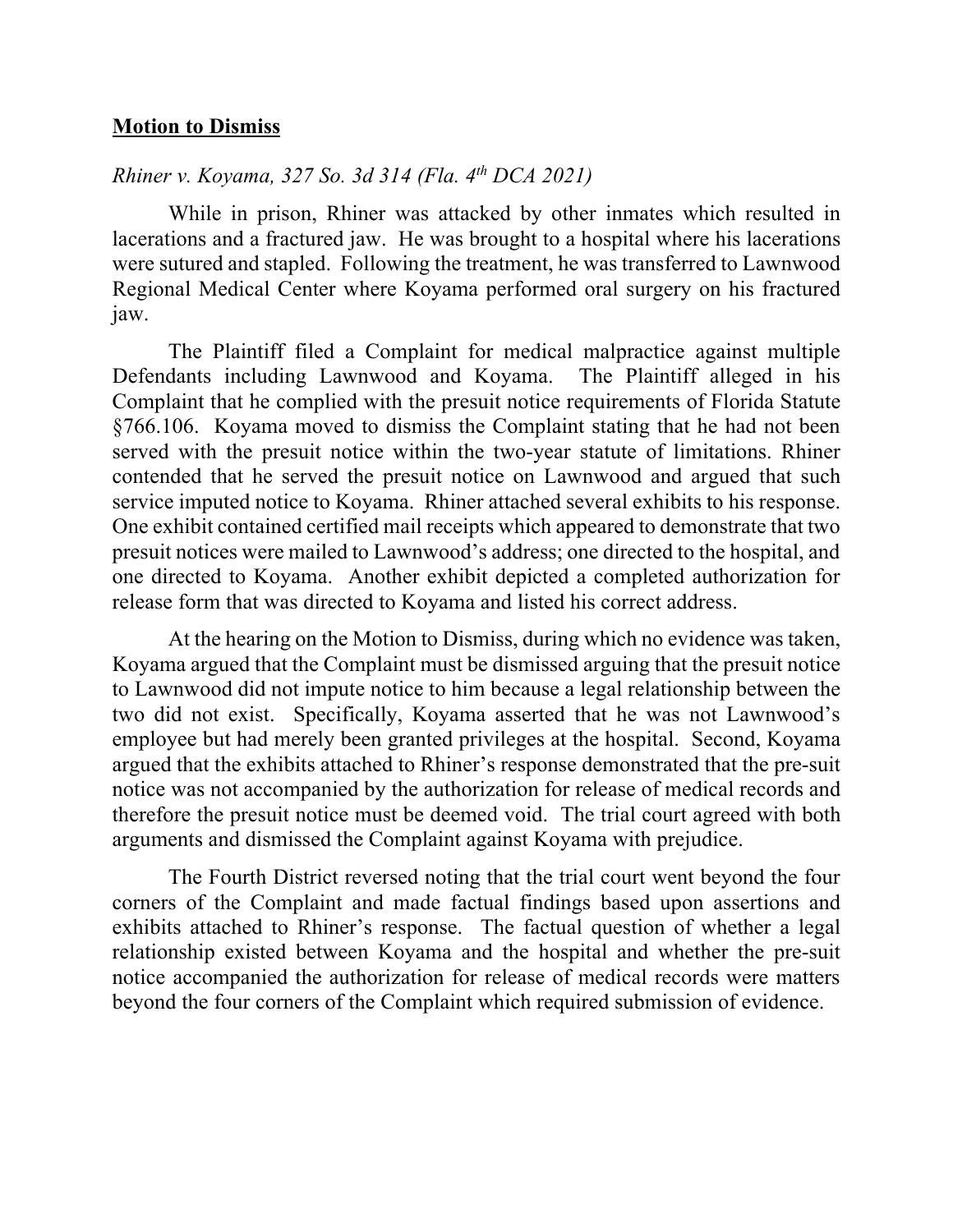### *DeSantis v. F.C. Lending Sunshine, LLC, 328 So. 3d 374 (Fla. 2d DCA 2021)*

The Defendant filed a Motion to Dismiss which the trial court granted and dismissed the action with prejudice. The Second District reversed finding that it was error to grant the Motion to Dismiss with prejudice where the Plaintiff was not afforded the opportunity to amend his Complaint once as a matter of course pursuant to Florida Rule of Civil Procedure 1.190(a). The Second District also noted that the trial court lacks discretion to dismiss an action with prejudice even where it seems that amending the Complaint would be futile.

#### **Non-binding arbitration**

#### *Gambrel v. Sampson, 330 So. 3d 114 (Fla. 2d DCA 2021)*

Sampson filed suit as a result of injuries sustained in an accident involving Gambrell. After engaging in discovery, the parties agreed to submit the case to nonbinding arbitration pursuant to Florida Statute §44.103. The arbitrator found in favor of Sampson but did not award her any damages other than her past medical expenses. The award was signed on December 8, 2020 and served that same day by electronic mail on the parties' respective lawyers. An email of the award was also sent to a paralegal who worked for Ms. Sampson's counsel. The paralegal later confirmed that she received the email of the award on December 8 but did not read it until the following day. After reading the concluding paragraph of the award which stated, "if demand for a trial is not filed pursuant to Rule 1.830, Florida Rule of Civil Procedure, within 20 days of service of this award, a civil judgment will be entered embodying the terms of the award." The paralegal then calendared the deadline to file a demand for trial 20 days later but did so from the date she had read the award and not the date it had been served.

When no party requested a trial *de novo* within the 20-day deadline, Gambrell filed a motion for entry of a judgment on December 29. Later that day, Sampson filed a motion seeking a trial *de novo* on her negligence Complaint. The Circuit Court held an evidentiary hearing and eventually allowed the Plaintiff to demand a trial finding that the paralegal's mistake was due to "an excusable and reasonable misunderstanding." The Defendant then filed a Petition for Writ of Mandamus which the Second District issued concluding that the trial court had no discretion to refuse to enter a judgment under the statute noting that the trial court's attempt to graft an excusable neglect exception into the statute and rule where none existed was unauthorized.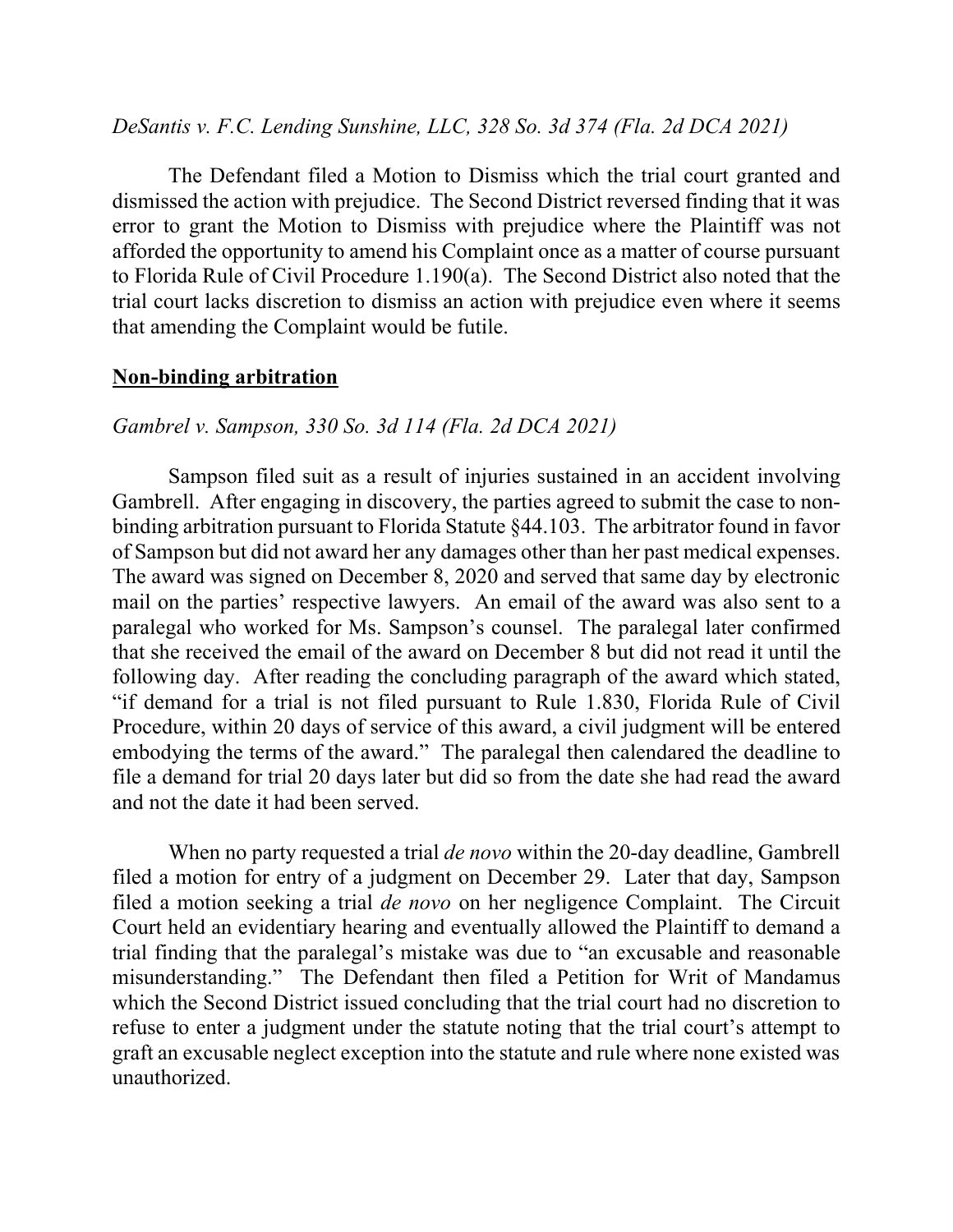#### **Pleading conditions precedent**

*Saavedra v. Universal Property & Casualty Insurance Company, 314 So. 3d 729 (Fla. 5th DCA 2021)*

In its answer to Saavedra's Complaint, Universal alleged that he failed to satisfy all conditions precedent to recover pursuant to the terms of the policy. Ultimately, Universal filed a Motion for Summary Judgment arguing that Saavedra did not comply with the terms of the policy and argued that he failed to promptly report the loss, failed to show the damage sustained before making repairs and failed to provide any records or documents sought by Universal in order to investigate the claim. In response to the motion, Saavedra argued in part that the motion should have been denied because Universal failed to plead non-compliance with conditions precedent with specificity as required by FRCP 1.120(c).

The Fifth District held that by not alleging with specificity the manner in which Saavedra failed to satisfy the conditions precedent, Universal failed to comply with FRCP 1.120(c), thereby waiving its defense that Saavedra failed to comply with the conditions precedent. Because the failure to satisfy conditions precedent was the basis for its summary judgement, the District Court reversed and remanded.

### **Privilege log**

#### *The Hertz Corporation v. Sider, 311 So. 3d 1004 (Fla. 2d DCA 2021)*

A claim of work-product protection or attorney-client privilege is not mature for appellate review when a privilege log has not yet been filed. As such, certiorari was denied.

## *Andreatta v. Brown, 330 So. 3d 589 (Fla. 1st DCA 2021)*

In granting certiorari involving an alleged claim of privilege, the First District noted that Rule of Civil Procedure 1.280(b)(6) does not use the word "log" or require any specific form for a "privilege log." Instead, a party must only make the privilege claim expressly and describe the nature of the documents, communication or things not produced or disclosed in a manner that will enable the other parties to assess the applicability of the privilege or the protection. If a party fails to supply adequate information, then the trial court may find a waiver of attorney/client privilege adding that while waiver is within the court's discretion, a waiver finding is not favored.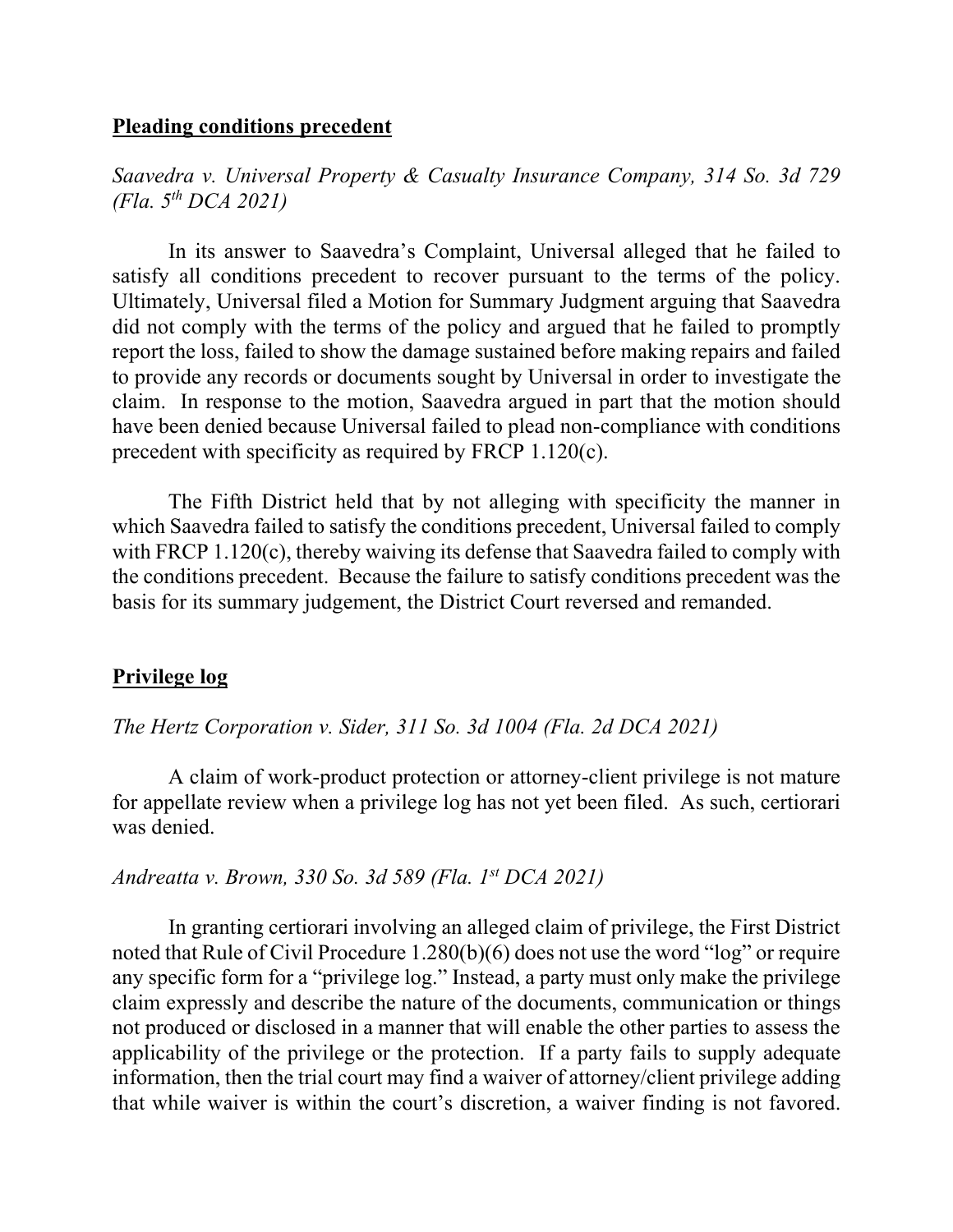Here, the Petitioner's counsel repeatedly e-mailed Respondent's counsel that he redacted attorney/client communications explaining that his clients had forwarded emails to him that were responsive to the discovery requests and apparently included discussion about those emails when they forwarded them. The Respondents moved to compel and requested a privilege log for any documents redacted on privilege grounds. After a hearing but without an *in camera* inspection of the emails, the trial court found that the lack of a privilege log constituted a waiver of the attorney/client privilege. The First District found this was an abuse of discretion and a departure from the essential requirements of law and issued a writ of certiorari.

## **Proposal for settlement**

## *American Integrity Insurance Company of Florida v. Branford, 312 So. 3d 91 (Fla. 4th DCA 2021)*

The Fourth District held that the trial court erred in finding the Defendant's Proposal for Settlement and Release has ambiguous and unenforceable because of the use of the word "assigns" within the standard release, stating that the release was on behalf of the Plaintiff on her own behalf "and on behalf of her agents, heirs, spouses, successors, assigns…". As such, they ordered that the Defendant's Motion for Attorney's Fees be granted and that the trial court should set an evidentiary hearing to determine the amount of the attorney's fees.

### *Ketterling v. Morris, 312 So. 3d 555 (Fla. 1st DCA 2021)*

Morris was a passenger in a vehicle that collided with another vehicle driven by Parker Ketterling and owned by Karen Ketterling. The Ketterlings served a Joint Proposal for Settlement to Ms. Morris for \$20,000 to settle all claims arising out of the motor vehicle accident. On the same day the Ketterlings served the offer on Ms. Morris, she served an offer on each of the Ketterlings individually. Shortly before the offers were set to expire, Karen Ketterling filed a notice of accepting Ms. Morris' offer to settle all of Ms. Morris' claims against her. A day later, Ms. Morris filed a notice of accepting the offer the Ketterlings made to her. The Ketterling's objected to Ms. Morris' acceptance.

At the hearing on the objection, Ms. Morris argued that because the Ketterlings did not withdraw the offer, it remained open. Morris also argued that because the Ketterlings did not differentiate the amounts owed by each defendant towards the damages owed to Ms. Morris, Ms. Morris could assign Parker Ketterling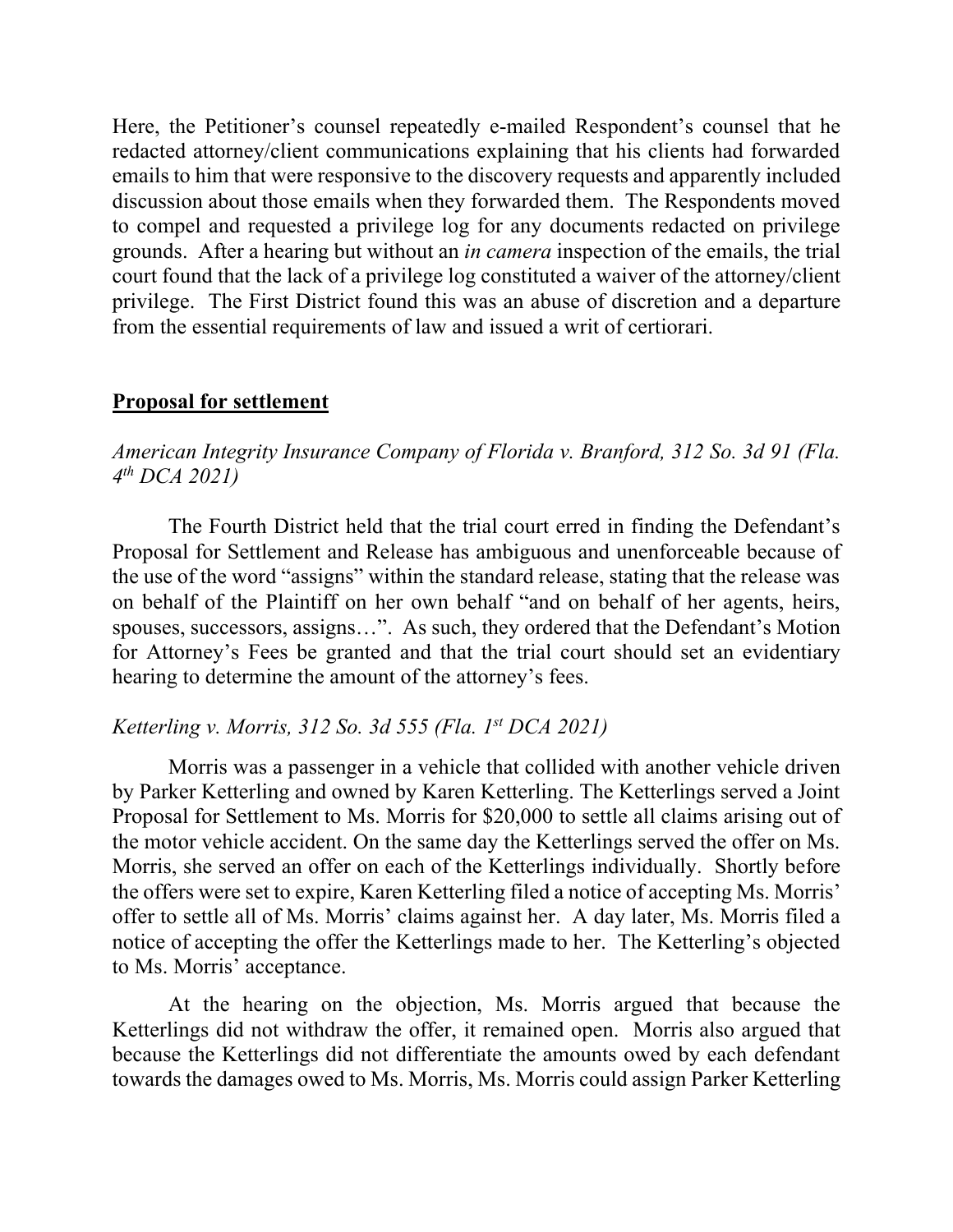the entire amount offered. The trial court agreed, granted Ms. Morris' Motion to Enforce Settlement, and entered a final judgment in favor of Ms. Morris.

The First District ruled that because Karen Ketterling accepted Ms. Morris' offer prior to Morris accepting the Ketterlings joint offer, Ms. Morris would not have been able to fulfill her obligation under the Ketterlings offer. Because Ms. Morris could not fulfill all of her obligations, the Ketterlings offer was no longer valid and thus, the Court vacated the final judgment and order granting Ms. Morris' Motion to Enforce Settlement Agreement.

## *Arizone v. Homeowners Choice Property and Casualty Insurance Company, Inc., 313 So. 3d 913 (Fla. 2d DCA 2021)*

The Defendant served a Proposal for Settlement on a second Plaintiff 11 days after she was added to the case through the filing of an Amended Complaint. The Second District held that this was in violation of Rule §1.442(b) of the Florida Rules of Civil Procedure finding that the proposal was premature and therefore was unenforceable. In doing so, they noted that the critical date for determining whether the Proposal for Settlement served on the second Plaintiff was timely was the date that the second Plaintiff commenced the action, which is the date on which she became a Plaintiff.

## *Central Florida Medical & Chiropractic Center v. Progressive American Insurance Company, 328 So. 3d 1111 (Fla. 5th DCA 2021)*

Central Florida Medical (CFM) filed a Complaint against Progressive in County Court alleging that Progressive refused to pay CFM for medical services rendered to its insured following a motor vehicle accident. Progressive took the position that the insured failed to comply with Florida Statute §627.736(1)(a) which requires medical treatment be sought within 14 days of a motor vehicle accident. Progressive moved for Summary Judgment and approximately one month later sent CFM a Proposal for Settlement incorporating all provisions set forth under Florida Rule of Civil Procedure 1.442 and Florida Statute §768.79. CFM moved to strike the Proposal asserting that the case was filed pursuant to the Florida Small Claims Rules and that Rule 1.442 was not invoked pursuant to Small Claims Rule 7.020(c). The trial court ultimately granted Progressive's Motion for Summary Judgment. The trial court then awarded Progressive its fees and costs pursuant to the Proposal for Settlement. The Fifth District affirmed finding that Progressive was not required to specifically invoke Rule of Civil Procedure 1.442 in order for its Proposal for Settlement to be enforceable. The Rule unambiguously states that it applies to all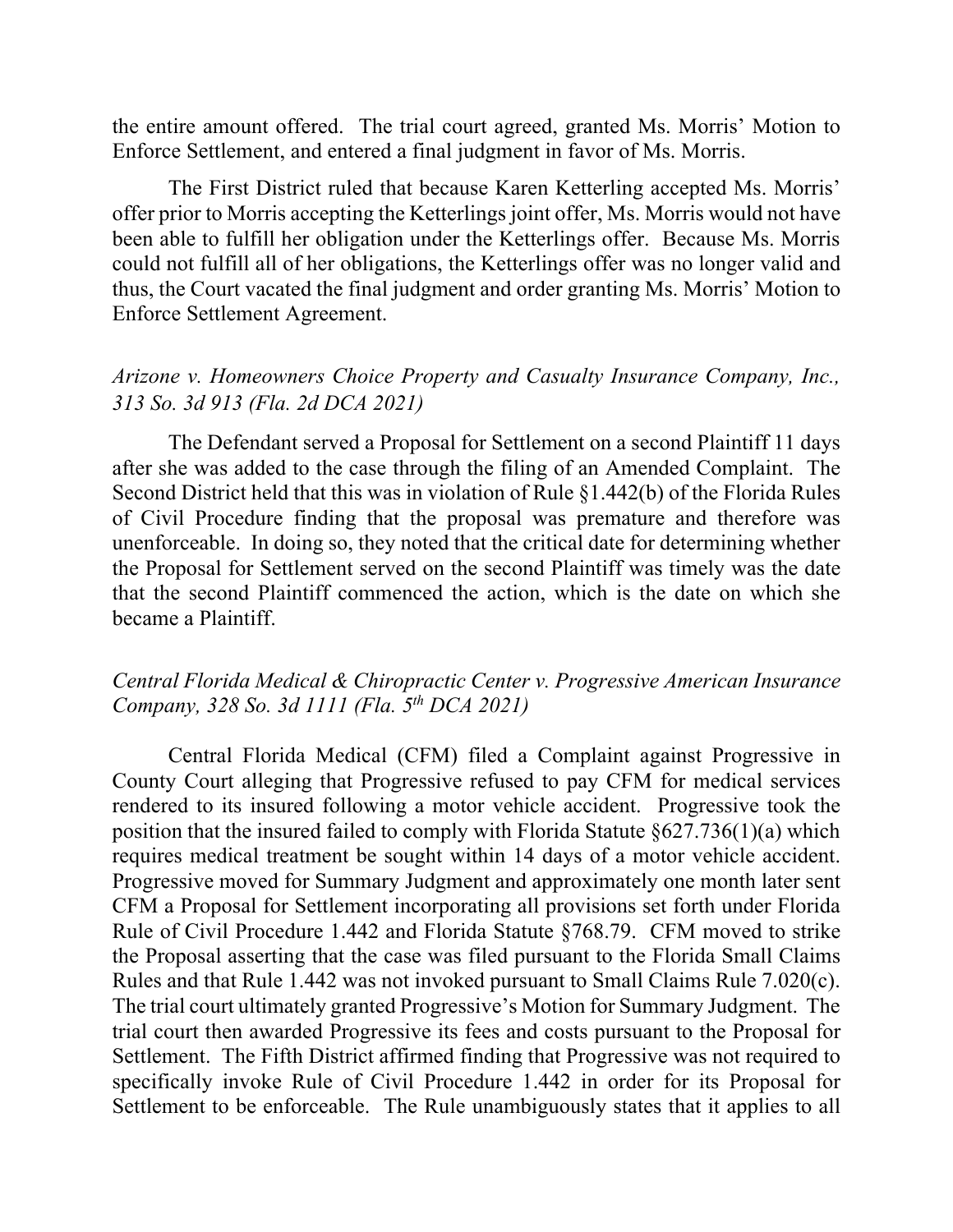Proposals for Settlement authorized by Florida law and the law is clear that Proposals for Settlement are authorized in PIP cases filed in small claims court.

*CCM Condominium Association, Inc. v. Petri Positive Pest Control, Inc., 330 So. 3d 1 (Fla. 2021)*

When determining entitlement to attorney's fees, pursuant to Florida Statute §768.79 post-offer prejudgment interest is excluded from the "judgment obtained."

## *Ehlert v. Castro, 330 So. 3d 41 (Fla. 4th DCA 2021)*

The Plaintiff prevailed in a personal injury case and then sought attorney's fees based upon her Proposal for Settlement. The Defendants argued that a paragraph in the Proposal for Settlement was ambiguous. Specifically, the Defendants contended that the proposal required them to release any unknown future claims and pointed out that the Plaintiff was a tenant of the Defendants at the time and that Defendants could have had a future cause of action against the Plaintiff for unpaid rent and the broad paragraph in the proposal would have taken care of that claim as well.

The Fourth District reversed and reminded us that Florida law does not require the elimination of every ambiguity in assessing a Proposal for Settlement. The court observed that the Proposal for Settlement stated with particularity the claims to be settled including a paragraph which stated it was going to resolve all claims plead by the Plaintiff against the Defendant as a result of the subject accident; clearly referring to the premises liability claim for injuries involved in the case.

## *Inspired Products Group, LLC v. Inspired Development Group, LLC, 330 So. 3d 947 (Fla. 4th DCA 2021)*

The Defendant moved for Summary Judgment in this matter. Prior to the hearing on the motion, the Defendant served a Proposal for Settlement to resolve all claims for damages that could be awarded to the Plaintiff in a final judgment. The trial court granted Summary Judgment on four of the five counts of the Complaint, leaving one count remaining. The Plaintiffs 30-day window for accepting the Proposal for Settlement expired on the same day in which the trial court issued the Summary Judgment ruling. The Plaintiff did not accept the Proposal and instead,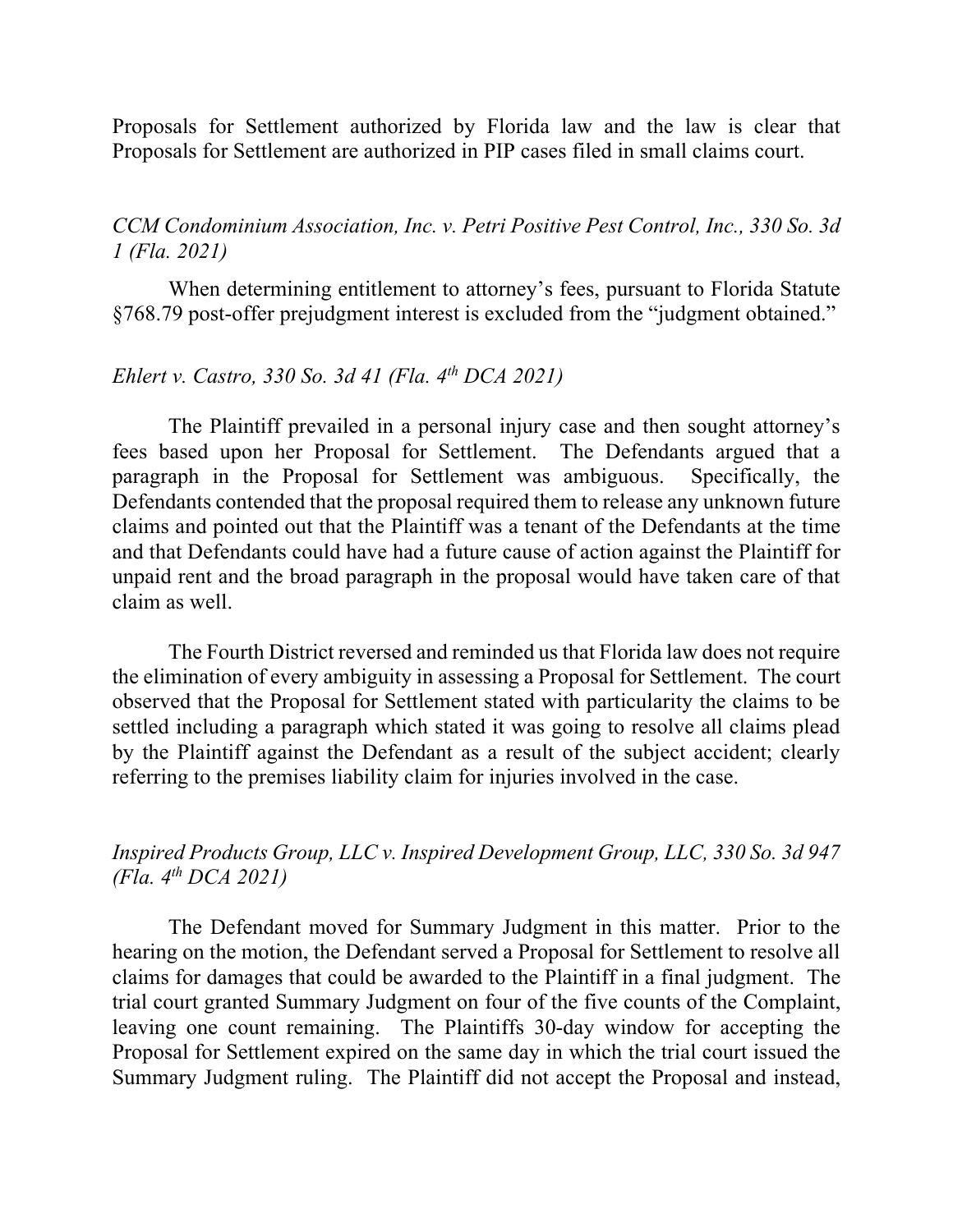shortly after the court's Summary Judgment ruling voluntarily dismissed the sole remaining count without prejudice.

Following the voluntary dismissal, of the final remaining count and the subsequent entry of Final Judgment in its favor, the Defendant moved for attorney's fees and costs. The Plaintiff argued that because the trial court granted Summary Judgment on four of the five counts, this terminated their ability to accept the Proposal for Settlement. The Defendant argued that because the court's Summary Judgment did not dispose of all of the Plaintiff's cause of actions, it was not a Final Judgment and therefore the Plaintiff could have accepted the Proposal for Settlement even after service of the Summary Judgment. The trial court ruled in favor of the Plaintiff and the Fourth District reversed ruling that the Plaintiff could have accepted the Proposal for Settlement instead of voluntarily dismissing the remaining count.

#### *Safepoint Insurance Company v. Williams, 46 FLWD 2406 (Fla. 3d DCA 11/10/21)*

Safepoint served a Proposal for Settlement on Williams for a property damage claim. The proposal offered \$25,000 to settle the claim, including all litigation costs and pre-judgment interest and also stipulated to Williams' entitlement to attorney's fees without enumerating them. When the verdict did not exceed the proposal which Plaintiff rejected, the court found that it was valid and the Third District affirmed finding that neither Florida Statute §768.79, Florida Rule of Civil Procedure 1.442 or case law interpreting them specifically required that the amount of attorney's fees and costs be quantified in order to create a valid order. It should be noted that no Florida court has held that the Plaintiff's reasonable pre-offer attorney's fees must be quantified and included in the total amount of the proposal in order to create a valid Proposal for Settlement.

### *Jain v. Buchanan Ingersoll, 46 FLWD 2575 (Fla. 3d DCA 12/1/21)*

The Plaintiff sued his attorney and the attorney's law firm for legal malpractice. The attorney served an Offer of Judgment. The firm did not join in it. Upon winning the case, the attorney then moved for reimbursement of his attorney's fees. The losing Plaintiff asserted that the attorney was not entitled to collect the fees because he had not actually incurred any, because the firm was contractually obligated to indemnify him and did indemnify him.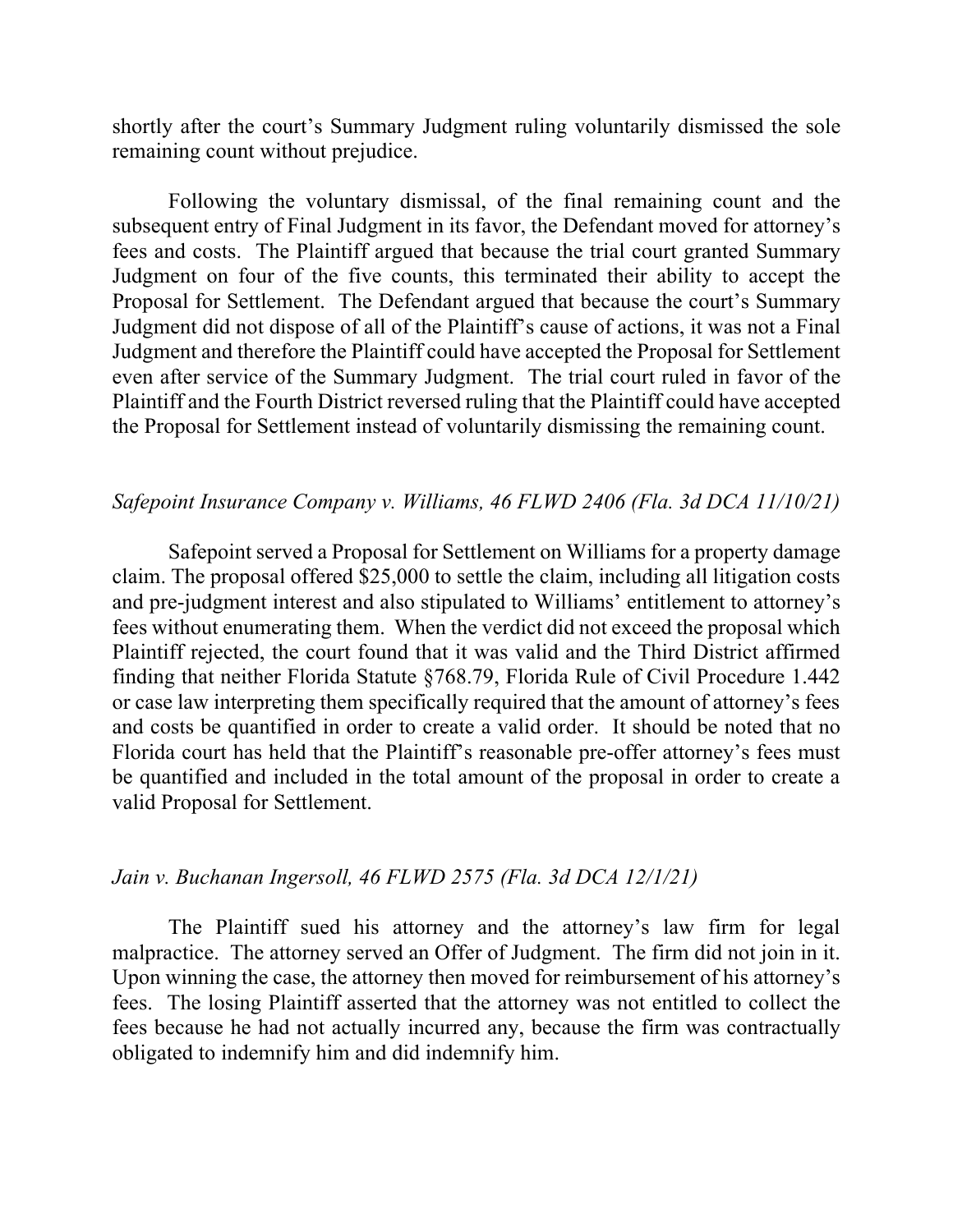The trial court determined that the attorney was entitled to his fees because Florida Statute §768.79 permits recovery of fees "incurred on the Defendant's behalf." Thus the analysis was unaffected by the fact that the Defendant lawyer may not himself had been contractually obligated to pay fees, because his firm was. The trial court also found that apportionment was not appropriate because the fees incurred by both the attorney and the firm are the same.

The Third District affirmed the trial court's rulings noting that the fact that another party or a non-party may have paid the offeror's attorney's fees is of no consequence as to whether the offeror is entitled to those fees pursuant to an Offer of Judgment. Because the attorney's fees and costs were incurred on the Defendant's behalf, the trial court properly found entitlement.

## *Superior Auto Glass of Tampa Bay, Inc. v. Government Employees Insurance Company, 46 FLWD 2601 (Fla. 2d DCA 12/8/21)*

The trial court order granted GEICO's appellate attorney's fees but stated that it was conditioned upon it prevailing in the underlying proceeding; however, GEICO's entitlement to attorney's fees was based upon the offer of settlement statute. The Second District quashed the trial court's order and granted certiorari pointing out that the offer of settlement statute requires a party seeking an award of attorney's fees to satisfy a number of requirements independent of prevailing at trial. As such, it was a departure from the essential requirements of the law to condition the awarded fees on prevailing at trial, instead of GEICO satisfying all the requirements of the offer of settlement statute.

### **Punitive damages**

## *R.J. Reynolds Tobacco Company v. Coates, 308 So. 3d 1068 (Fla. 5th DCA 2021)*

The jury awarded \$150,000 to the Plaintiff in compensatory damages and \$16,000,000 in punitive damages. The Fifth District stated that a \$16,000,000 punitive damage award in a tobacco case involving death did not, on its face, reflect either prejudice or passion and was well within the range of punitive damages awarded in other tobacco cases. As such, the statutory presumption of excessiveness that attaches to a punitive damage award that exceeds a 3:1 ratio was overcome by clear and convincing evidence where the Plaintiff had presented evidence of the Defendant's history of disregard for the health of its smokers; its purposeful concealment of the negative health risks of smoking; its manipulation of additives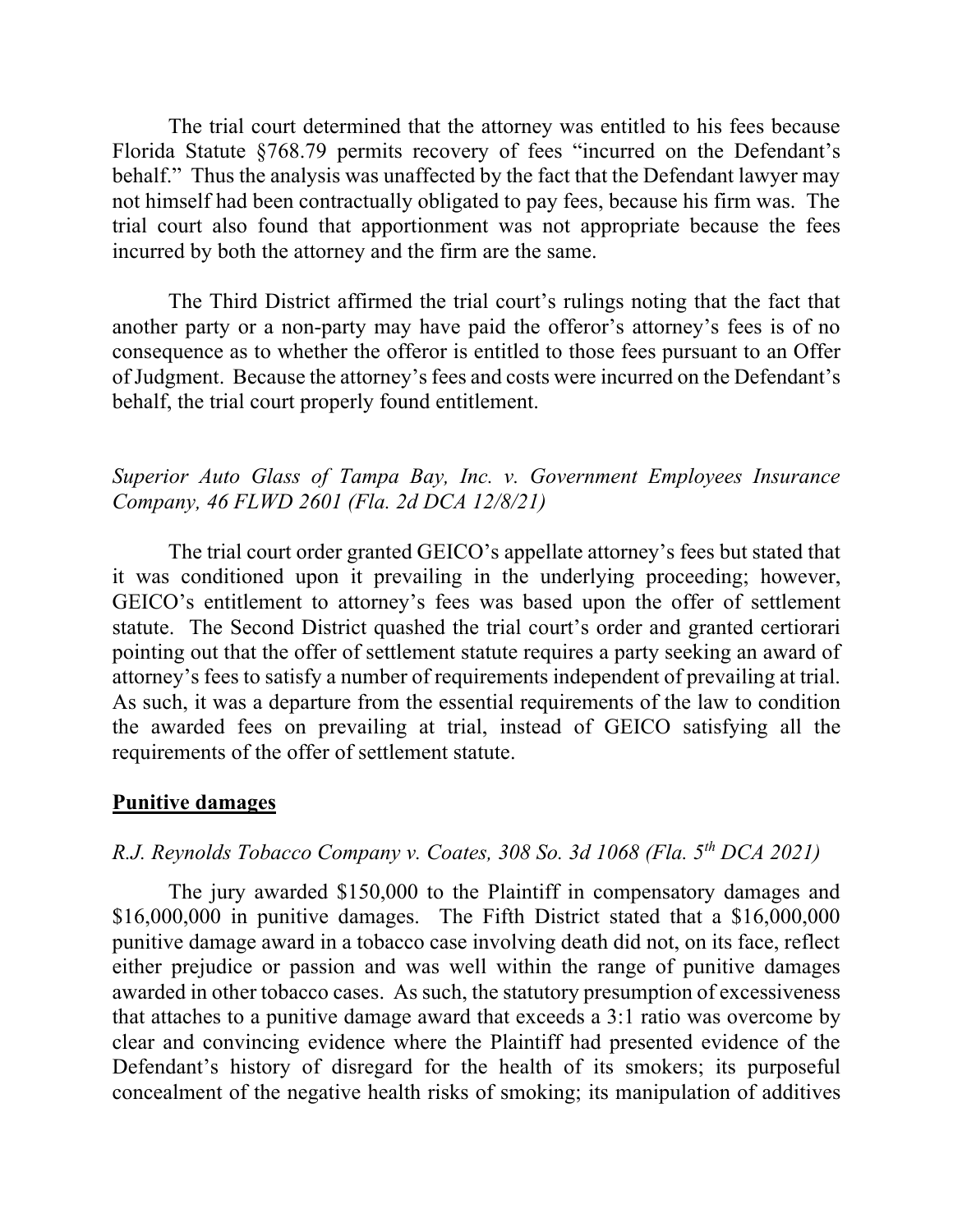and tobacco to ensure addiction; and its efforts to mislead the public on the dangers of smoking, all while knowing of the negative impact that the smoking had on the customer's health.

That said, although the evidence supported an award in excess of the 3:1 ratio, a punitive damage award of almost 107 times the compensatory award was excessive and unsustainable. The court also held that the punitive damage award was unconstitutionally excessive under Federal Due Process guarantees. As such, the district court ordered that the matter be remanded to the trial court for remittitur, or, if remittitur was rejected by either party, a new trial solely on the amount of punitive damages. They also certified the following question as to the Florida Supreme Court as one of great public importance:

WHEN OTHER FACTORS SUPPORT THE AMOUNT OF PUNITIVE DAMAGES AWARDED, BUT THE AWARD IS EXCESSIVE, COMPARED TO THE COMPENSATORY AWARD, DOES THE AMOUNT OF PUNITIVE DAMAGES THAT MAY LEGALLY BE IMPOSED FOR CAUSING THE DEATH OF A HUMAN BEING DEPEND ON THE ACTUAL AMOUT OF COMPENSATORY DAMAGES AWARDED TO THE DEDEDENT'S ESTATE, EVEN WHEN THAT COMPENATORY AWARD IS MODEST AND THE PUNITIVE AWARD WOULD BE SUSTAINABLE COMPARED TO AWARDS IN OTHER CASES FOR COMPARABLE INJURIES CAUSED BY COMPARABLE MISCONDUCT?

#### *Deaterly v. Jacobson, 313 So. 3d 798 (Fla. 2d DCA 2021)*

The prior trial judge denied the Motion for Leave to Add Punitive Damage Claim, finding that the Plaintiff had failed to establish a reasonable factual basis that the Defendant was personally guilty of intentional misconduct or gross negligence, "based on clear and convincing evidence." Subsequent thereto, a successor trial judge took over the case and determined that the first judge applied the incorrect standard to Plaintiff's Motion for Leave to Amend and, therefore, modified the prior order and granted the Plaintiff's motion. Specifically, the Plaintiff only had to make a reasonable showing by evidence that there was a reasonable basis for recovery of such damages. The Second District upheld the ruling of the successor judge. *White v. Boire, 320 So. 3d 814 (Fla. 2d DCA 2021)*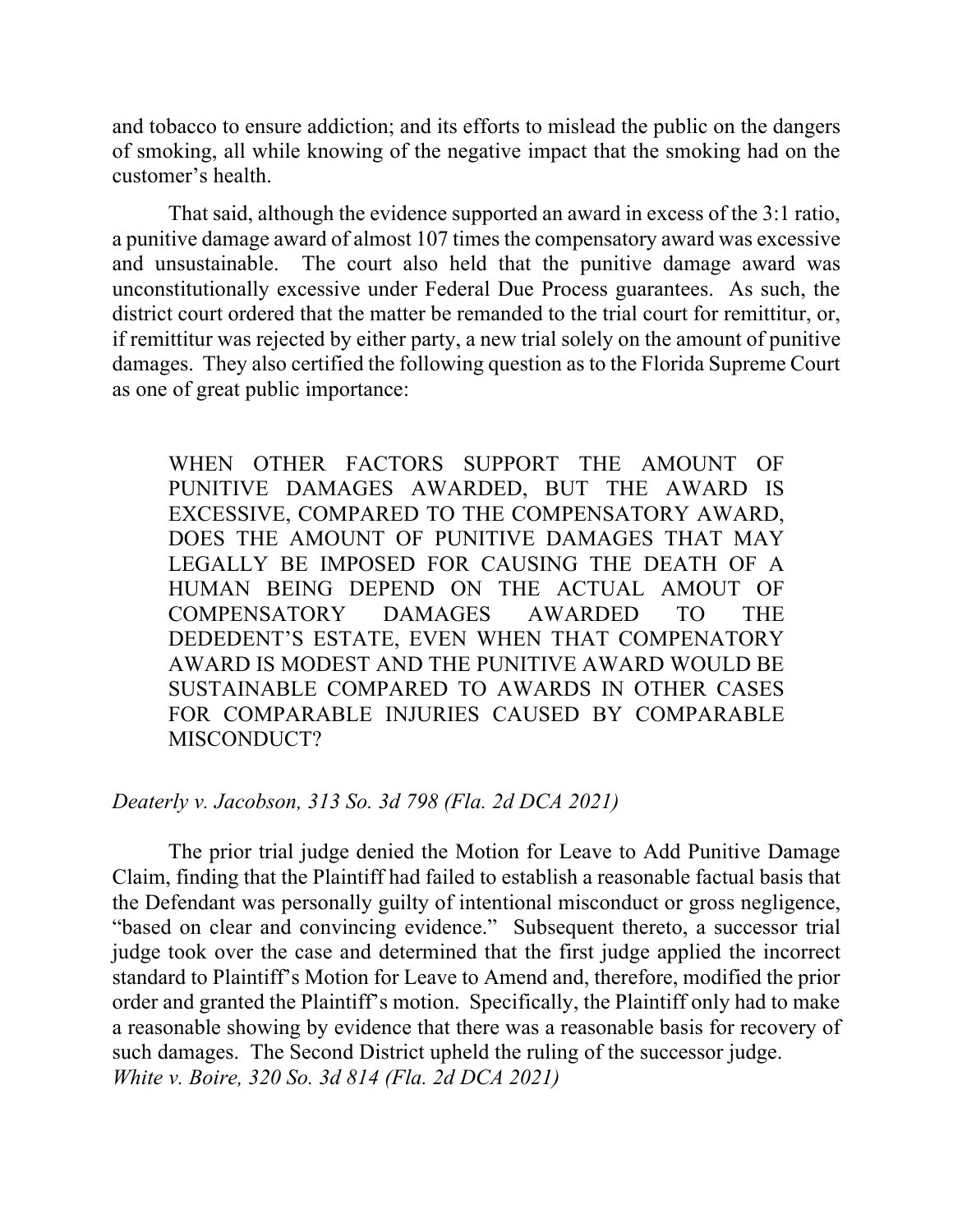The trial court granted Plaintiff's Motion for Leave to Amend their Complaint to seek punitive damages; however, the Second District quashed this order because the trial court applied the incorrect legal standard in granting the motion. Although the trial court's written order suggested that the trial court applied the correct evidentiary standard in granting the motion, the trial court's statements at the hearing concerning the sufficiency of the "allegations" suggested otherwise, particularly given that the Plaintiff's proffer consisted solely of their counsel's representations notwithstanding the Defendants' repeated unaddressed objection to same.

## *The Bentley Condominium Association, Inc. v. Bennett, 321 So. 3d 315 (Fla. 3d DCA 2021)*

The Third District granted certiorari and found that the trial court departed from the essential requirements of law in granting the Plaintiff's Motion to Amend to add a claim for punitive damages because the Plaintiff filed evidence in support of her motion within 20 days of the hearing on the motion in violation of Florida Rule of Civil Procedure 1.190(f).

#### *Sultan v. Walgreen Company, 324 So. 3d 563 (Fla. 3d DCA 2021)*

A Summary Judgment was entered in favor of Walgreens, its registered manager, and its pharmacist on the issue of punitive damages. The Third District reversed and noted that "the pretrial discovery adduced in this case established, and a jury later found, the pharmacist embarked on an aggressive campaign to destroy [the Plaintiff's] reputation within the medical community, along the way inculpating him in various criminal acts. Further, submissions of records supported the conclusion that Walgreens was aware of this course of conduct, as numerous clients raised the alarm, yet it failed to take any meaningful action. Under these circumstances, the question of punitive damages presented a question for the jury."

## *Keen v. Jennings, 327 So. 3d 435 (Fla. 5th DCA 2021)*

The trial court granted Plaintiff leave to amend to add a claim for punitive damages. The Fifth District quashed this order finding that the Plaintiff failed to plead a facially sufficient basis for a punitive damage claim. The Fifth District noted that although the general rule that such an order is not typically reviewable by certiorari does not apply here because a facially insufficient pleading for punitive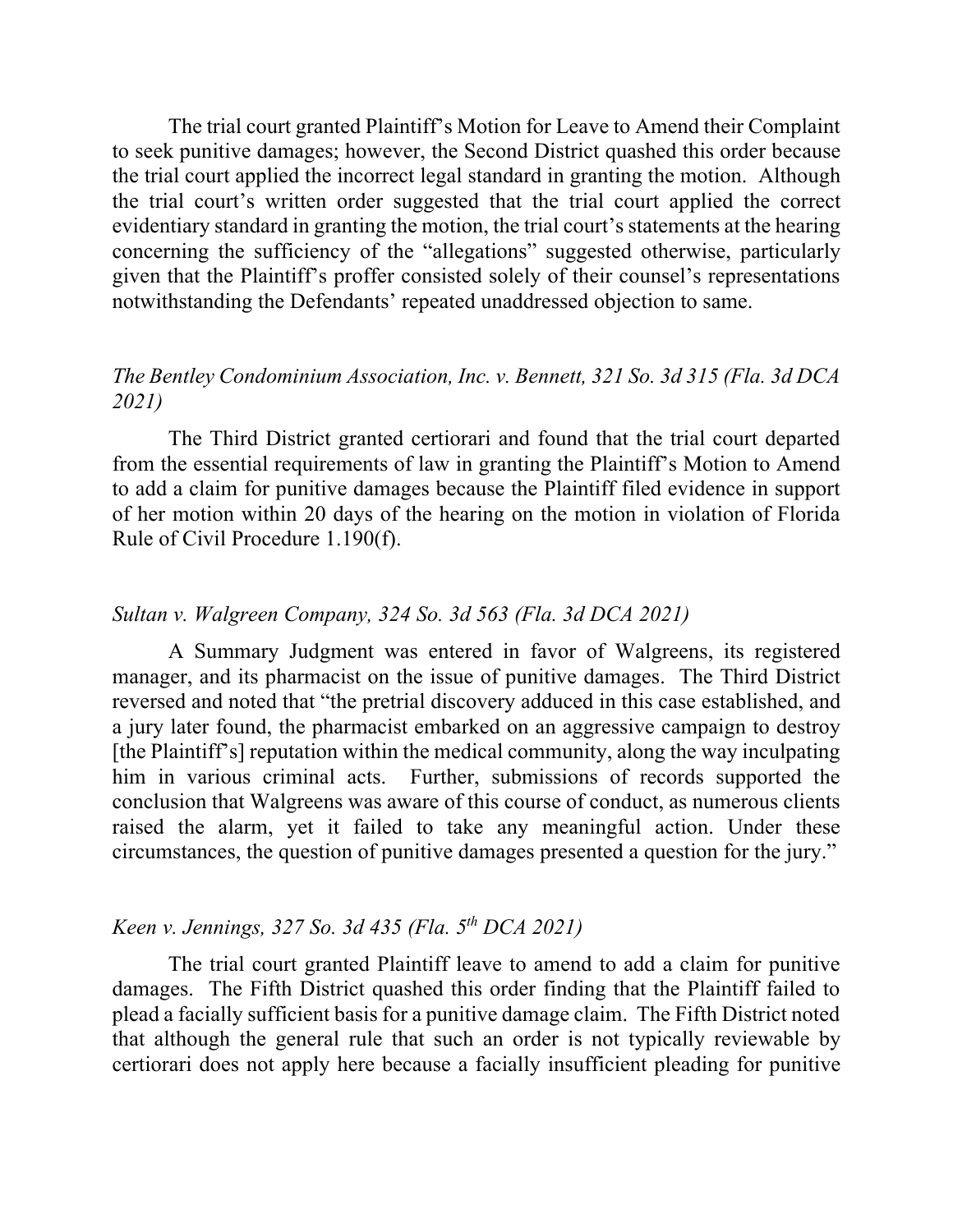damages authorizes or allows intrusive financial discovery that would be otherwise impermissible.

#### *Moss & Associates, LLC v. Lapin, 46 FLWD 2316 (Fla. 3d DCA 10/27/21)*

Certiorari review is unavailable where the trial court complied with the procedural requirements of Florida Statute §768.72 and the trial court entered an order finding that the evidentiary proffer in support of the claim for punitive damages was sufficient to support the claim.

## *Kovacs v. Williams, 46 FLWD 2632 (Fla. 5th DCA 12/10/21)*

The trial court granted Plaintiff's motion to amend allowing punitive damages without finding that the Plaintiff carried his burden under Florida Statutes §768.72(1). Specifically, the trial court did not state that the Plaintiff had made a reasonable showing by the evidence to provide a reasonable basis for recovering such damages. As such the Fifth District granted certiorari.

#### **Recusal**

## *Dabbs v. State of Florida, 330 So. 3d 50 (Fla. 4th DCA 2021)*

During jury selection in a criminal case, the trial Judge in making a point about the Defendant being innocent until proven guilty asked the entire venire what the verdict would be if he sent them to deliberate before hearing any evidence. The juror in question, an engineer, loudly and quickly responded "not guilty" because criminal Defendants are presumed innocent. The State then exercised a strike against this juror and the Defendant objected because the juror was female and Hispanic. When asked for gender and race neutral reason for the strike, the State responded that the juror seemed exceptionally smart in terms of technical matters and that as a result she might be lured into looking too far into things. The prosecutor also noted that there had been no pattern of striking female or Hispanic jurors. Under these circumstances, the trial court allowed the strike.

In trying to determine whether the proffered explanation was genuine or was actually a concealed attempt to discriminate based upon race, the Fourth District looked at all of the relevant circumstances and applied the five non-exclusive factors (a failure to examine the juror or a perfunctory examination of the juror; a showing that the alleged group bias was not shown to be shared by the juror in question;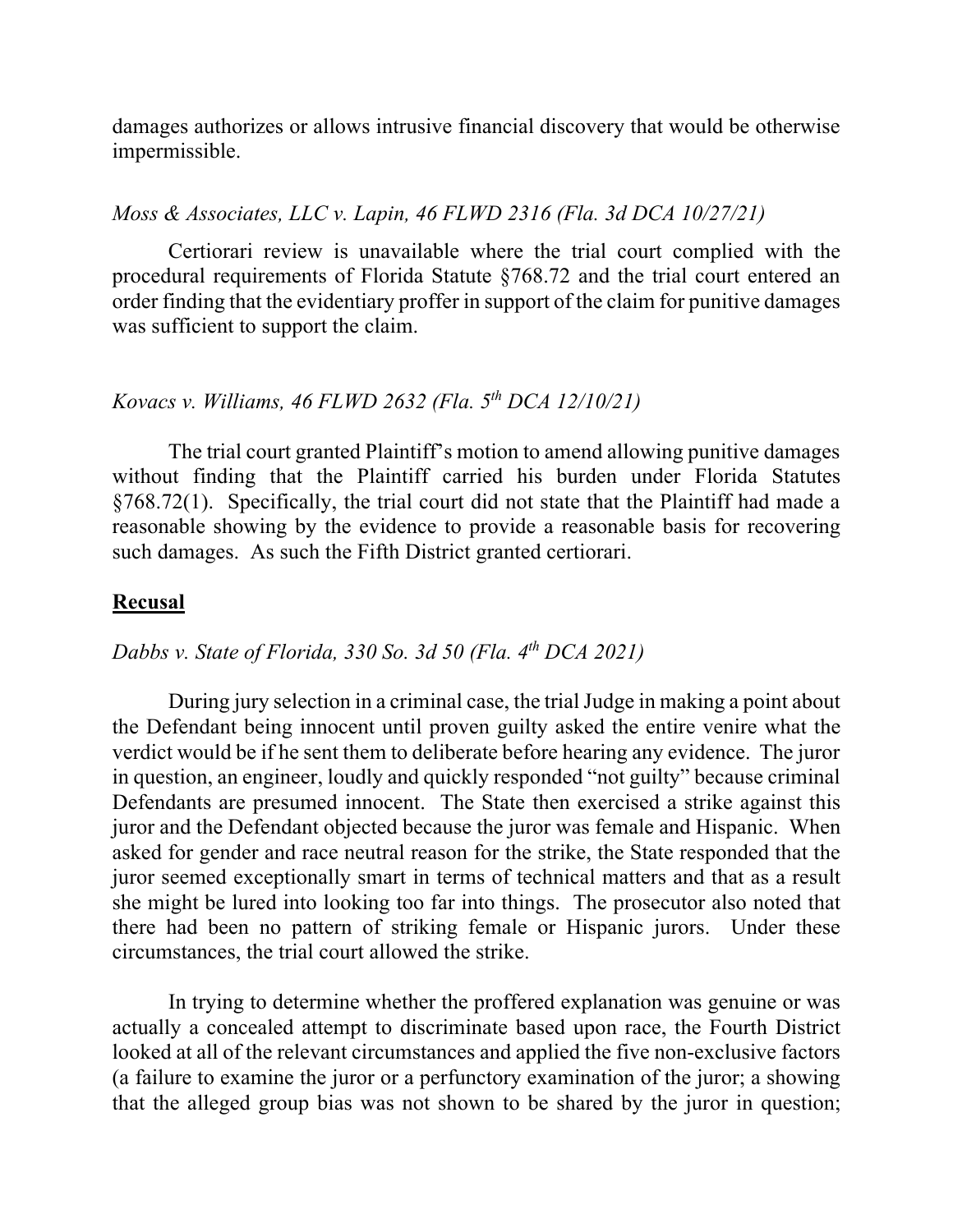singling the juror out for special questioning thereby designed to invoke a certain response; whether the reason for the strike was unrelated to the facts of the case; and/or whether the challenge was based upon reasons equally applicable to a juror who was not challenged). The Fourth District found that the trial court properly followed the procedure set forth in the *Melbourne* decision and that the Defendant failed to rebut the presumption that the State's peremptory strike was genuine and did not show that the trial court's ruling was clearly erroneous.

The Fourth District also upheld the trial court's refusal to grant the Defendant's Motion to Disqualify. Personal bias as the Fourth District stated, must come from an extra-judicial source such as bias directed at a Defendant simply because of the category of their case. In this case, the trial Judge expressed the belief that the Appellate Court's prior rulings overturning a conviction were erroneous. The Fourth District noted that it may have been better for the trial Judge to refrain from saying those things; however, the remarks themselves were only evidence of judicial bias and not reasonably sufficient to create a well-grounded fear in the Defendant that he would not receive a fair trial.

### **Sanctions**

### *Tribble v. L.O.B., 315 So. 3d 1239 (Fla. 2d DCA 2021)*

The trial court entered sanctions against Tribble but the Second District found that the trial court erred by failing to include specific findings regarding the number of hours reasonably expended and the reasonableness of the hourly rate. Further, the trial court erred by including an award of expert witness fees because these are taxed as costs and the plain language of the statute on sanctions dictates that the sanctions permitted did not include costs.

### *Alvarez v. Citizens Property Insurance Corp., 325 So. 3d 231 (Fla. 3d DCA 2021)*

After sustaining water-related damage to the interior of her residence, Alvarez filed suit against Citizens seeking to recover proceeds under a homeowner's policy. Citizens denied coverage and asserted that Gonzalez and Abreu were co-owners of the insured property. As a result, it sought a court order requiring their joinder as co-insureds and indispensable parties. The trial court ordered Alvarez to add both as party Plaintiffs. Alvarez complied and the parties then embarked upon discovery. Abreu failed to appear for one duly noticed deposition and Gonzalez failed to appear for two duly noticed depositions. Eventually, both were deposed without the imposition of any sanctions. Following the depositions, the trial court issued a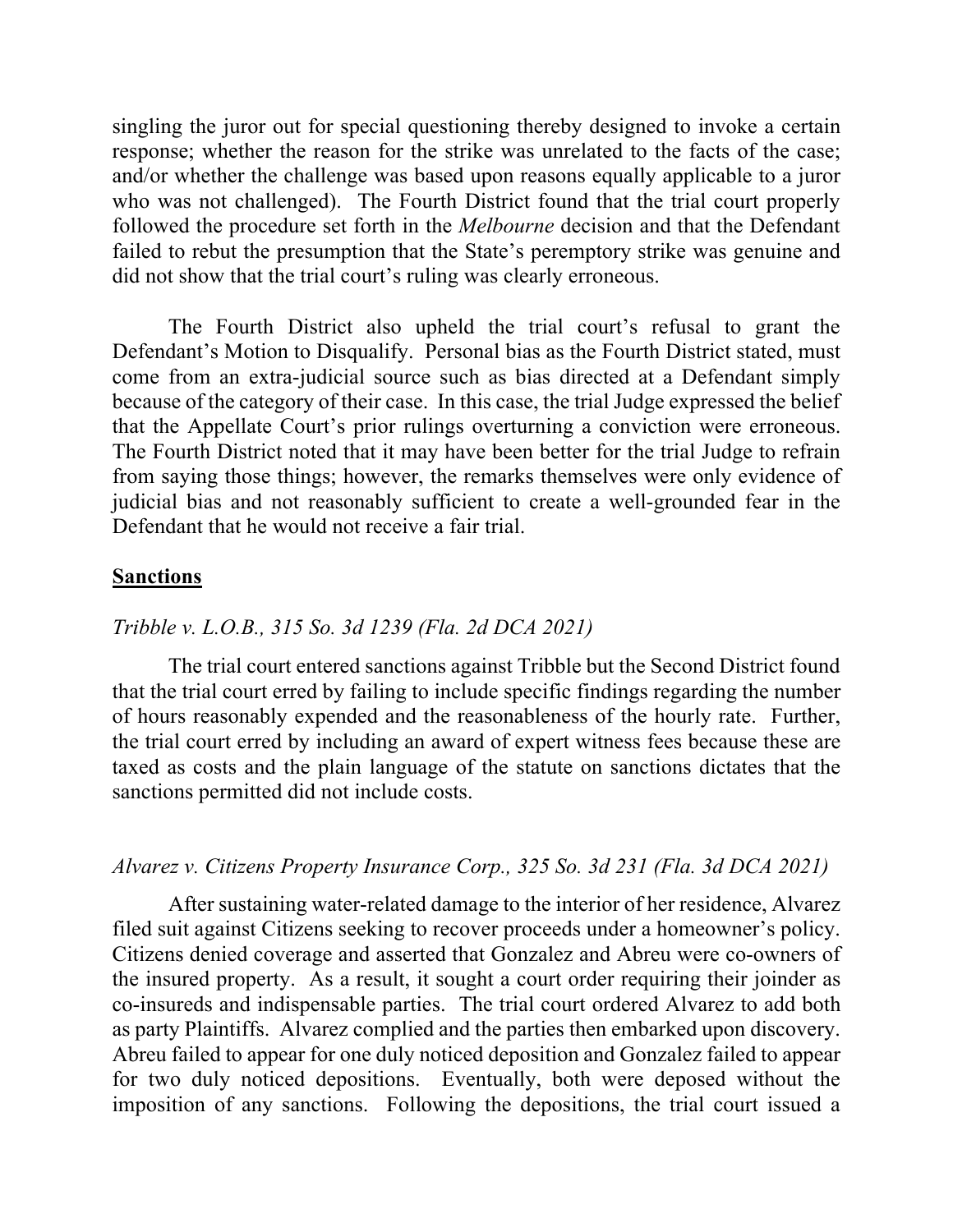mediation order. On the day of mediation, Abreu appeared with his attorney who also represented the other two homeowners. Alvarez was available telephonically pursuant to a stipulation; however, Gonzalez failed to appear because she was apparently in Cuba.

Citing non-compliance with the mediation order, Citizens aborted the mediation and, by way of a motion, sought terminating sanctions. In response, the homeowner's counsel filed an affidavit contending that Citizens "unilaterally refused to proceed with mediation, despite the fact" that she and Abreu "had full authority to negotiate and settle the subject lawsuit." The trial court convened a nonevidentiary hearing and reserved ruling on sanctions. Thereafter, without further hearing, a successor Judge struck the homeowner's pleadings and dismissed the case. The decision was premised upon a finding that the homeowner's willfully and contumaciously failed to appear for the mediation as evidenced by both their nonappearance and pattern of delays during the discovery process. The Third District reversed and found that dismissal was too severe a sanction where only one of the three owners of the property failed to appear for mediation. The insureds were, however, ordered to pay the mediator's fee and attorney's fees as a sanction.

### *Ofer v. Bernstein, 327 So. 3d 901 (Fla. 3d DCA 2021)*

The Third District reversed and held that it was error for the trial court to dismiss a Complaint with prejudice as a sanction for attorney misconduct where the hearing was not noticed as an evidentiary hearing and the court did not address all of the *Kozel* factors.

#### **Settlement agreement**

## *Star Casualty Insurance Company v. Gables Insurance Recovery, 326 So. 3d 813 (Fla. 3d DCA 2021)*

Portal was injured in an automobile accident and sought medical treatment from Finlay Diagnostic Center and Aesculapius Medical. Portal assigned his PIP benefits under his policy with Star Casualty to these providers, each of whom later assigned their rights to Gables Insurance Recovery, Inc. Subsequently, Gables Insurance filed two separate lawsuits against Star Casualty for breach of contract based upon improper calculation of fee structure rates. Star Casualty confessed judgment in the Aesculapius case and the parties later entered into a settlement agreement. Following this settlement, the litigation involving Finlay Diagnostic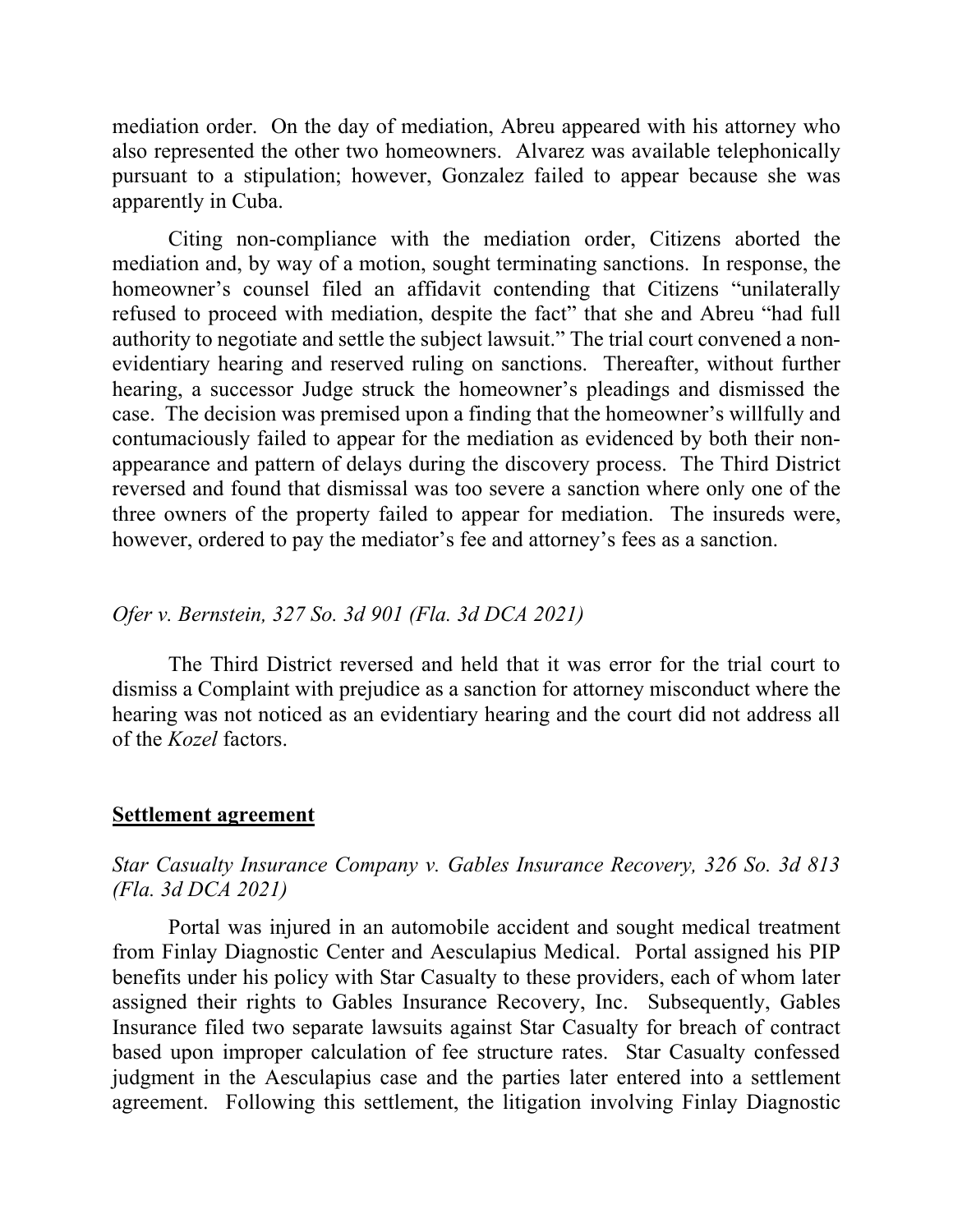continued for two years. Star Casualty then filed a Motion to Enforce the earlier settlement agreement asserting it had settled "all claims arising out of Portal's motor vehicle accident" including the claims raised in the Finlay Diagnostic litigation. Gables Insurance moved for sanctions and argued that the earlier settlement was solely for attorney's fees and costs related to the Aesculapius litigation and had nothing to do with the Finlay Diagnostic litigation.

The trial court conducted a non-evidentiary hearing at which time Star Casualty argued that the settlement agreement unambiguously encompassed both pending lawsuits and urged the trial court not to consider any parol evidence. Gables Insurance agreed that the court need not resort to parol evidence because there was no evidence of a "meeting of the minds" to settle the Finlay Diagnostic litigation. Alternatively, it argued that if the material terms of the agreement were ambiguous, the court could consider parol evidence in adjudicating the Motion to Enforce the settlement. Following argument by counsel, the trial court denied Star Casualty's Motion to Enforce the Settlement Agreement. Star Casualty then stipulated to a final judgment against it reserving its right to appeal the denial of its Motion to Enforce the Settlement.

On appeal, the Third District found that the language in the agreement contained a latent ambiguity such that it was necessary for the trial court to conduct an evidentiary hearing and consider parol evidence to determine the intent of the parties to the underlying settlement agreement.

#### **Set-off**

### *Irvin v. LJ's Package & Lounge, Inc., 321 So. 3d 300 (Fla. 2d DCA 2021)*

Irvin was significantly injured in a car accident with a drunk driver. He sued the drunk driver, as well as the two bars that served the Defendant, despite knowing that the driver was habitually addicted to alcohol. Irvin resolved his claim with the first bar and, after that, he agreed to non-binding arbitration with the driver. The only issue for the arbitrator was the extent of the Plaintiff's damages which the arbitrator ultimately concluded were in excess of \$11,000,000.00. The arbitration award noted that there were potentially other tortfeasors, but it did not address the fault of any others who could be culpable. The award also noted that it was not meant to be dispositive of other issues or evidence outside of the record.

After the 30 days for the Plaintiff to file a trial *de novo* had elapsed, the Defendant Driver moved for entry of final judgment. The Plaintiff then reached a confidential settlement with the second bar that had served the Defendant Driver.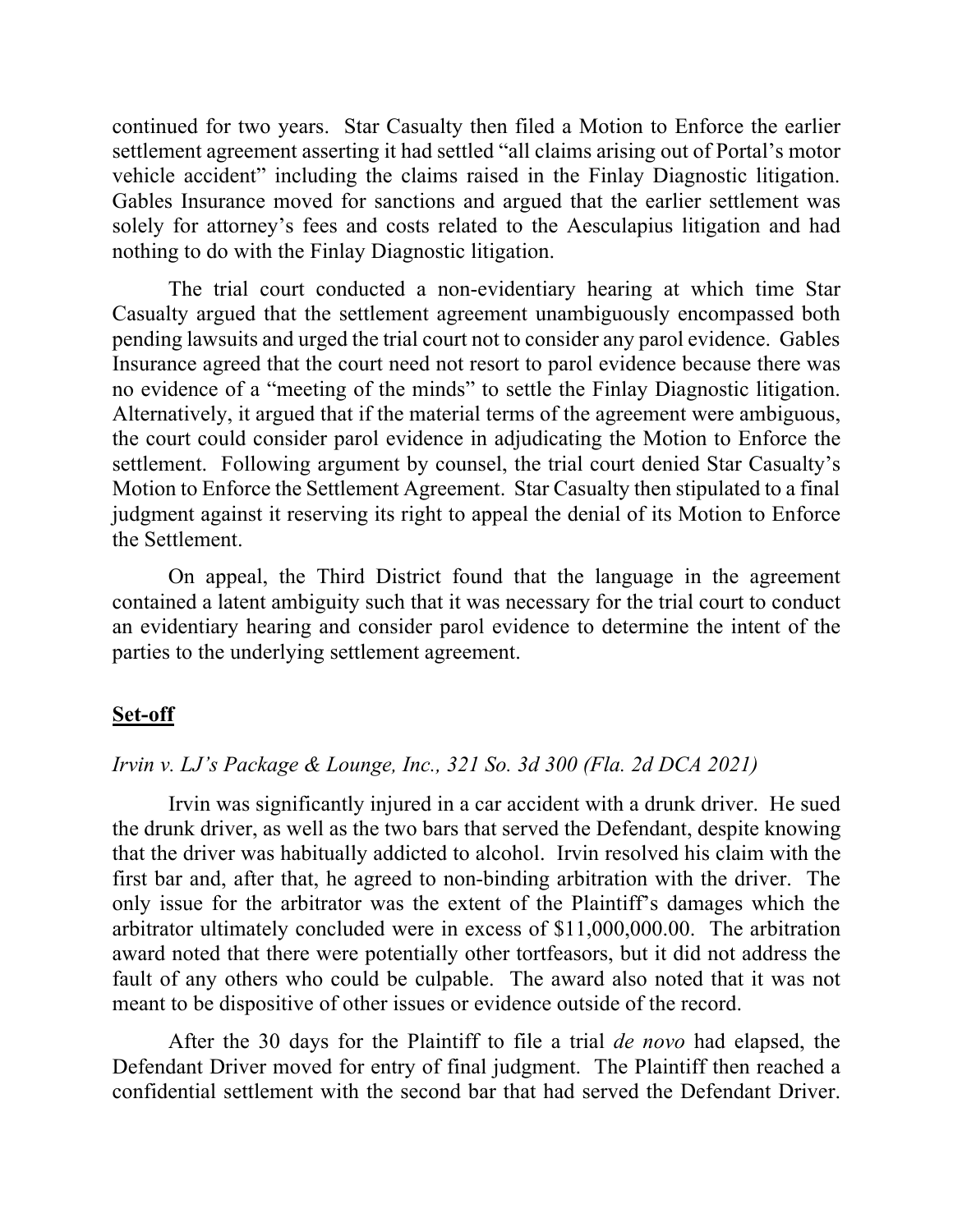The trial court required the disclosure of the amount of that settlement, as well as one that the Plaintiff had entered into at the first bar, and then the Defendant sought a set-off for both settlements. In opposing the set-offs, the Plaintiff cited Florida Statute §44.103(5) which provides that when an arbitration decision is final, if a request for trial *de novo* is not filed within the time provided by the rules, and without that, the presiding judge merely enters orders and judgments to carry out the terms of the decision. The Plaintiff asserted that the trial court had no authority to grant the set-offs after the time of the request for the trial *de novo* had passed, emphasizing the finality of the arbitrator's decision.

The Second District generally agreed, but explained that while the trial court lacked discretion to alter the decision of the arbitrator, the arbitrator's decision did not encompass – rather it expressly avoided passing upon – the liability of the released third parties, whose settlement payments the Defendant had a statutory right to set-off against the award, because it covered the same damages pursuant to §46.015(2) and §768.041(2) finding that the final judgment did enforce the arbitration award, and did not alter the findings of the arbitrator. The Court also found that the set-offs were consistent with the terms of the arbitration decision. The Plaintiff argued that he was improperly deprived of notice that the arbitration award could be reduced by a future settlement at the time he was required to make the decision about whether to request a trial. The Court rejected the due process argument, noting that the two separate statutes requiring trial courts to set-off the amount of the settlement paid by the released parties provided notice and the Plaintiff was aware of the second bar's potential liability at the time of the arbitration and deadline to reject the award. The Court then explained that neither the Plaintiff nor the Defendant driver was required to argue the liability of the two bars, because the arbitrator would have neither a reason nor a logical ability to balance the tortious culpability of the Defendant driver against that of the bars, because the bar's liability was derivative and completely overlapping of the damages caused by the Defendant driver. The Court also said that the Plaintiff was not deprived of an opportunity to litigate the set-off issue before the trial court after the arbitration award became final, admonishing that the trial court was statutorily prohibited from allowing the Plaintiff to recover twice for the injuries caused by the Defendant driver, and also that the enforcement of the statutory set-off after the deadline for the parties to request a trial *de novo* did not abrogate any of the requirements of the arbitration statute.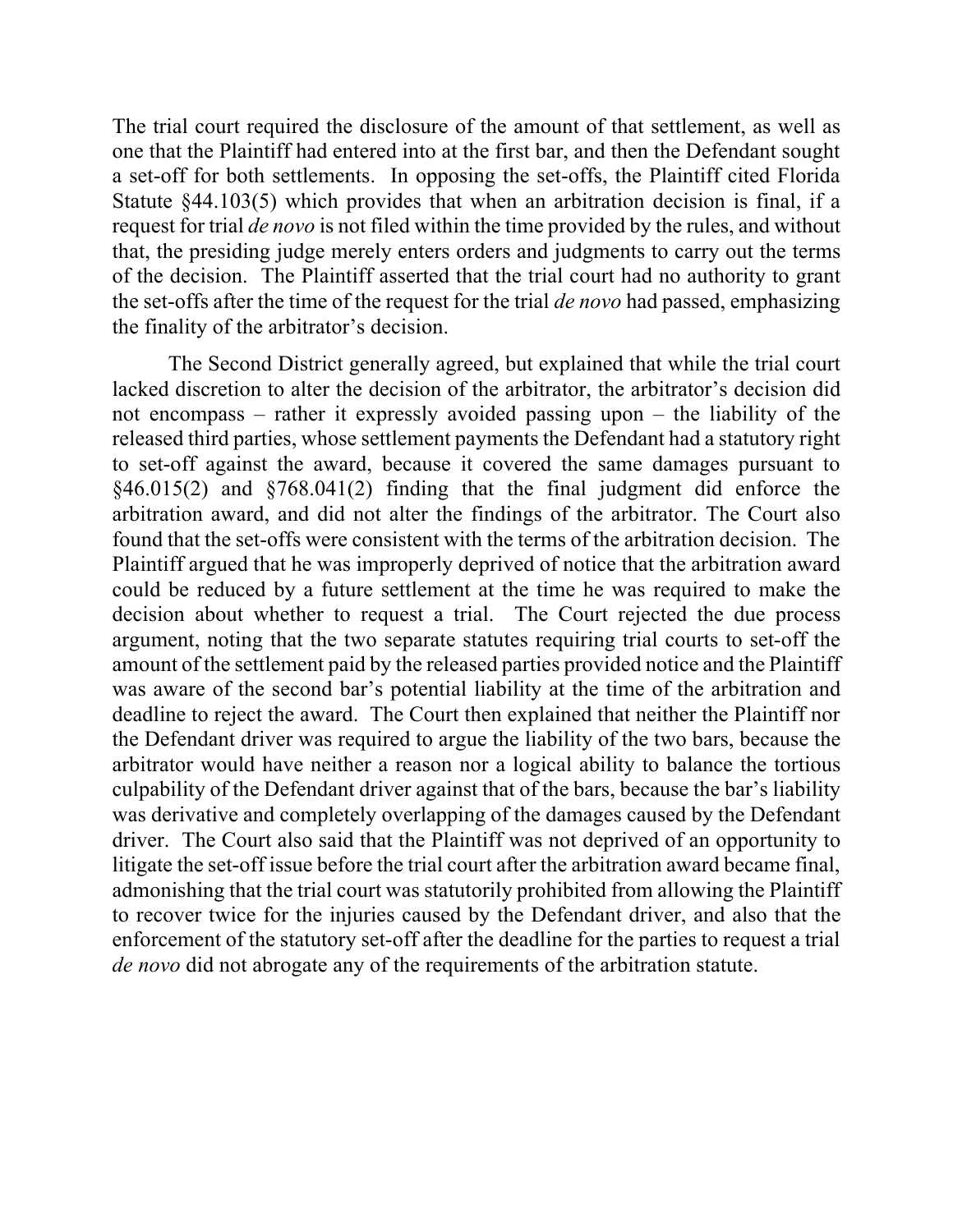*United Automobile Insurance Company v. Isot Medical Center Corp., 46 FLWD 2408 (Fla. 3d DCA 11/10/21)*

Rodriguez was an insured of United Automobile and was injured in an accident. Thereafter, he sought treatment at Isot. Isot filed suit against United Automobile for breach of contract to recover benefits owed for medical services rendered. Summary Judgment was eventually entered in favor of Isot. The Third District affirmed and held that a claim for set-off in an insurance contract case must be raised by the insurance company as an affirmative defense. Because United Automobile did not assert the set-off as an affirmative defense and because no evidence regarding the disputed benefits was presented to the finder of fact, the trial court appropriately denied set-off.

#### **Statute of limitations**

#### *Friedel v. Edwards, 327 So. 3d 1242 (Fla. 2d DCA 2021)*

The Plaintiff filed a Complaint against a driver who hit her in an accident. The Complaint was filed more than three years after the accident happened. At the time that the Complaint was filed, the Plaintiff was unaware that the Defendant driver had actually passed away three months before the Complaint was filed. Upon learning of the driver's death, the Plaintiff moved to amend her Complaint seeking to add the Personal Representative who had been appointed for the Estate. By the time the amendment was made, four years had passed from the time of the accident. The trial court refused to allow the amendment ruling that the statute of limitations had passed. The Second District reversed and found that simply because the original Complaint was mistakenly filed against the deceased driver unknowingly, it did not render the Complaint a legal nullity as the Defendant had asserted. The District Court also held that the trial court erred in refusing to allow the Plaintiff to amend her Complaint because it related back to the original filing because it merely substituted the Personal Representative for the deceased driver.

#### **Summary judgment**

## *City of Naples v. Chops City Grill, Inc., 331 So. 3d 291 (Fla. 2d DCA 2021)*

The Plaintiff was injured when she tripped and fell on a sidewalk in an area with pavers in front of the restaurant. The patron sued the city and later added the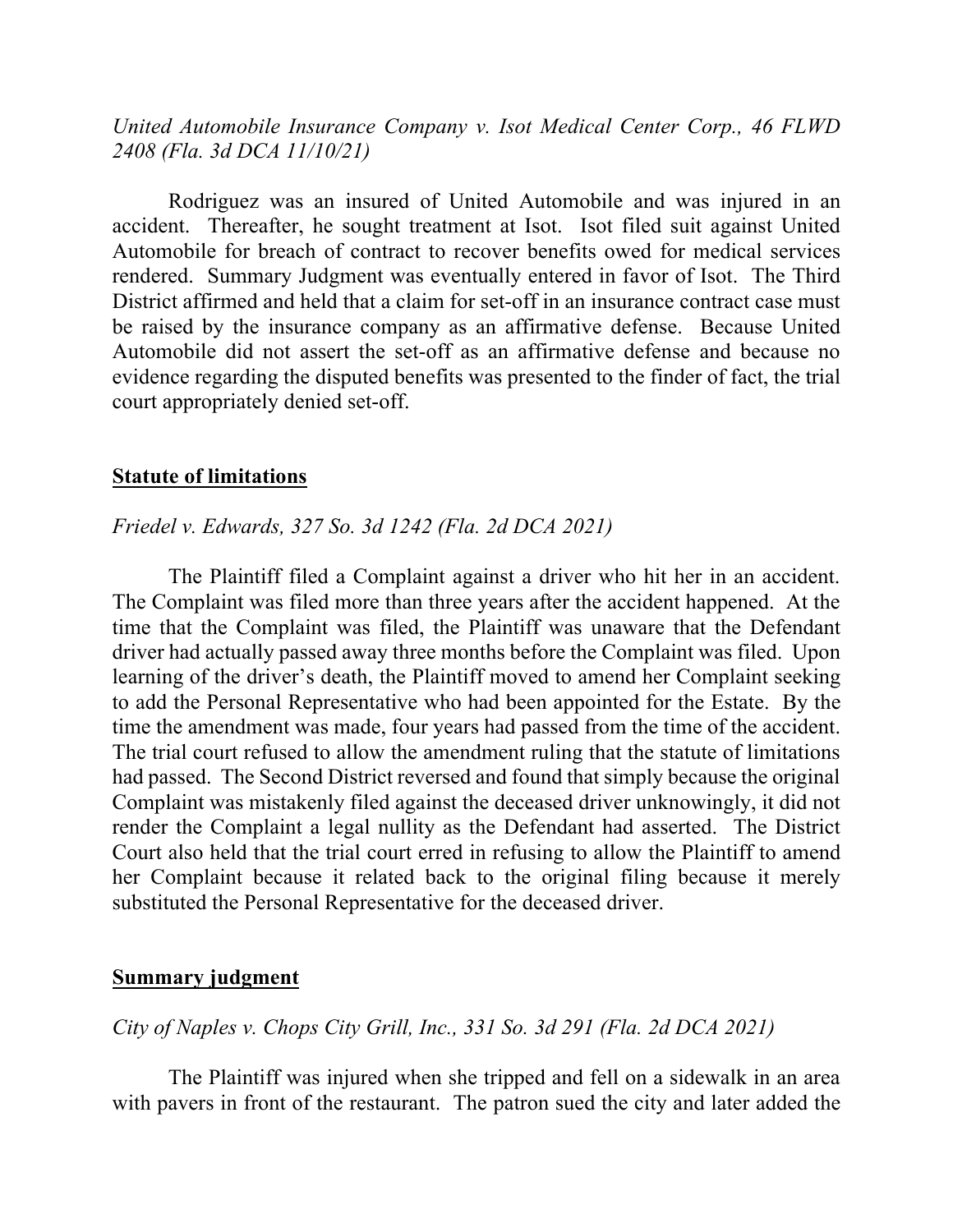restaurant as a Defendant. The restaurant's Summary Judgment was granted but the Second District reversed and found that the restaurant failed to meet its burden establishing the absence of negligence. More specifically, it failed to provide evidence that it did not have control over the pavers in front of the restaurant where the Plaintiff fell and thus had no duty of care concerning the area.

## **Trade secrets**

## *Gulfcoast Spine Institute, LLC v. Walker, 313 So. 3d 854 (Fla. 2d DCA 2021)*

It was alleged that Walker suffered injuries when Martinez's vehicle collided with her. After the accident, Walker sought treatment from BioSpine, amongst other providers. She signed an agreement under which the cost of her medical care was "her responsibility whether her insurance company pays or not." Here, her health insurer paid for some of her treatment but not for all of it.

Martinez eventually sought extensive discovery from parties and non-parties alike relevant to this case. He sought information from BioSpine including its methodology for determining its pricing; its methodology for using CPT codes; contracts it had reached with private insurers; its realization rates from different categories of patients; and its overhead cost for medical equipment, personnel, procedures and facilities.

Martinez also sought documentation for other patients who received the same procedures that Walker did. BioSpine moved for protective order arguing that many of the items sought were confidential and proprietary business information and that the Defendant was seeking trade secrets without satisfying the requirements under Florida law of establishing reasonable necessity.

The trial court eventually granted Martinez's discovery and the Second District quashed this order and granted certiorari finding that the trial court departed from the essential requirements of the law by compelling a non-party medical provider to disclose undisputed trade secrets without conducting the relevant balancing test whereby making findings or implementing protective measures as required by law.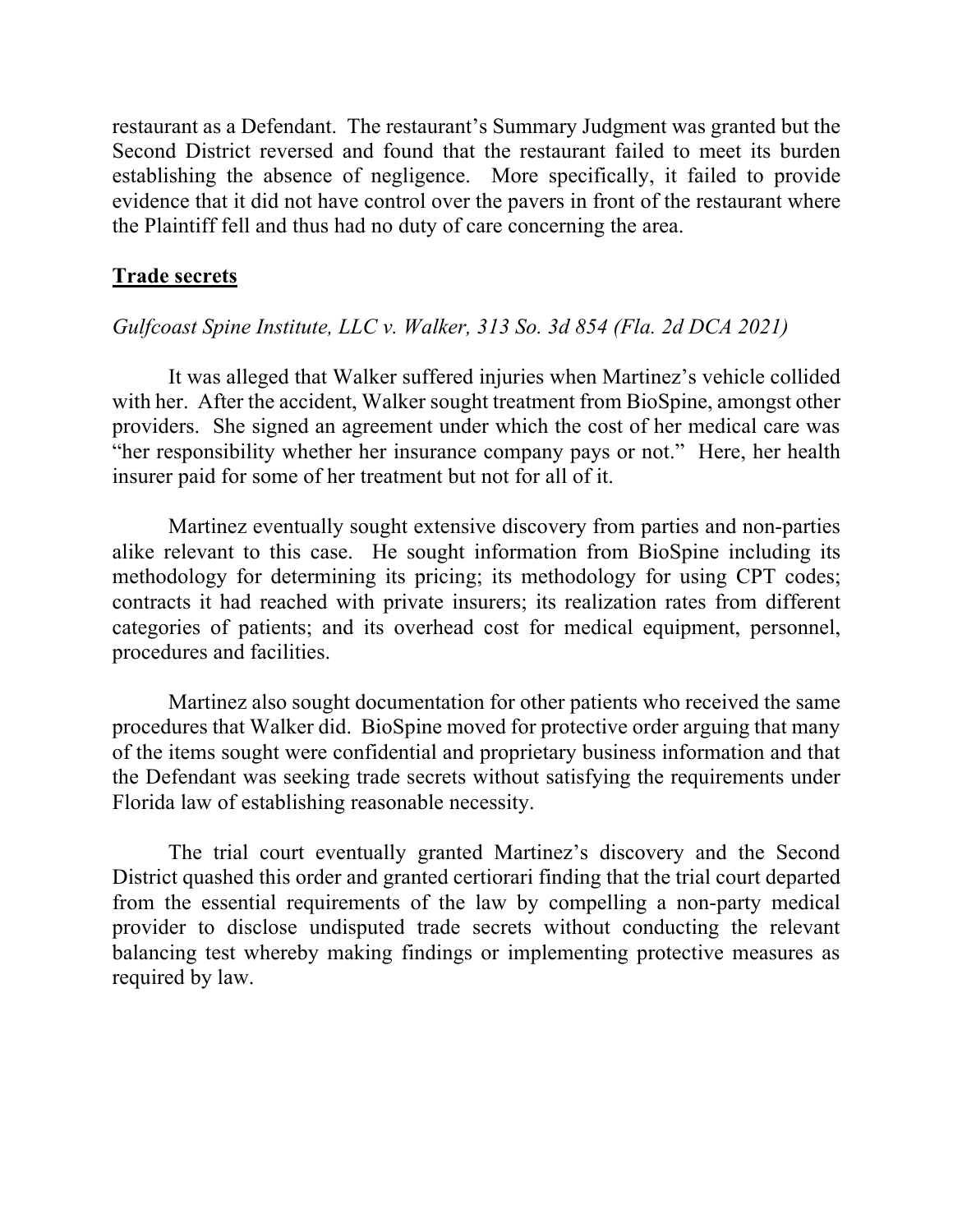## **Venue**

*Miracle Chiropractic & Rehab Center v. 21st Century Centennial Insurance Company, 316 So. 3d 376 (Fla. 4th DCA 2021)*

The trial court erred in granting the insurance company's Motion to Transfer Venue where the motion was neither verified nor supported by an Affidavit.

## **Waiver of privilege**

## *Onward Living Recovery Community v. Mormeneo, 319 So. 3d 115 (Fla. 3d DCA 2021)*

The Third District granted certiorari and found that the trial court departed from the essential requirements of the law by requiring the Defendant to produce root cause analysis and incident reports after finding that these reports were prepared in the ordinary course of business and constituted non-privileged, discoverable business records or, alternatively, that any work product privilege was waived because the corporate representative used the reports at her deposition. The Third District pointed out that the fact that the Defendant required that records be created after a "sentinel event" supports the contention that the documents were created in anticipation of litigation.

Further, with respect to the conclusion that any privilege was waived by the corporate representative's reference to these documents during her deposition, on remand the trial court was to conduct an *in-camera* inspection to determine whether the references to the documents were such that the privilege was waived and if so, to determine with specificity the extent of the waiver. Further, to the extent that the trial court on remand determines that some or all of the records are protected from discovery, an evidentiary hearing will be required to determine whether the reports contained information that was unobtainable elsewhere without undue hardship.

### **Waiver of right to arbitration**

### *Mirro v. Freedom Boat Club, LLC, 328 So. 3d 1108 (Fla. 2d DCA 2021)*

Mirro filed a Complaint against Freedom and others seeking damages for personal injuries sustained in an accident on Freedom's boat which she had rented as part of her boating club membership. Freedom moved to dismiss the Complaint or compel arbitration under the arbitration provision in the boating club membership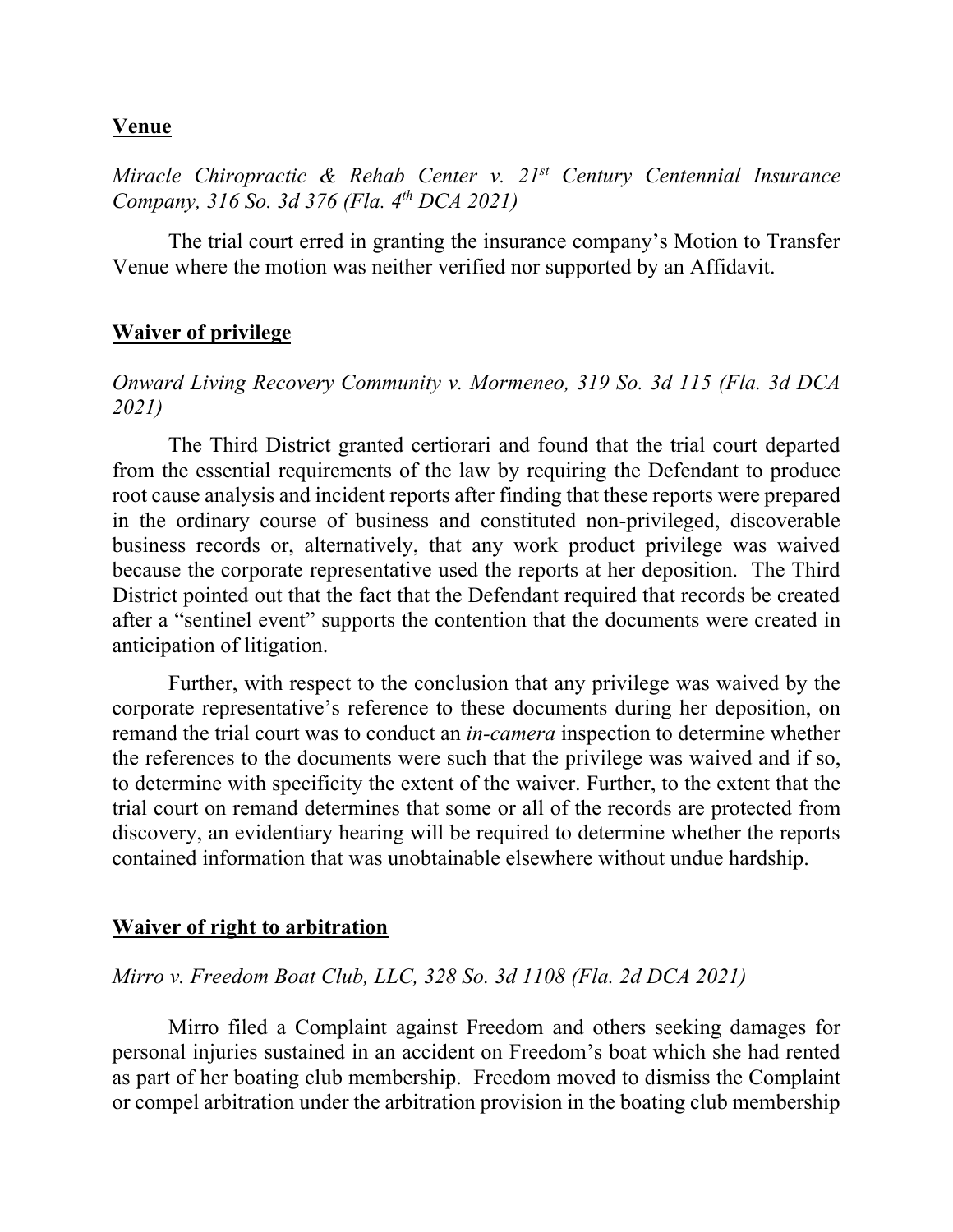agreement. Mirro filed a response arguing that Freedom had waived its right to arbitrate by previously filing and participating in a limitation of liability action regarding arbitrable issues in Federal Court without invoking its right to arbitration. In fact, Freedom had filed a Complaint for Exoneration from or limitation of liability under the limitation of Ship Owners' Liability Act. The Complaint addressed Mirro's claim that she sustained personal injuries on the boat and requested that the court find that Freedom was not liable to any extent whatsoever arising from the incident. In the alternative, they requested that any liability be limited to the value of its interest in the vessel. The trial court compelled arbitration and the Second District reversed finding that Freedom waived its right to arbitration under the totality of the circumstances.

### **Work product privilege**

*Avatar Property & Casualty Insurance Company v. Mitchell, 314 So. 3d 640 (Fla. 3d DCA 2021)*

After sustaining damage to her residence, Mitchell contacted Avatar to report a claim. A field inspection was arranged, and Avatar's adjuster responded to her home. The adjuster met with the loss consultant, retained by Mitchell. Thereafter, the adjuster prepared a post-loss report and photographed the interior and exterior of the residence, reporting his observations on each of the photographs. A dispute regarding coverage arose and Mitchell filed suit. Thereafter, she sought discovery of any and all photographs taken by Avatar of the property and all documents containing information regarding a statement by Mitchell of any time during Avatar's handling of Mitchell's loss, including adjuster notes, claims reports, interoffice memorandum, tape recordings and any transcripts or written statements from Mitchell. Avatar claimed work-product privilege and filed a privilege log. Following an *in camera* review, the trial court ordered production of both the report and unredacted photographs.

A Petition for Writ of Certiorari was filed. The Third District concluded that the materials ordered to be produced constituted work-product. The Plaintiff made no showing below of the exceptional circumstances required to justify disclosure of work product and, as a result, the Third District granted certiorari.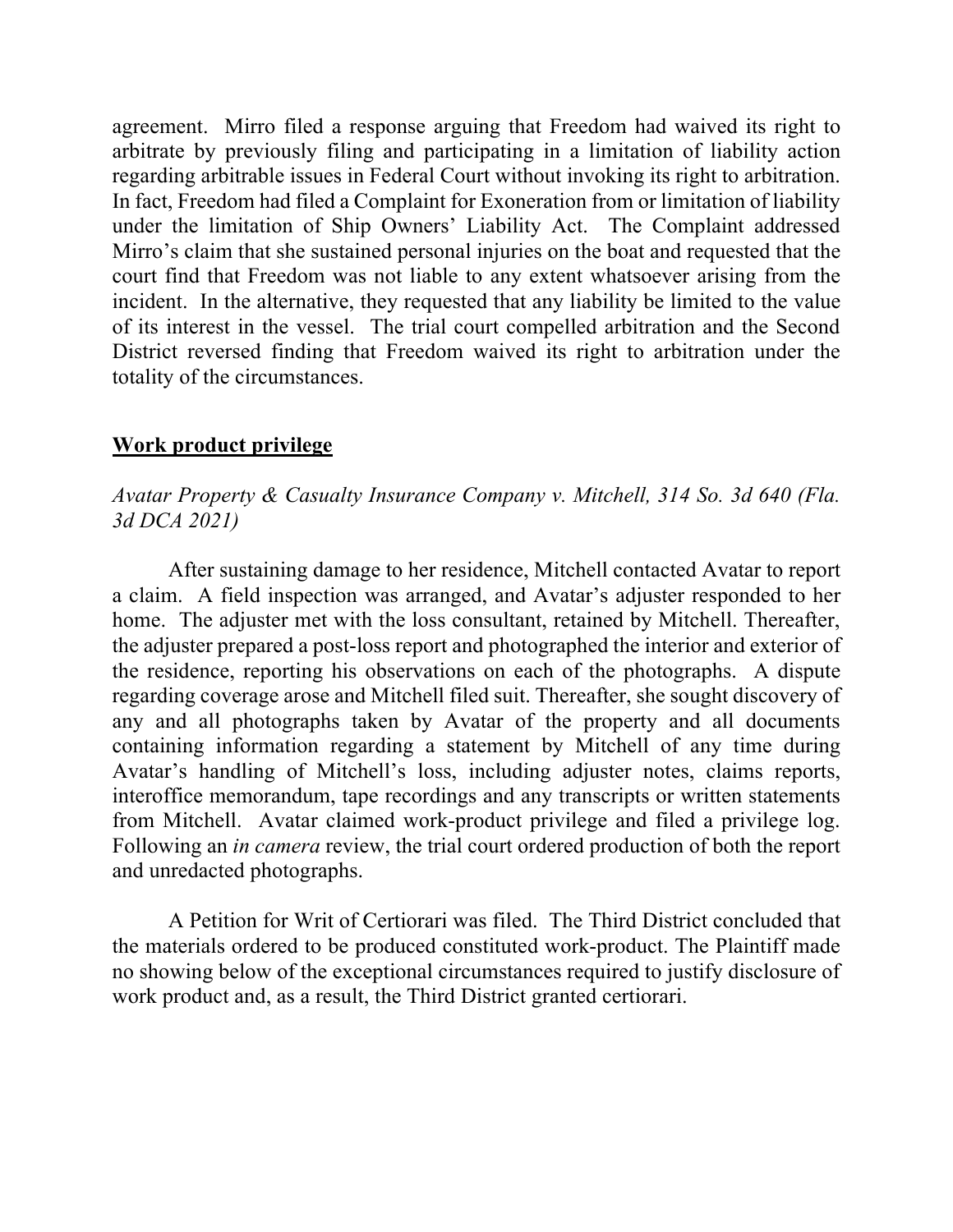## *IMC Hospitality, LLC v. Ledford, 46 FLWD 2460 (Fla. 3d DCA 11/17/21)*

The Plaintiff slipped inside a restaurant. During litigation, the Plaintiff sought the production of the in-house incident report, along with photographs of the accident scene. The Defendant objected because the incident report and photographs were prepared in anticipation of litigation and thus were allegedly protected by the work-product privilege. The parties presented competing Affidavits where the Plaintiff and the restaurant's assistant manager both attested that they had offered the incident report in question. The trial court held an evidentiary hearing and conducted an in-camera inspection ultimately ordering the production of the incident report and the photographs. As to the incident report, the trial court found the Plaintiff more credible and also found that the Plaintiff had met the requirements of Florida Rule of Civil Procedure 1.280(b)(4) because the statement had been made by the Plaintiff himself. The Third District ruled, however, that the work-product privilege still protected production of the photographs that were taken and issued a writ of certiorari as to the production of those photographs.

## **Wrongful death**

### *Hamblen v. Pilot Travel Centers, 312 So. 3d 218 (Fla. 1st DCA 2021)*

Samantha Hamblen died in a car crash on a highway next to a travel center owner by Pilot. Her estate sued the Defendant under the wrongful death act and awarded Stephen Hamblen, the only statutory survivor \$200,000 per year for 25 years for his mental pain and suffering. The \$5,000,000 verdict was then reduced by the comparative negligence of non-parties. Pilot Travel timely moved for a new trial and while the motion was pending, Stephen Hamblen died. The trial court later denied the Defendant's Motion for a New Trial. The Defendant then moved for relief from judgment arguing the award to Stephen Hamblen for mental pain and suffering should be reduced to zero dollars.

Florida Statute §768.24 states that "a survivor's death before final judgment shall limit the survivor's recovery to lost support and services to the date of his or her death." Because there was no claim for lost support and services, the Defendant argued the recovery for pain and suffering should be vacated. The dispute in this case turns on when the final judgement occurred. The Defendant argued that because its Motion for New Trial was pending when Stephen Hamblen died, the judgement was not yet final.